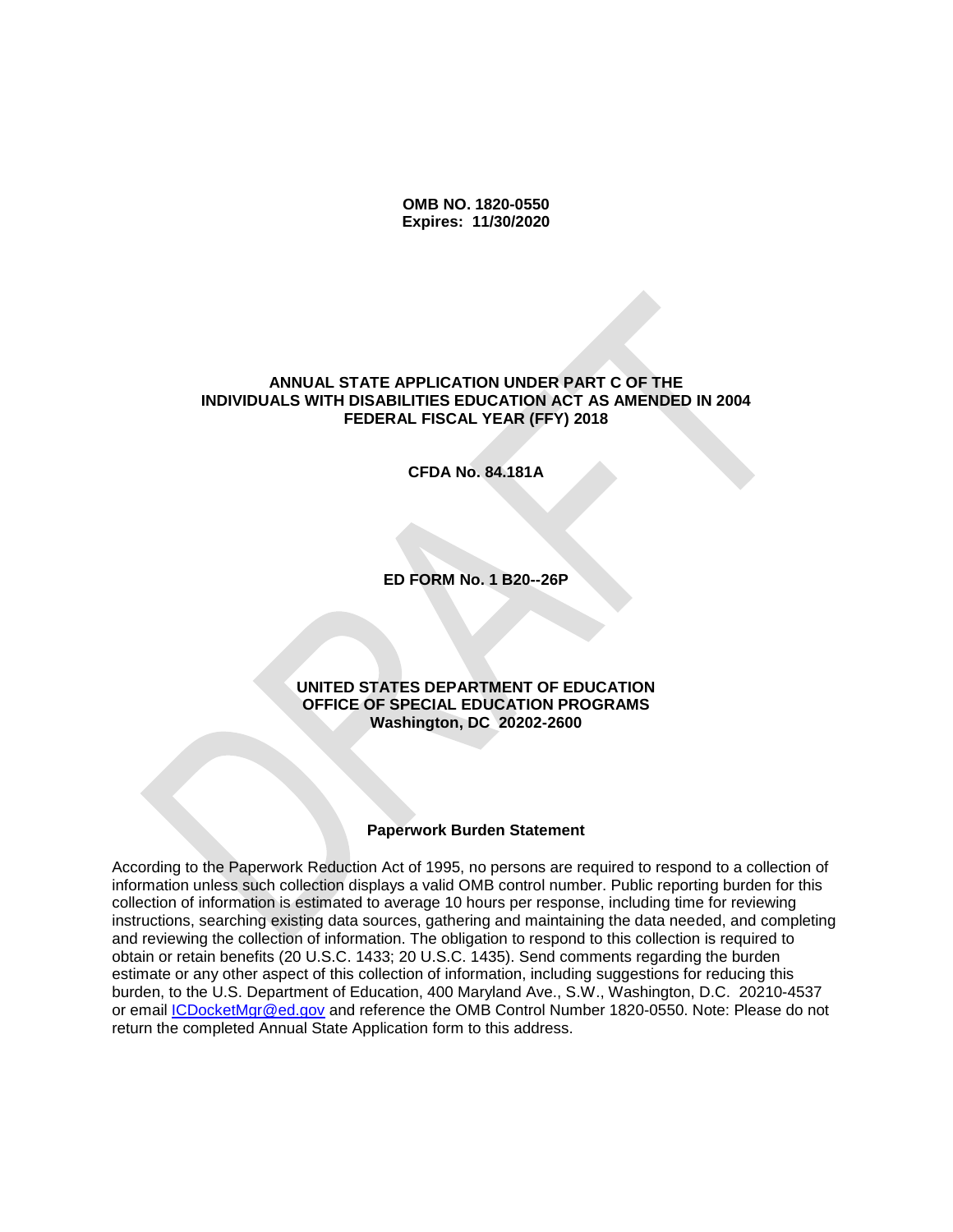### **Section I**

# **A. Submission Statements for Part C of IDEA**

Select 1 or 2 below. Check 3 if appropriate.

1.  $X$  The State's policies, procedures, methods, descriptions, certifications, and assurances meet all application requirements of Part C of the Act as found in the Individuals with Disabilities Education Act (IDEA), codified at 20 U.S.C. 1431 through 1443 and the Part C regulations in 34 CFR Part 303. The State is able to provide and/or meet all policies, procedures, methods, descriptions, and assurances, found in Sections II.A and II.B of this Application.

> By selecting this submission statement the State either has on file with the Secretary or has submitted new or revised State policies, procedures, methods, and descriptions that meet all requirements found in Section II.A.

2. \_\_\_\_\_ The State cannot provide the policies, procedures, methods, descriptions, and/or assurances for all application requirements of Part C of the Act as found in Part C of the IDEA, 20 U.S.C. 1431 through 1443 and the Part C regulations in 34 CFR Part 303. The State has determined that it is unable to provide the policies, procedures, methods, descriptions, and/or assurances that are checked 'No' in Sections II.A and II.B. However, the State assures that throughout the period of this grant award the State will operate consistently with all requirements of IDEA in 20 U.S.C. 1431 through 1443 and the 2011 Part C regulations in 34 CFR Part 303. The State will develop and/or make such changes to existing policies, procedures, methods, descriptions, and assurances as are necessary to bring the policies, procedures, methods, descriptions, and assurances into compliance with the requirements of the IDEA Part C Act and regulations, as amended, as soon as possible, and not later than June 30, 2019. The State has included the date by which it expects to complete necessary changes associated with policies, procedures, methods, descriptions, and assurances marked 'No'. The items checked 'Yes' in Section II.A are enclosed with this application as revised or new or are identified as "OF" already on file with the Secretary.<sup>1</sup>

#### Optional:

3. \_\_\_\_\_ The State is submitting new or modified State policies and procedures previously submitted to the Department and checked in Section II.A, "N", "R" or "OF" cell(s) found in the 'Yes' column. These modifications are a result of: (1) the State revising its applicable State law or regulations; (2) changes required by the Secretary due to new interpretation of the Act or regulations by a Federal court or the State's highest court; and/or (3) because of an official finding of noncompliance with Federal law or regulation.

#### **B. Conditional Approval for Current Grant Year**

### **If the State received conditional approval for the current grant year, check the statement(s) below:**

#### **1. Conditional Approval Related to Assurances in Section II.A:**

- \_\_\_\_\_ a. Sections II.A and II.B reflect completion of all issues identified in the FFY 2017 conditional approval letter (attach any additional documentation required by the FFY 2017 letter).
- \_\_\_\_\_ b. As noted in Sections II.A and II.B, the State has not completed all issues identified in the FFY 2017 conditional approval letter.

#### 2. **Conditional Approval Related to Other Issues:**

- \_\_\_\_\_ a. The State previously submitted documentation of completion of all issues identified in the FFY 2017 conditional approval letter.
- \_\_\_\_\_ b. The State is attaching documentation of completion of all issues identified in the FFY 2017 conditional approval letter. *(Attach documentation showing completion of all issues.)*
- \_\_\_\_\_ c. The State has not completed all issues identified in the FFY 2017 conditional approval letter. *(Attach documentation showing completion of any issues and a list of items not yet completed.)*

Part C Annual State Application: FFY 2018 Section I -1 l 1 If Option 2 is checked, the State is to provide dates in Sections II.A and II.B as to when the required policies, procedures, methods, descriptions, and assurances will be provided, which date can be no later than June 30, 2019.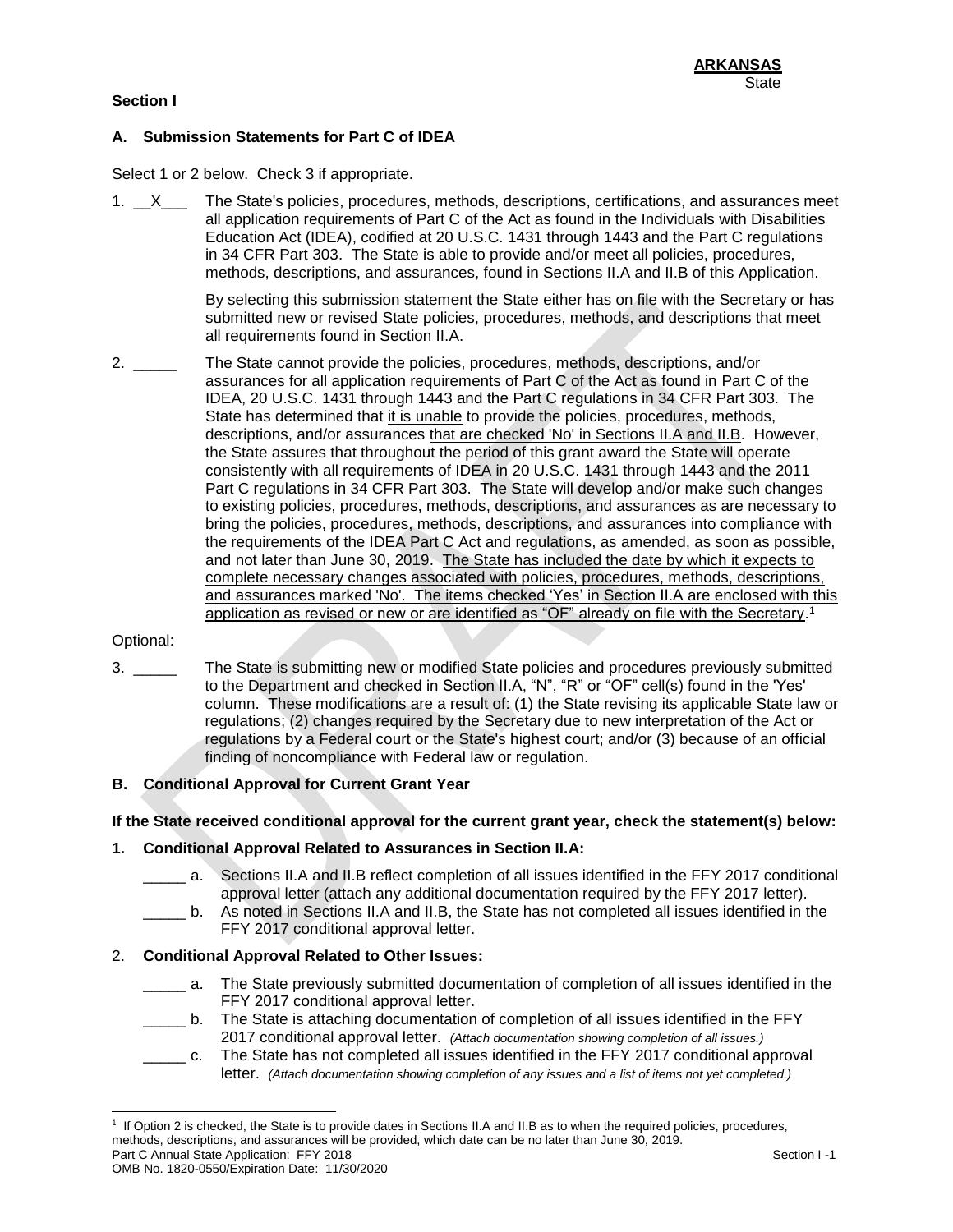# **Section II**

# **A. State Policies, Procedures, Methods, and Descriptions**

As checked below, the State hereby declares that it has or has not filed the following policies, procedures, methods, and descriptions with the U.S. Department of Education, and, as of the date of the signature below, affirms and incorporates by reference those policies, procedures, methods, and descriptions with respect to Part C of the Individuals with Disabilities Education Act (IDEA or Act) in 20 U.S.C. 1431 - 1443 and the Part C regulations in 34 CFR Part 303 (Part C). By submission of this Section II, the State assures that throughout the period of this FFY 2017 grant award, the State will operate consistently with all requirements of Part C of the IDEA in 20 U.S.C. 1431 through 1443 and the Part C regulations in 34 CFR Part 303. The State will develop and/or make such changes to existing policies, procedures, methods, descriptions, and assurances as are necessary to bring the policies, procedures, methods, descriptions, and assurances into compliance with the requirements of the IDEA Part C Act and regulations by the date indicated below and not later than June 30, 2019.

 $\mathcal{L}_{\mathcal{M}}$ 

|                                                                                                                                                                                                                                                                                                                                                                                                                                                                |              | Enclose relevant documents. | Check and enter date(s) as applicable. | $N = 'New' Policy and/or Procedure$<br>$R = 'Revised' Policy and/or Procedure$<br>$OF = Policy$ and/or Procedure is already 'On File' with the USDE                                                                                                                                                                                                                                                                                                  |
|----------------------------------------------------------------------------------------------------------------------------------------------------------------------------------------------------------------------------------------------------------------------------------------------------------------------------------------------------------------------------------------------------------------------------------------------------------------|--------------|-----------------------------|----------------------------------------|------------------------------------------------------------------------------------------------------------------------------------------------------------------------------------------------------------------------------------------------------------------------------------------------------------------------------------------------------------------------------------------------------------------------------------------------------|
| <b>Yes</b><br>No<br>(If New or Revised is<br>(Policies,<br>checked, the State is<br>procedures,<br>submitting policies,<br>methods, and<br>procedures, methods,<br>descriptions have<br>and descriptions with this<br>not been<br>application. If already<br>provided.<br>'On File with OSEP',<br>Provide date by<br>check OF.)<br>which State will<br>submit to OSEP<br>required<br>documentation,<br>which date shall<br>be no later than<br>June 30, 2019.) |              |                             |                                        |                                                                                                                                                                                                                                                                                                                                                                                                                                                      |
| N                                                                                                                                                                                                                                                                                                                                                                                                                                                              | $\mathsf{R}$ | <b>OF</b>                   |                                        | <b>State Policies, Procedures, Methods, and Descriptions</b>                                                                                                                                                                                                                                                                                                                                                                                         |
|                                                                                                                                                                                                                                                                                                                                                                                                                                                                |              |                             |                                        | <b>Subpart C - State Policies and Procedures</b>                                                                                                                                                                                                                                                                                                                                                                                                     |
|                                                                                                                                                                                                                                                                                                                                                                                                                                                                |              | X                           |                                        | Each application must include the name of the State<br>1.<br>lead agency, as designated under §303.120, that will<br>be responsible for the administration of funds provided<br>under this part. (34 CFR §303.201)                                                                                                                                                                                                                                   |
|                                                                                                                                                                                                                                                                                                                                                                                                                                                                |              | X                           |                                        | 2.<br>Each application must include a description of<br>services to be provided under Part C to infants and<br>toddlers with disabilities and their families through the<br>State's system. (34 CFR §303.203(a))                                                                                                                                                                                                                                     |
|                                                                                                                                                                                                                                                                                                                                                                                                                                                                |              |                             |                                        | Each application must include the State's policies and<br>3.<br>procedures regarding the identification and<br>coordination of all available resources within the State<br>from Federal, State, local, and private sources as<br>required under subpart F of 34 CFR Part 303.<br>The State must have policies and procedures that<br>meet the requirements listed in 3(a) and the methods<br>identified in 3(b), and must provide responses to those |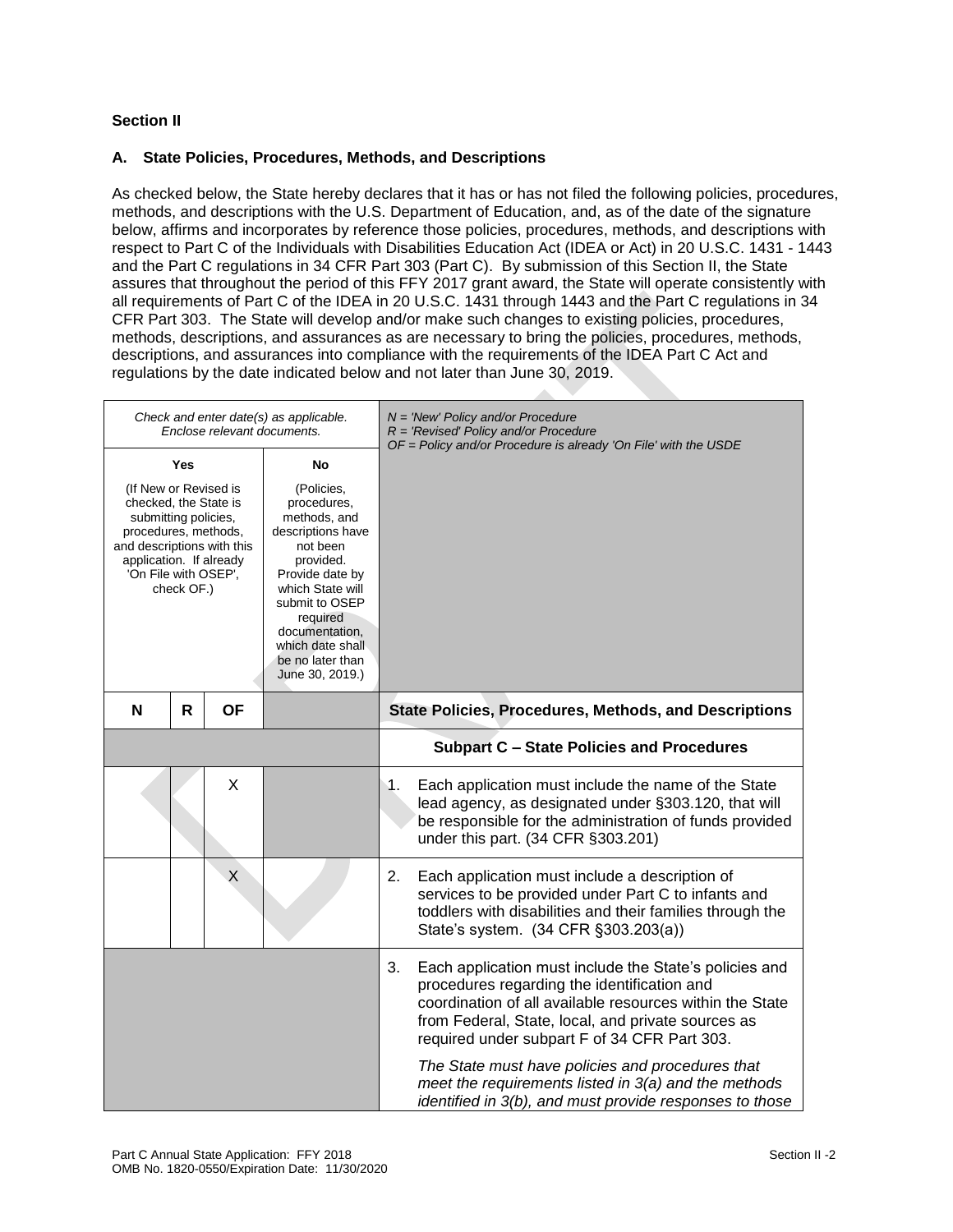| Check and enter date(s) as applicable.<br>Enclose relevant documents.                                                                                                                                                                                                                        |   |                                                                                                                                                         |       | $N =$ 'New' Policy and/or Procedure<br>$R = 'Revised' Policy and/or Procedure$                                                                                                                                                                                                                                                                                                                                                                                                                                                                                                                                                                                                                                                                                                                                                                                                                                                                                                 |
|----------------------------------------------------------------------------------------------------------------------------------------------------------------------------------------------------------------------------------------------------------------------------------------------|---|---------------------------------------------------------------------------------------------------------------------------------------------------------|-------|--------------------------------------------------------------------------------------------------------------------------------------------------------------------------------------------------------------------------------------------------------------------------------------------------------------------------------------------------------------------------------------------------------------------------------------------------------------------------------------------------------------------------------------------------------------------------------------------------------------------------------------------------------------------------------------------------------------------------------------------------------------------------------------------------------------------------------------------------------------------------------------------------------------------------------------------------------------------------------|
|                                                                                                                                                                                                                                                                                              |   |                                                                                                                                                         |       | OF = Policy and/or Procedure is already 'On File' with the USDE                                                                                                                                                                                                                                                                                                                                                                                                                                                                                                                                                                                                                                                                                                                                                                                                                                                                                                                |
| Yes<br>No<br>(If New or Revised is<br>(Policies,<br>checked, the State is<br>procedures,<br>submitting policies,<br>methods, and<br>procedures, methods,<br>and descriptions with this<br>not been<br>application. If already<br>provided.<br>'On File with OSEP',<br>check OF.)<br>required |   | descriptions have<br>Provide date by<br>which State will<br>submit to OSEP<br>documentation,<br>which date shall<br>be no later than<br>June 30, 2019.) |       |                                                                                                                                                                                                                                                                                                                                                                                                                                                                                                                                                                                                                                                                                                                                                                                                                                                                                                                                                                                |
| N                                                                                                                                                                                                                                                                                            | R | <b>OF</b>                                                                                                                                               |       | <b>State Policies, Procedures, Methods, and Descriptions</b>                                                                                                                                                                                                                                                                                                                                                                                                                                                                                                                                                                                                                                                                                                                                                                                                                                                                                                                   |
|                                                                                                                                                                                                                                                                                              |   |                                                                                                                                                         |       | entries. If the State has not adopted a system of<br>payments, it may respond "NA" to 3(a).                                                                                                                                                                                                                                                                                                                                                                                                                                                                                                                                                                                                                                                                                                                                                                                                                                                                                    |
|                                                                                                                                                                                                                                                                                              |   | X                                                                                                                                                       |       | If the State has adopted a system of payments,<br>(a)<br>each application must include any policies or<br>procedures adopted by the State as its system of<br>payments and those policies and procedures<br>must meet the requirements in §§303.510,<br>303.520 and 303.521 (regarding the use of public<br>insurance or benefits, private insurance, or family<br>costs or fees).<br>$(34$ CFR $\S 303.203(b)(1))$<br>The policies and procedures listed in 3(a) are<br>optional. Enter 'NA' in the cells to the left if the<br>State has elected not to adopt a system of<br>payments (which includes a system to use public<br>insurance or benefits or private insurance or<br>family fees to pay for Part C services); otherwise<br>check the appropriate response under the 'Yes'<br>column and, if checking 'N' or 'R', attach policies<br>and procedures.<br>The State's response under 3(a) of Section II.A<br>must match the State's response under Section<br>IV.A. |
|                                                                                                                                                                                                                                                                                              |   |                                                                                                                                                         | 'N/A' | (b) Each application must include the methods (State<br>law, regulation, signed interagency or intra-<br>agency agreements or other appropriate written<br>method(s) approved by the Secretary) used by<br>the State to implement the payor of last resort<br>and fiscal responsibility requirements in<br>$\S303.511(b)(2)$ and (3).                                                                                                                                                                                                                                                                                                                                                                                                                                                                                                                                                                                                                                          |
|                                                                                                                                                                                                                                                                                              |   |                                                                                                                                                         |       | $(34$ CFR $\S 303.203(b)(2))$                                                                                                                                                                                                                                                                                                                                                                                                                                                                                                                                                                                                                                                                                                                                                                                                                                                                                                                                                  |
|                                                                                                                                                                                                                                                                                              |   |                                                                                                                                                         |       | If the State uses signed interagency agreements<br>or "other appropriate written method(s)" to meet                                                                                                                                                                                                                                                                                                                                                                                                                                                                                                                                                                                                                                                                                                                                                                                                                                                                            |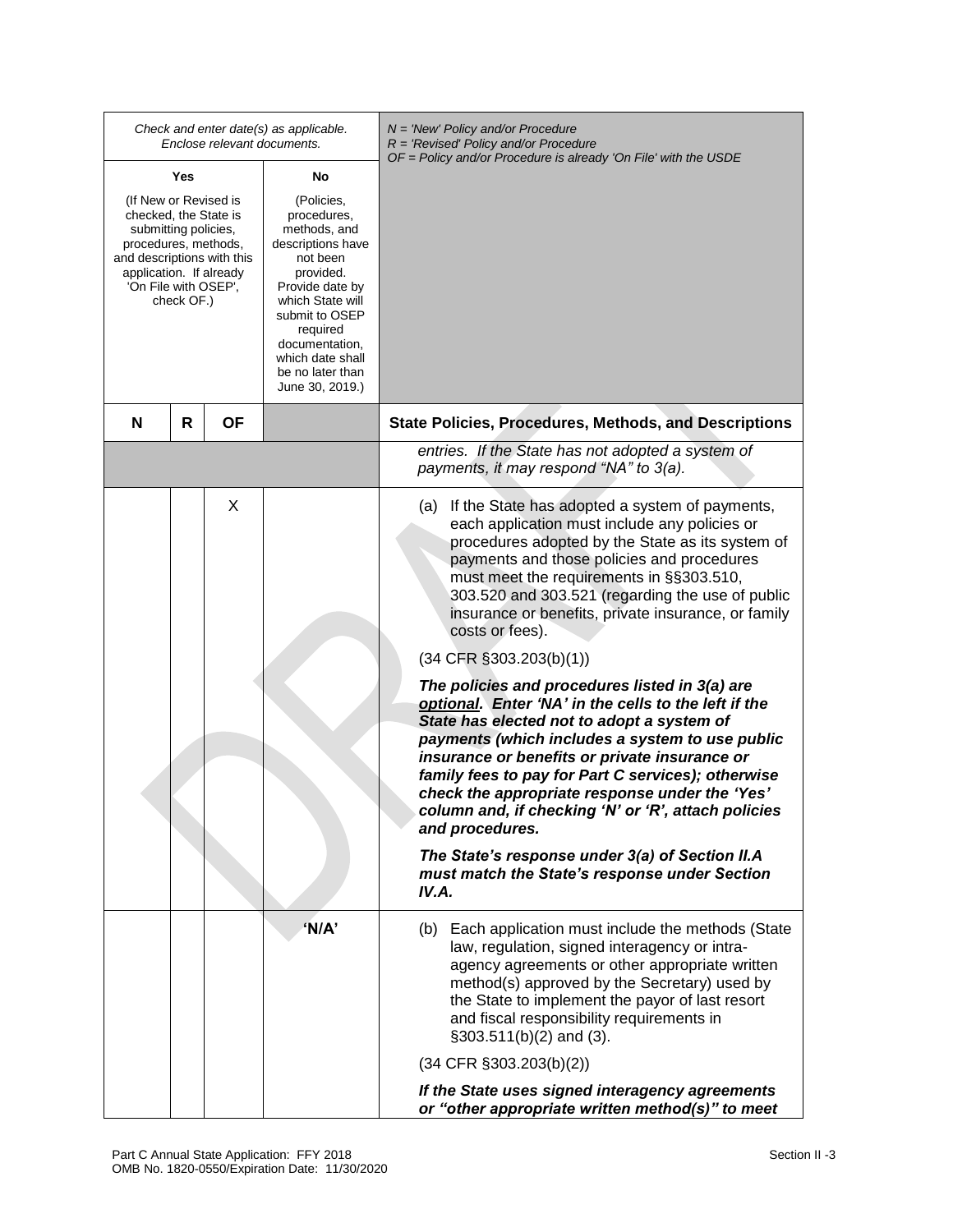| Check and enter date(s) as applicable.<br>Enclose relevant documents.                                                                                                                         |     |    |                                                                                                                                                                                                                                           |    |     | $N =$ 'New' Policy and/or Procedure<br>$R = 'Revised' Policy and/or Procedure$<br>OF = Policy and/or Procedure is already 'On File' with the USDE                                                                                                                                                                                                                                                                                                                                                                                |
|-----------------------------------------------------------------------------------------------------------------------------------------------------------------------------------------------|-----|----|-------------------------------------------------------------------------------------------------------------------------------------------------------------------------------------------------------------------------------------------|----|-----|----------------------------------------------------------------------------------------------------------------------------------------------------------------------------------------------------------------------------------------------------------------------------------------------------------------------------------------------------------------------------------------------------------------------------------------------------------------------------------------------------------------------------------|
|                                                                                                                                                                                               | Yes |    | No                                                                                                                                                                                                                                        |    |     |                                                                                                                                                                                                                                                                                                                                                                                                                                                                                                                                  |
| (If New or Revised is<br>checked, the State is<br>submitting policies,<br>procedures, methods,<br>and descriptions with this<br>application. If already<br>'On File with OSEP',<br>check OF.) |     |    | (Policies,<br>procedures,<br>methods, and<br>descriptions have<br>not been<br>provided.<br>Provide date by<br>which State will<br>submit to OSEP<br>required<br>documentation,<br>which date shall<br>be no later than<br>June 30, 2019.) |    |     |                                                                                                                                                                                                                                                                                                                                                                                                                                                                                                                                  |
| N                                                                                                                                                                                             | R   | ΟF |                                                                                                                                                                                                                                           |    |     | <b>State Policies, Procedures, Methods, and Descriptions</b>                                                                                                                                                                                                                                                                                                                                                                                                                                                                     |
|                                                                                                                                                                                               |     |    |                                                                                                                                                                                                                                           |    |     | the requirements in 3(b), please check 'N' or 'R'<br>and submit with the application. If the State's<br>method is a State statute or regulation, the State<br>does not need to submit that method (the statute<br>or regulation) with its application.                                                                                                                                                                                                                                                                           |
|                                                                                                                                                                                               |     | X  |                                                                                                                                                                                                                                           | 4. |     | Each application must include the State's rigorous<br>definition of developmental delay as required under<br>§§303.10 and 303.111. Each Statewide system must<br>include the State's rigorous definition of<br>developmental delay, consistent with §§303.10 and<br>303.203(c), that will be used by the State in carrying<br>out programs under Part C of the Act in order to<br>appropriately identify infants and toddlers with<br>disabilities who are in need of services under Part C<br>of the Act. The definition must-- |
|                                                                                                                                                                                               |     |    |                                                                                                                                                                                                                                           |    | (a) | Describe, for each of the areas listed in<br>§303.21(a)(1), the evaluation and assessment<br>procedures, consistent with §303.321, that will be<br>used to measure a child's development; and                                                                                                                                                                                                                                                                                                                                    |
|                                                                                                                                                                                               |     |    |                                                                                                                                                                                                                                           |    |     | (b) Specify the level of developmental delay in<br>functioning or other comparable criteria that<br>constitute a developmental delay in one or more<br>of the developmental areas identified in<br>$\S303.21(a)(1)$ .                                                                                                                                                                                                                                                                                                            |
|                                                                                                                                                                                               |     |    |                                                                                                                                                                                                                                           |    |     | (34 CFR §§303.203(c) & 303.111)                                                                                                                                                                                                                                                                                                                                                                                                                                                                                                  |
|                                                                                                                                                                                               |     |    | 'N/A'                                                                                                                                                                                                                                     | 5. |     | If the State provides services under Part C to at-risk<br>infants and toddlers through the statewide system, the<br>application must include--                                                                                                                                                                                                                                                                                                                                                                                   |
|                                                                                                                                                                                               |     |    |                                                                                                                                                                                                                                           |    | (a) | The State's definition of at-risk infants and<br>toddlers with disabilities who are eligible in the<br>State for services under Part C (consistent with<br>§§303.5 and 303.21(b)); and                                                                                                                                                                                                                                                                                                                                           |
|                                                                                                                                                                                               |     |    |                                                                                                                                                                                                                                           |    |     | (b) A description of the early intervention services                                                                                                                                                                                                                                                                                                                                                                                                                                                                             |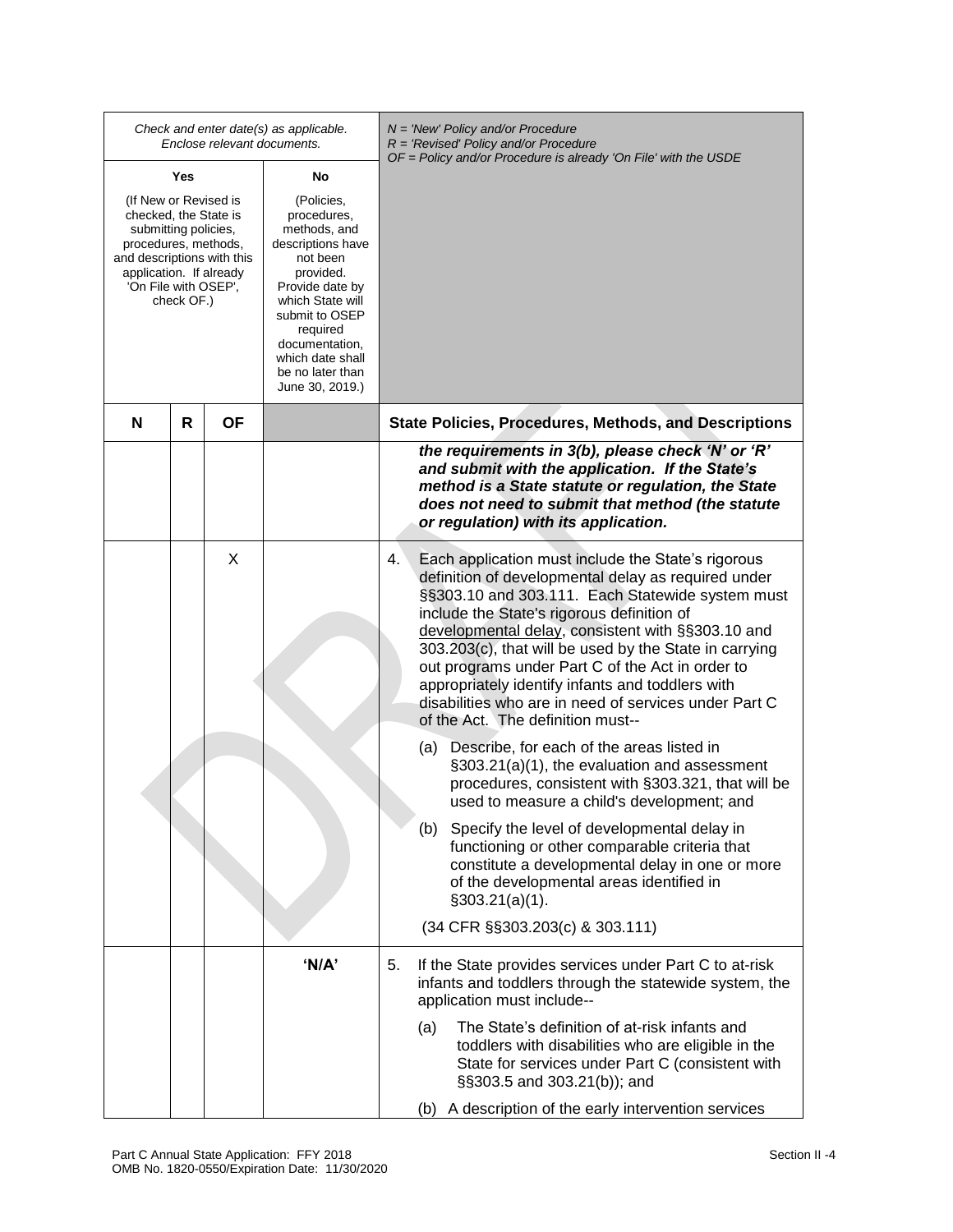|                                                                                                                                                                                               |     |                                                                                                                                                                                                                                           | Check and enter date(s) as applicable.<br>Enclose relevant documents. | $N =$ 'New' Policy and/or Procedure<br>$R = 'Revised' Policy and/or Procedure$                                                                                                                                                                                                                                                                                                                                                                                                                                                                                                         |
|-----------------------------------------------------------------------------------------------------------------------------------------------------------------------------------------------|-----|-------------------------------------------------------------------------------------------------------------------------------------------------------------------------------------------------------------------------------------------|-----------------------------------------------------------------------|----------------------------------------------------------------------------------------------------------------------------------------------------------------------------------------------------------------------------------------------------------------------------------------------------------------------------------------------------------------------------------------------------------------------------------------------------------------------------------------------------------------------------------------------------------------------------------------|
|                                                                                                                                                                                               | Yes |                                                                                                                                                                                                                                           | No                                                                    | $OF = Policy$ and/or Procedure is already 'On File' with the USDE                                                                                                                                                                                                                                                                                                                                                                                                                                                                                                                      |
| (If New or Revised is<br>checked, the State is<br>submitting policies,<br>procedures, methods,<br>and descriptions with this<br>application. If already<br>'On File with OSEP',<br>check OF.) |     | (Policies,<br>procedures,<br>methods, and<br>descriptions have<br>not been<br>provided.<br>Provide date by<br>which State will<br>submit to OSEP<br>required<br>documentation,<br>which date shall<br>be no later than<br>June 30, 2019.) |                                                                       |                                                                                                                                                                                                                                                                                                                                                                                                                                                                                                                                                                                        |
| N                                                                                                                                                                                             | R   | <b>OF</b>                                                                                                                                                                                                                                 |                                                                       | <b>State Policies, Procedures, Methods, and Descriptions</b>                                                                                                                                                                                                                                                                                                                                                                                                                                                                                                                           |
|                                                                                                                                                                                               |     |                                                                                                                                                                                                                                           |                                                                       | provided under Part C to at-risk infants and<br>toddlers with disabilities who meet the State's<br>definition described in §303.204(a).<br>(34 CFR §303.204).<br>The policies and procedures listed in 5 are<br>optional (i.e., they only apply if the State opts to<br>serve at-risk children). Enter 'NA' in the cells to<br>the left if the State has elected not to provide<br>services under Part C to at-risk infants and<br>toddlers; otherwise check the appropriate<br>response under the 'Yes' column and, if checking<br>'N' or 'R', attach the definition and description. |
|                                                                                                                                                                                               |     | X                                                                                                                                                                                                                                         |                                                                       | Each State application must include a description of<br>6.<br>the State's use of funds under Part C for the fiscal<br>year or years covered by the application. (34 CFR<br>§303.205)<br>The State must complete Section III of this                                                                                                                                                                                                                                                                                                                                                    |
|                                                                                                                                                                                               |     |                                                                                                                                                                                                                                           |                                                                       | application.                                                                                                                                                                                                                                                                                                                                                                                                                                                                                                                                                                           |
|                                                                                                                                                                                               |     | X                                                                                                                                                                                                                                         |                                                                       | 7.<br>Each application must include the State's policies and<br>procedures that require the referral for early<br>intervention services under Part C of specific children<br>under the age of three, as described in §303.303(b)<br>(which includes children who are the subject of a<br>substantiated case of abuse or neglect, or directly<br>affected by illegal substance abuse or withdrawal<br>symptoms resulting from prenatal drug exposure). (34<br>CFR §303.206)                                                                                                             |
|                                                                                                                                                                                               |     | X                                                                                                                                                                                                                                         |                                                                       | 8.<br>Each application must include a description of the<br>procedure used by the State to ensure that resources<br>are made available under Part C for all geographic<br>areas within the State. (34 CFR §303.207)                                                                                                                                                                                                                                                                                                                                                                    |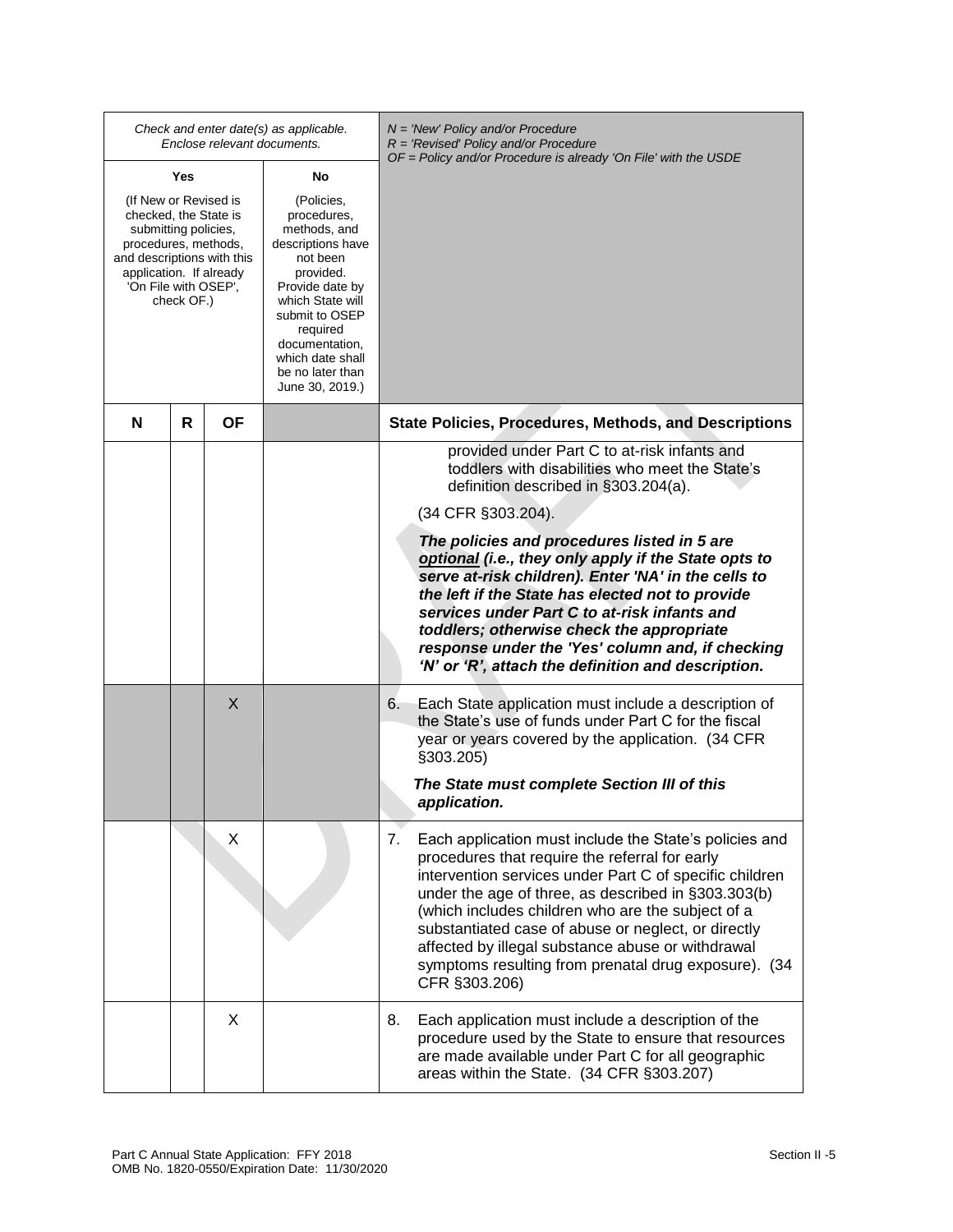|                                                                                                                                                                                               |     |           | Check and enter date(s) as applicable.<br>Enclose relevant documents.                                                                                                                                                                     | $N =$ 'New' Policy and/or Procedure<br>$R = 'Revised' Policy and/or Procedure$                                                                                                                                                                                                                                                                                                                                                                                                                                                                                                                                                                                                                                                                                                                                                                                                                                                                                                                                                                                                              |
|-----------------------------------------------------------------------------------------------------------------------------------------------------------------------------------------------|-----|-----------|-------------------------------------------------------------------------------------------------------------------------------------------------------------------------------------------------------------------------------------------|---------------------------------------------------------------------------------------------------------------------------------------------------------------------------------------------------------------------------------------------------------------------------------------------------------------------------------------------------------------------------------------------------------------------------------------------------------------------------------------------------------------------------------------------------------------------------------------------------------------------------------------------------------------------------------------------------------------------------------------------------------------------------------------------------------------------------------------------------------------------------------------------------------------------------------------------------------------------------------------------------------------------------------------------------------------------------------------------|
|                                                                                                                                                                                               | Yes |           | No                                                                                                                                                                                                                                        | OF = Policy and/or Procedure is already 'On File' with the USDE                                                                                                                                                                                                                                                                                                                                                                                                                                                                                                                                                                                                                                                                                                                                                                                                                                                                                                                                                                                                                             |
| (If New or Revised is<br>checked, the State is<br>submitting policies,<br>procedures, methods,<br>and descriptions with this<br>application. If already<br>'On File with OSEP',<br>check OF.) |     |           | (Policies,<br>procedures,<br>methods, and<br>descriptions have<br>not been<br>provided.<br>Provide date by<br>which State will<br>submit to OSEP<br>required<br>documentation,<br>which date shall<br>be no later than<br>June 30, 2019.) |                                                                                                                                                                                                                                                                                                                                                                                                                                                                                                                                                                                                                                                                                                                                                                                                                                                                                                                                                                                                                                                                                             |
| N                                                                                                                                                                                             | R   | <b>OF</b> |                                                                                                                                                                                                                                           | <b>State Policies, Procedures, Methods, and Descriptions</b>                                                                                                                                                                                                                                                                                                                                                                                                                                                                                                                                                                                                                                                                                                                                                                                                                                                                                                                                                                                                                                |
|                                                                                                                                                                                               |     | X         |                                                                                                                                                                                                                                           | Each application must include a description of the<br>9.<br>policies and procedures used by the State to ensure<br>that, before adopting any new policy or procedure<br>(including any revision to an existing policy or<br>procedure) needed to comply with Part C of the Act<br>and 34 CFR Part 303, the lead agency--<br>(1) Holds public hearings on the new policy or<br>procedure (including any revision to an<br>existing policy or procedure);<br>Provides notice of the hearings held in<br>(2)<br>accordance with §303.208(b)(1) at least 30<br>days before the hearings are conducted to<br>enable public participation; and<br>Provides an opportunity for the general<br>(3)<br>public, including individuals with disabilities,<br>parents of infants and toddlers with<br>disabilities, EIS providers, and the members<br>of the Council, to comment for at least 30<br>days on the new policy or procedure<br>(including any revision to an existing policy or<br>procedure) needed to comply with Part C of<br>the Act and 34 CFR Part 303.<br>$(34$ CFR $\S 303.208(b))$ |
|                                                                                                                                                                                               |     | X         |                                                                                                                                                                                                                                           | 10. (a) Application Requirements: Each State must<br>include the following in its application:<br>(1) A description of the policies and procedures it<br>will use to ensure a smooth transition for<br>infants and toddlers with disabilities under the<br>age of three and their families from receiving<br>early intervention services under Part C to<br>preschool or other appropriate services (for<br>toddlers with disabilities) or exiting the<br>program for infants and toddlers with<br>disabilities.                                                                                                                                                                                                                                                                                                                                                                                                                                                                                                                                                                            |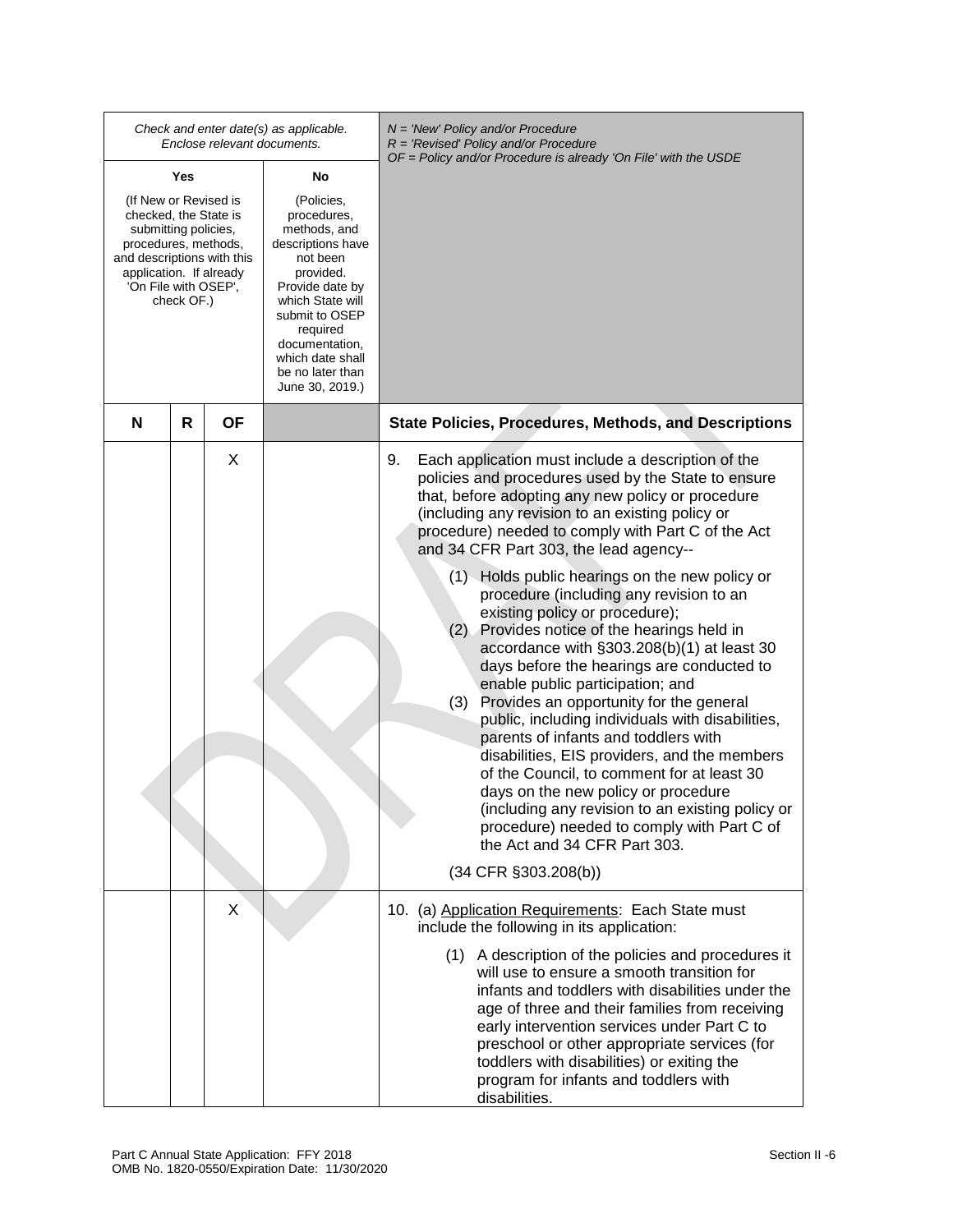|                                                                                                                                                                                               |     | Enclose relevant documents. | Check and enter date(s) as applicable.                                                                                                                                                                                                    | $N =$ 'New' Policy and/or Procedure<br>$R = 'Revised' Policy and/or Procedure$<br>$OF = Policy$ and/or Procedure is already 'On File' with the USDE                                                                                                                                                                                                                                                                                                                                                                                                                                                                                                                                                                                                                                                                                                                                                                                                                                                                                                                                                                                                                                                                                                                                                                                                                                                                                                                                                                                                                                                                                                                                                                                                                                  |  |
|-----------------------------------------------------------------------------------------------------------------------------------------------------------------------------------------------|-----|-----------------------------|-------------------------------------------------------------------------------------------------------------------------------------------------------------------------------------------------------------------------------------------|--------------------------------------------------------------------------------------------------------------------------------------------------------------------------------------------------------------------------------------------------------------------------------------------------------------------------------------------------------------------------------------------------------------------------------------------------------------------------------------------------------------------------------------------------------------------------------------------------------------------------------------------------------------------------------------------------------------------------------------------------------------------------------------------------------------------------------------------------------------------------------------------------------------------------------------------------------------------------------------------------------------------------------------------------------------------------------------------------------------------------------------------------------------------------------------------------------------------------------------------------------------------------------------------------------------------------------------------------------------------------------------------------------------------------------------------------------------------------------------------------------------------------------------------------------------------------------------------------------------------------------------------------------------------------------------------------------------------------------------------------------------------------------------|--|
|                                                                                                                                                                                               | Yes |                             | No                                                                                                                                                                                                                                        |                                                                                                                                                                                                                                                                                                                                                                                                                                                                                                                                                                                                                                                                                                                                                                                                                                                                                                                                                                                                                                                                                                                                                                                                                                                                                                                                                                                                                                                                                                                                                                                                                                                                                                                                                                                      |  |
| (If New or Revised is<br>checked, the State is<br>submitting policies,<br>procedures, methods,<br>and descriptions with this<br>application. If already<br>'On File with OSEP',<br>check OF.) |     |                             | (Policies,<br>procedures,<br>methods, and<br>descriptions have<br>not been<br>provided.<br>Provide date by<br>which State will<br>submit to OSEP<br>required<br>documentation,<br>which date shall<br>be no later than<br>June 30, 2019.) |                                                                                                                                                                                                                                                                                                                                                                                                                                                                                                                                                                                                                                                                                                                                                                                                                                                                                                                                                                                                                                                                                                                                                                                                                                                                                                                                                                                                                                                                                                                                                                                                                                                                                                                                                                                      |  |
| N                                                                                                                                                                                             | R   | ΟF                          |                                                                                                                                                                                                                                           | <b>State Policies, Procedures, Methods, and Descriptions</b>                                                                                                                                                                                                                                                                                                                                                                                                                                                                                                                                                                                                                                                                                                                                                                                                                                                                                                                                                                                                                                                                                                                                                                                                                                                                                                                                                                                                                                                                                                                                                                                                                                                                                                                         |  |
|                                                                                                                                                                                               |     |                             |                                                                                                                                                                                                                                           | A description of how the State will meet each<br>(2)<br>requirement in §303.209(b) through (f).<br>(3)<br>$(i)(A)$ If the lead agency is not the SEA, an<br>interagency agreement between the lead<br>agency and the SEA; or (B) If the lead<br>agency is the SEA, an intra-agency<br>agreement between the program within that<br>agency that administers Part C of the Act and<br>the program within the agency that<br>administers section 619 of the Act<br>(ii) To ensure a seamless transition between<br>services under Part C and under Part B of the<br>Act, an interagency agreement under<br>paragraph $(a)(3)(i)(A)$ of this section or an<br>intra-agency agreement under paragraph<br>$(a)(3)(i)(B)$ of this section must address how<br>the lead agency and the SEA will meet the<br>requirements of paragraphs (b) through (f) of<br>this section (including any policies adopted by<br>the lead agency under $\S303.401(d)$ and (e)),<br>§303.344(h), and 34 CFR 300.101(b),<br>300.124, 300.321(f) and 300.323(b).<br>Any policy the lead agency has adopted<br>(4)<br>under §303.401(d) and (e).<br>Notification to the SEA and appropriate LEA. The<br>(b)<br>State must ensure that--<br>Subject to paragraph (b)(4) of this section, not<br>(1)<br>fewer than 90 days before the third birthday<br>of the toddler with a disability if that toddler<br>may be eligible for preschool services under<br>Part B of the Act, the lead agency notifies the<br>SEA and the LEA for the area in which the<br>toddler resides that the toddler on his or her<br>third birthday will reach the age of eligibility<br>for services under Part B of the Act, as<br>determined in accordance with State law; or<br>Subject to paragraph (b)(4) of this section, if<br>(2) |  |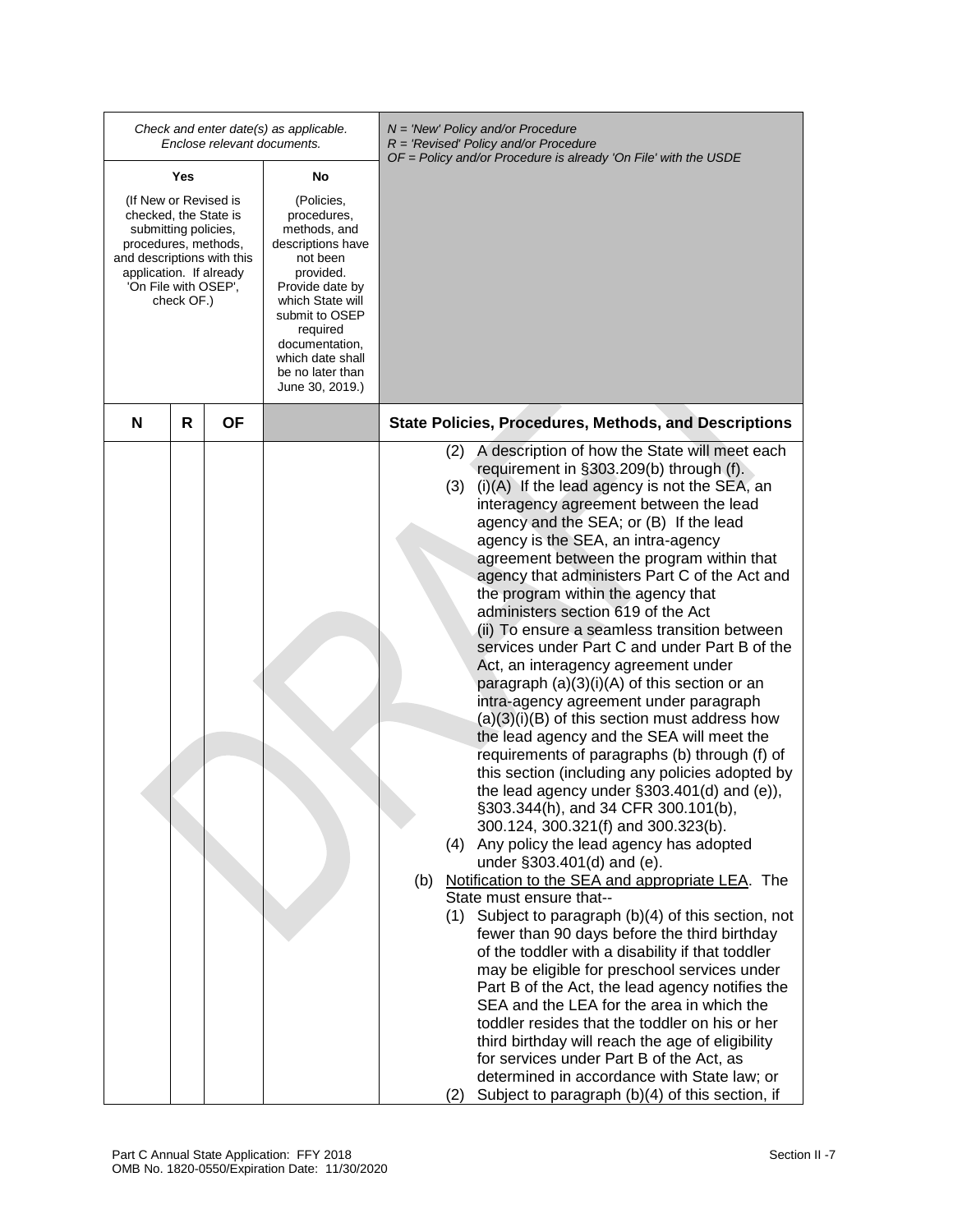|                                                                                                                                                                                               |     |           | Check and enter date(s) as applicable.<br>Enclose relevant documents.                                                                                                                                                                     | $N =$ 'New' Policy and/or Procedure<br>$R = 'Revised' Policy and/or Procedure$                                                                                                                                                                                                                                                                                                                                                                                                                                                                                                                                                                                                                                                                                                                                                                                                                                                                                                                                                                                                                                                                                                                                                                                                                                                                                                                                                                                                                                                                                                                                                                                                                                                                   |
|-----------------------------------------------------------------------------------------------------------------------------------------------------------------------------------------------|-----|-----------|-------------------------------------------------------------------------------------------------------------------------------------------------------------------------------------------------------------------------------------------|--------------------------------------------------------------------------------------------------------------------------------------------------------------------------------------------------------------------------------------------------------------------------------------------------------------------------------------------------------------------------------------------------------------------------------------------------------------------------------------------------------------------------------------------------------------------------------------------------------------------------------------------------------------------------------------------------------------------------------------------------------------------------------------------------------------------------------------------------------------------------------------------------------------------------------------------------------------------------------------------------------------------------------------------------------------------------------------------------------------------------------------------------------------------------------------------------------------------------------------------------------------------------------------------------------------------------------------------------------------------------------------------------------------------------------------------------------------------------------------------------------------------------------------------------------------------------------------------------------------------------------------------------------------------------------------------------------------------------------------------------|
|                                                                                                                                                                                               | Yes |           | No                                                                                                                                                                                                                                        | OF = Policy and/or Procedure is already 'On File' with the USDE                                                                                                                                                                                                                                                                                                                                                                                                                                                                                                                                                                                                                                                                                                                                                                                                                                                                                                                                                                                                                                                                                                                                                                                                                                                                                                                                                                                                                                                                                                                                                                                                                                                                                  |
| (If New or Revised is<br>checked, the State is<br>submitting policies,<br>procedures, methods,<br>and descriptions with this<br>application. If already<br>'On File with OSEP',<br>check OF.) |     |           | (Policies,<br>procedures,<br>methods, and<br>descriptions have<br>not been<br>provided.<br>Provide date by<br>which State will<br>submit to OSEP<br>required<br>documentation,<br>which date shall<br>be no later than<br>June 30, 2019.) |                                                                                                                                                                                                                                                                                                                                                                                                                                                                                                                                                                                                                                                                                                                                                                                                                                                                                                                                                                                                                                                                                                                                                                                                                                                                                                                                                                                                                                                                                                                                                                                                                                                                                                                                                  |
| N                                                                                                                                                                                             | R   | <b>OF</b> |                                                                                                                                                                                                                                           | <b>State Policies, Procedures, Methods, and Descriptions</b>                                                                                                                                                                                                                                                                                                                                                                                                                                                                                                                                                                                                                                                                                                                                                                                                                                                                                                                                                                                                                                                                                                                                                                                                                                                                                                                                                                                                                                                                                                                                                                                                                                                                                     |
|                                                                                                                                                                                               |     |           |                                                                                                                                                                                                                                           | the lead agency determines that the toddler is<br>eligible for early intervention services under<br>Part C of the Act more than 45 but less than<br>90 days before that toddler's third birthday<br>and if that toddler may be eligible for<br>preschool services under Part B of the Act,<br>the lead agency, as soon as possible after<br>determining the child's eligibility, notifies the<br>SEA and the LEA for the area in which the<br>toddler with a disability resides that the<br>toddler on his or her third birthday will reach<br>the age of eligibility for services under Part B<br>of the Act, as determined in accordance with<br>State law; or<br>(3)<br>Subject to paragraph (b)(4) of this section, if a<br>toddler is referred to the lead agency fewer<br>than 45 days before that toddler's third<br>birthday and that toddler may be eligible for<br>preschool services under Part B of the Act,<br>the lead agency, with parental consent<br>required under §303.414, refers the toddler to<br>the SEA and the LEA for the area in which<br>the toddler resides; but, the lead agency is<br>not required to conduct an evaluation,<br>assessment, or an initial IFSP meeting under<br>these circumstances;<br>The notification required under paragraphs<br>(4)<br>$(b)(1)$ , $(2)$ , and $(3)$ of this section is consistent<br>with any policy that the State has adopted,<br>under §303.401(e), permitting a parent to<br>object to disclosure of personally identifiable<br>information.<br>(c) Conference to discuss services. The State must<br>ensure that-<br>(1)<br>If a toddler with a disability may be eligible<br>for preschool services under Part B of the<br>Act, the lead agency, with the approval of |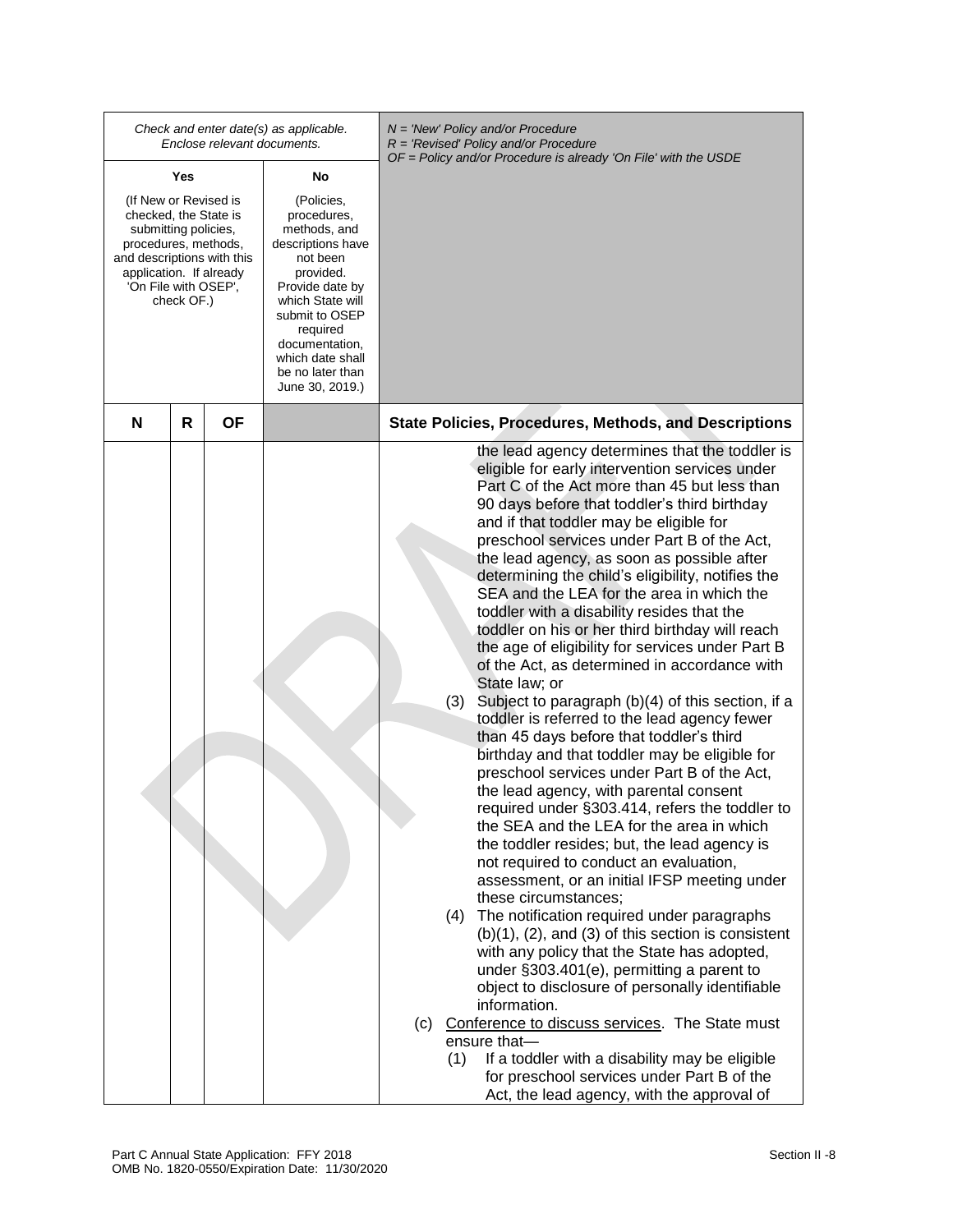|                                                                                                                                                                                               |     | Enclose relevant documents. | Check and enter date(s) as applicable.                                                                                                                                                                                                    | $N =$ 'New' Policy and/or Procedure<br>$R = 'Revised' Policy and/or Procedure$<br>$OF = Policy$ and/or Procedure is already 'On File' with the USDE                                                                                                                                                                                                                                                                                                                                                                                                                                                                                                                                                                                                                                                                                                                                                                                                                                                                                                                                                                                                                                                                                                                                                                                                                                                                                                                                                                                                                                                                                   |
|-----------------------------------------------------------------------------------------------------------------------------------------------------------------------------------------------|-----|-----------------------------|-------------------------------------------------------------------------------------------------------------------------------------------------------------------------------------------------------------------------------------------|---------------------------------------------------------------------------------------------------------------------------------------------------------------------------------------------------------------------------------------------------------------------------------------------------------------------------------------------------------------------------------------------------------------------------------------------------------------------------------------------------------------------------------------------------------------------------------------------------------------------------------------------------------------------------------------------------------------------------------------------------------------------------------------------------------------------------------------------------------------------------------------------------------------------------------------------------------------------------------------------------------------------------------------------------------------------------------------------------------------------------------------------------------------------------------------------------------------------------------------------------------------------------------------------------------------------------------------------------------------------------------------------------------------------------------------------------------------------------------------------------------------------------------------------------------------------------------------------------------------------------------------|
|                                                                                                                                                                                               | Yes |                             | No                                                                                                                                                                                                                                        |                                                                                                                                                                                                                                                                                                                                                                                                                                                                                                                                                                                                                                                                                                                                                                                                                                                                                                                                                                                                                                                                                                                                                                                                                                                                                                                                                                                                                                                                                                                                                                                                                                       |
| (If New or Revised is<br>checked, the State is<br>submitting policies,<br>procedures, methods,<br>and descriptions with this<br>application. If already<br>'On File with OSEP',<br>check OF.) |     |                             | (Policies,<br>procedures,<br>methods, and<br>descriptions have<br>not been<br>provided.<br>Provide date by<br>which State will<br>submit to OSEP<br>required<br>documentation,<br>which date shall<br>be no later than<br>June 30, 2019.) |                                                                                                                                                                                                                                                                                                                                                                                                                                                                                                                                                                                                                                                                                                                                                                                                                                                                                                                                                                                                                                                                                                                                                                                                                                                                                                                                                                                                                                                                                                                                                                                                                                       |
| N                                                                                                                                                                                             | R   | <b>OF</b>                   |                                                                                                                                                                                                                                           | <b>State Policies, Procedures, Methods, and Descriptions</b>                                                                                                                                                                                                                                                                                                                                                                                                                                                                                                                                                                                                                                                                                                                                                                                                                                                                                                                                                                                                                                                                                                                                                                                                                                                                                                                                                                                                                                                                                                                                                                          |
|                                                                                                                                                                                               |     |                             |                                                                                                                                                                                                                                           | the family of the toddler, convenes a<br>conference, among the lead agency, the<br>family, and the LEA not fewer than 90 days--<br>and, at the discretion of all of the parties, not<br>more than 9 months--before the toddler's<br>third birthday to discuss any services the<br>toddler may receive under Part B of the Act.<br>(2)<br>If a toddler with a disability is determined to<br>not be potentially eligible for preschool<br>services under Part B of the Act, the lead<br>agency, with the approval of the family of<br>that toddler, makes reasonable efforts to<br>convene a conference among the lead<br>agency, the family, and providers of other<br>appropriate services for the toddler to<br>discuss appropriate services that the toddler<br>may receive.<br>(d)<br>Transition plan. The State must ensure that for all<br>toddlers with disabilities -<br>$(1)(i)$ It reviews the program options for the<br>toddler with a disability for the period from<br>the toddler's third birthday through the<br>remainder of the school year; and<br>Each family of a toddler with a<br>(ii)<br>disability who is served under Part C is<br>included in the development of the<br>transition plan required under this<br>section and §303.344(h);<br>It establishes a transition plan in the IFSP<br>(2)<br>not fewer than 90 days--and, at the<br>discretion of all of the parties, not more than<br>9 months--before the toddler's third birthday;<br>and<br>The transition plan in the IFSP includes,<br>(3)<br>consistent with §303.344(h), as<br>appropriate-<br>Steps for the toddler with a disability<br>(i) |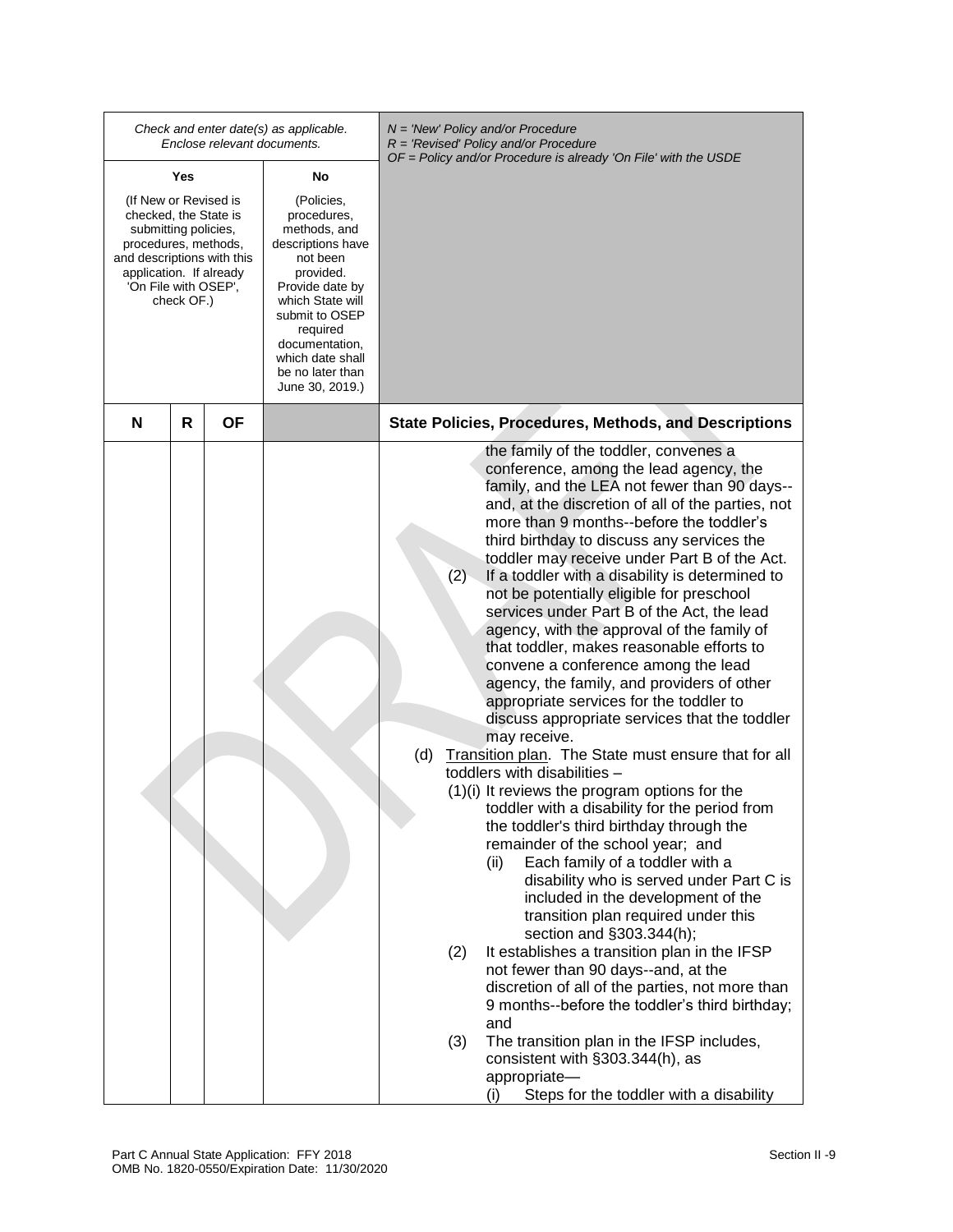|                                                                                                                                                                                                      |   |    | Check and enter date(s) as applicable.<br>Enclose relevant documents.                                                                                                                                                                     | $N =$ 'New' Policy and/or Procedure<br>$R = 'Revised' Policy and/or Procedure$<br>$OF = Policy$ and/or Procedure is already 'On File' with the USDE                                                                                                                                                                                                                                                                                                                                                                                                                                                                                                                                                                                                                                                                                                                                                                                                                                                                                                                                                                                                                                                                                                                                                                                                                                                                                                                                                                                                                                                                                                                                                                                                                         |
|------------------------------------------------------------------------------------------------------------------------------------------------------------------------------------------------------|---|----|-------------------------------------------------------------------------------------------------------------------------------------------------------------------------------------------------------------------------------------------|-----------------------------------------------------------------------------------------------------------------------------------------------------------------------------------------------------------------------------------------------------------------------------------------------------------------------------------------------------------------------------------------------------------------------------------------------------------------------------------------------------------------------------------------------------------------------------------------------------------------------------------------------------------------------------------------------------------------------------------------------------------------------------------------------------------------------------------------------------------------------------------------------------------------------------------------------------------------------------------------------------------------------------------------------------------------------------------------------------------------------------------------------------------------------------------------------------------------------------------------------------------------------------------------------------------------------------------------------------------------------------------------------------------------------------------------------------------------------------------------------------------------------------------------------------------------------------------------------------------------------------------------------------------------------------------------------------------------------------------------------------------------------------|
|                                                                                                                                                                                                      |   |    | No                                                                                                                                                                                                                                        |                                                                                                                                                                                                                                                                                                                                                                                                                                                                                                                                                                                                                                                                                                                                                                                                                                                                                                                                                                                                                                                                                                                                                                                                                                                                                                                                                                                                                                                                                                                                                                                                                                                                                                                                                                             |
| Yes<br>(If New or Revised is<br>checked, the State is<br>submitting policies,<br>procedures, methods,<br>and descriptions with this<br>application. If already<br>'On File with OSEP',<br>check OF.) |   |    | (Policies,<br>procedures,<br>methods, and<br>descriptions have<br>not been<br>provided.<br>Provide date by<br>which State will<br>submit to OSEP<br>required<br>documentation,<br>which date shall<br>be no later than<br>June 30, 2019.) |                                                                                                                                                                                                                                                                                                                                                                                                                                                                                                                                                                                                                                                                                                                                                                                                                                                                                                                                                                                                                                                                                                                                                                                                                                                                                                                                                                                                                                                                                                                                                                                                                                                                                                                                                                             |
| N                                                                                                                                                                                                    | R | ΟF |                                                                                                                                                                                                                                           | <b>State Policies, Procedures, Methods, and Descriptions</b>                                                                                                                                                                                                                                                                                                                                                                                                                                                                                                                                                                                                                                                                                                                                                                                                                                                                                                                                                                                                                                                                                                                                                                                                                                                                                                                                                                                                                                                                                                                                                                                                                                                                                                                |
|                                                                                                                                                                                                      |   |    |                                                                                                                                                                                                                                           | and his or her family to exit from the<br>Part C program; and<br>Any transition services that the IFSP<br>(ii)<br>Team identifies as needed by that<br>toddler and his or her family.<br>(e) Transition conference and plan meeting<br>requirements. Any conference conducted under<br>paragraph (c) of this section or meeting to develop<br>the transition plan under paragraph (d) of this<br>section (which conference and meeting may be<br>combined into one meeting) must meet the<br>requirements in §§303.342(d) and (e) and<br>$303.343(a)$ .<br>(f) Applicability of transition requirements.<br>(1) The transition requirements in paragraphs<br>$(b)(1)$ and $(2)$ , $(c)(1)$ , and $(d)$ of this section apply<br>to all toddlers with disabilities receiving services<br>under this part before those toddlers turn age<br>three, including any toddler with a disability under<br>the age of three who is served by a State that<br>offers services under §303.211.<br>(2) In a State that offers services under §303.211,<br>for toddlers with disabilities identified in paragraph<br>(b)(1) of this section, the parent must be provided<br>at the transition conference conducted under<br>paragraph (c)(1) of this section: (i) An<br>explanation, consistent with §303.211(b)(1)(ii), of<br>the toddler's options to continue to receive early<br>intervention services under this part or preschool<br>services under section 619 of the Act; (ii) The<br>initial annual notice referenced in §303.211(b)(1).<br>(3) For children with disabilities age three and<br>older who receive services pursuant to §303.211,<br>the State must ensure that it satisfies the separate<br>transition requirements in §303.211(b)(6)(ii).<br>(34 CFR §303.209) |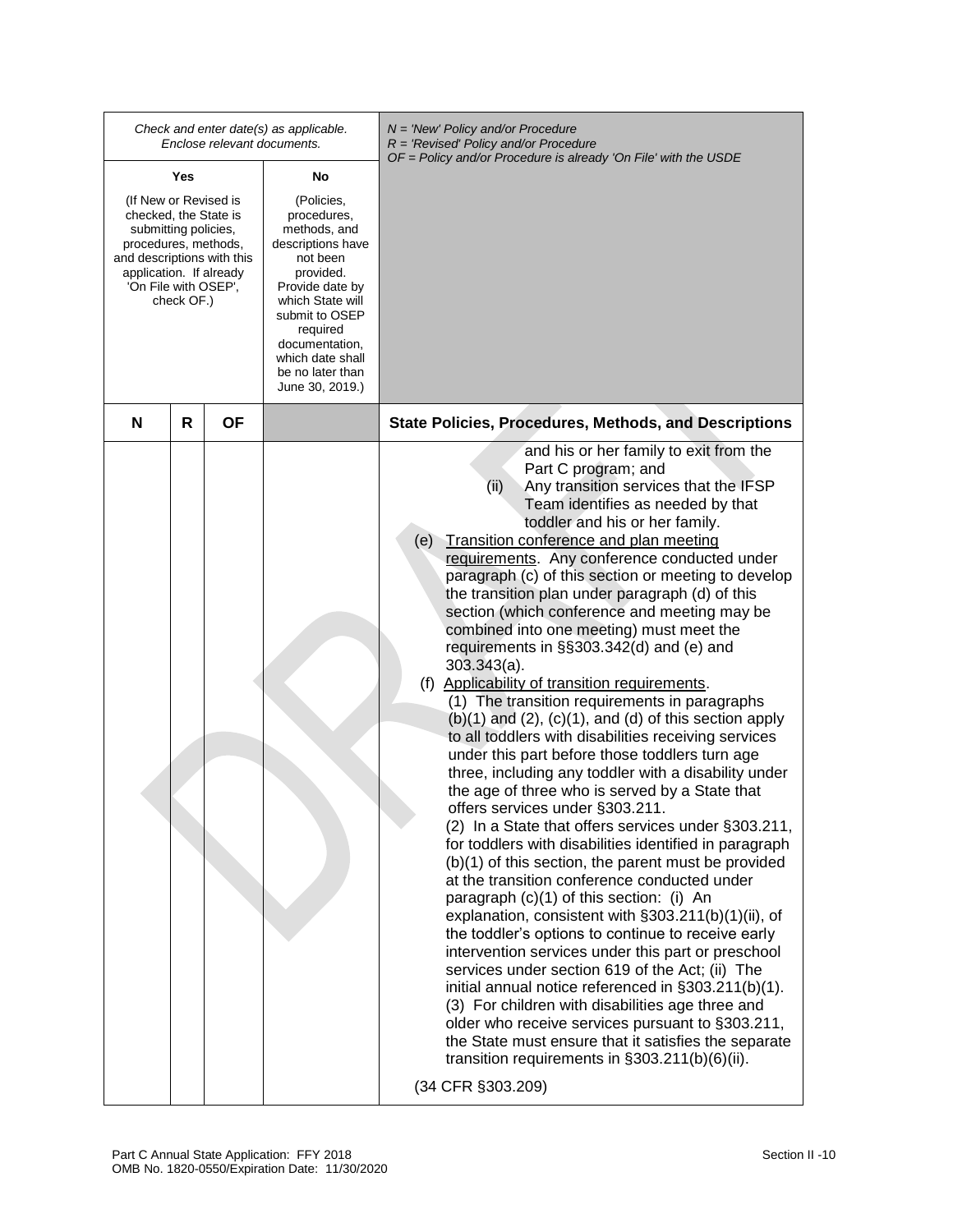| Check and enter date(s) as applicable.<br>Enclose relevant documents.                                                                                                                         |     |           |                                                                                                                                                                                                                                           | $N =$ 'New' Policy and/or Procedure<br>$R = 'Revised' Policy and/or Procedure$                                                                                                                                                                                                                                                                                                                                                                                                                                                                                                                                                                                                                                                                                                                                                                                                                                                                                                                                                                                                                                                       |  |
|-----------------------------------------------------------------------------------------------------------------------------------------------------------------------------------------------|-----|-----------|-------------------------------------------------------------------------------------------------------------------------------------------------------------------------------------------------------------------------------------------|--------------------------------------------------------------------------------------------------------------------------------------------------------------------------------------------------------------------------------------------------------------------------------------------------------------------------------------------------------------------------------------------------------------------------------------------------------------------------------------------------------------------------------------------------------------------------------------------------------------------------------------------------------------------------------------------------------------------------------------------------------------------------------------------------------------------------------------------------------------------------------------------------------------------------------------------------------------------------------------------------------------------------------------------------------------------------------------------------------------------------------------|--|
|                                                                                                                                                                                               | Yes |           | No                                                                                                                                                                                                                                        | OF = Policy and/or Procedure is already 'On File' with the USDE                                                                                                                                                                                                                                                                                                                                                                                                                                                                                                                                                                                                                                                                                                                                                                                                                                                                                                                                                                                                                                                                      |  |
| (If New or Revised is<br>checked, the State is<br>submitting policies,<br>procedures, methods,<br>and descriptions with this<br>application. If already<br>'On File with OSEP',<br>check OF.) |     |           | (Policies,<br>procedures,<br>methods, and<br>descriptions have<br>not been<br>provided.<br>Provide date by<br>which State will<br>submit to OSEP<br>required<br>documentation,<br>which date shall<br>be no later than<br>June 30, 2019.) |                                                                                                                                                                                                                                                                                                                                                                                                                                                                                                                                                                                                                                                                                                                                                                                                                                                                                                                                                                                                                                                                                                                                      |  |
| N                                                                                                                                                                                             | R   | <b>OF</b> |                                                                                                                                                                                                                                           | <b>State Policies, Procedures, Methods, and Descriptions</b>                                                                                                                                                                                                                                                                                                                                                                                                                                                                                                                                                                                                                                                                                                                                                                                                                                                                                                                                                                                                                                                                         |  |
|                                                                                                                                                                                               |     | X         |                                                                                                                                                                                                                                           | 11. Each application must contain a description of State<br>efforts to promote collaboration among Head Start and<br>Early Head Start programs under the Head Start Act<br>(42 U.S.C. 9801, et seq., as amended), early<br>education and child care programs, and services<br>under Part C. (34 CFR §303.210)                                                                                                                                                                                                                                                                                                                                                                                                                                                                                                                                                                                                                                                                                                                                                                                                                        |  |
|                                                                                                                                                                                               |     | X         |                                                                                                                                                                                                                                           | 12. Each application must include, as required by Section<br>427 of the General Education Provisions Act (GEPA),<br>a description of how the State has identified barriers<br>and developed strategies to address the barriers and<br>has provided a description of the steps the State is<br>taking to ensure equitable access to, and participation<br>in, Part C. (34 CFR §303.212(a))                                                                                                                                                                                                                                                                                                                                                                                                                                                                                                                                                                                                                                                                                                                                            |  |
|                                                                                                                                                                                               |     |           | 'N/A'                                                                                                                                                                                                                                     | 13. (a) General. (1) Subject to paragraphs (a)(2) and (b)<br>of this section, a State may elect to include in its<br>application for a grant under Part C a State policy,<br>developed and implemented jointly by the lead agency<br>and the SEA, under which a parent of a child with a<br>disability who is eligible for preschool services under<br>section 619 of the Act and who previously received<br>early intervention services under Part C, may choose<br>the continuation of early intervention services under<br>Part C for his or her child after the child turns three<br>until the child enters, or is eligible under State law to<br>enter, kindergarten or elementary school.<br>(2) A State that adopts the policy described in<br>paragraph (a)(1) of this section may determine whether<br>it applies to children with disabilities--<br>(i) From age three until the beginning of the<br>school year following the child's third<br>birthday;<br>(ii) From age three until the beginning of the<br>school year following the child's fourth<br>birthday; or<br>(iii) From age three until the beginning of the |  |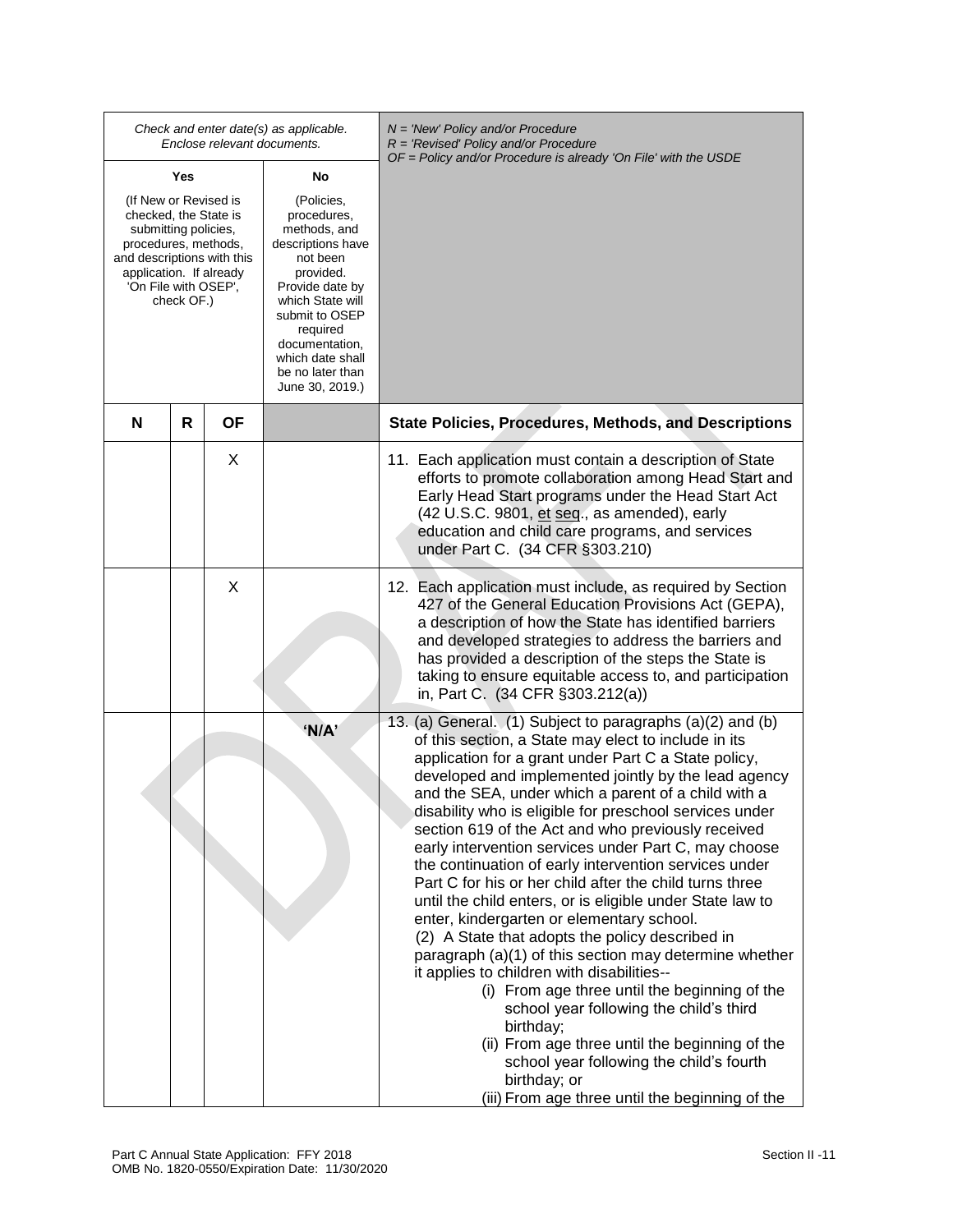|                                                                                                                                                                                               |   | Enclose relevant documents. | Check and enter date(s) as applicable.                                                                                                                                                                                                    | $N =$ 'New' Policy and/or Procedure<br>R = 'Revised' Policy and/or Procedure<br>OF = Policy and/or Procedure is already 'On File' with the USDE                                                                                                                                                                                                                                                                                                                                                                                                                                                                                                                                                                                                                                                                                                                                                                                                                                                                                                                                                                                                                                                                                                                                                                                                                                                                                                                                                                                                                                                                           |
|-----------------------------------------------------------------------------------------------------------------------------------------------------------------------------------------------|---|-----------------------------|-------------------------------------------------------------------------------------------------------------------------------------------------------------------------------------------------------------------------------------------|---------------------------------------------------------------------------------------------------------------------------------------------------------------------------------------------------------------------------------------------------------------------------------------------------------------------------------------------------------------------------------------------------------------------------------------------------------------------------------------------------------------------------------------------------------------------------------------------------------------------------------------------------------------------------------------------------------------------------------------------------------------------------------------------------------------------------------------------------------------------------------------------------------------------------------------------------------------------------------------------------------------------------------------------------------------------------------------------------------------------------------------------------------------------------------------------------------------------------------------------------------------------------------------------------------------------------------------------------------------------------------------------------------------------------------------------------------------------------------------------------------------------------------------------------------------------------------------------------------------------------|
| Yes                                                                                                                                                                                           |   |                             | No                                                                                                                                                                                                                                        |                                                                                                                                                                                                                                                                                                                                                                                                                                                                                                                                                                                                                                                                                                                                                                                                                                                                                                                                                                                                                                                                                                                                                                                                                                                                                                                                                                                                                                                                                                                                                                                                                           |
| (If New or Revised is<br>checked, the State is<br>submitting policies,<br>procedures, methods,<br>and descriptions with this<br>application. If already<br>'On File with OSEP',<br>check OF.) |   |                             | (Policies,<br>procedures,<br>methods, and<br>descriptions have<br>not been<br>provided.<br>Provide date by<br>which State will<br>submit to OSEP<br>required<br>documentation,<br>which date shall<br>be no later than<br>June 30, 2019.) |                                                                                                                                                                                                                                                                                                                                                                                                                                                                                                                                                                                                                                                                                                                                                                                                                                                                                                                                                                                                                                                                                                                                                                                                                                                                                                                                                                                                                                                                                                                                                                                                                           |
| N                                                                                                                                                                                             | R | ΟF                          |                                                                                                                                                                                                                                           | State Policies, Procedures, Methods, and Descriptions                                                                                                                                                                                                                                                                                                                                                                                                                                                                                                                                                                                                                                                                                                                                                                                                                                                                                                                                                                                                                                                                                                                                                                                                                                                                                                                                                                                                                                                                                                                                                                     |
|                                                                                                                                                                                               |   |                             |                                                                                                                                                                                                                                           | school year following the child's fifth<br>birthday.<br>(3) However, in no case may a State provide services<br>under this section beyond the age at which the child<br>actually enrolls in, or is eligible under State law to<br>enter, kindergarten or elementary school in the State.<br>(b) Requirements. If a State's application for a grant<br>under Part C includes the State policy described<br>in paragraph (a) of this section, the system must<br>ensure the following:<br>(1) Parents of children with disabilities who are<br>eligible for services under section 619 of the<br>Act and who previously received early<br>intervention services under Part C will be<br>provided annual notice (the initial annual<br>notice must be provided as set forth in<br>§303.209(f)(2)(ii)) that contains--<br>(i) A description of the rights of the parents<br>to elect to receive services pursuant to<br>§303.211 or under Part B of the Act; and<br>(ii) An explanation of the differences<br>between services provided pursuant to<br>§303.211 and services provided under<br>Part B of the Act, including--<br>(A) The types of services and the<br>locations at which the services are<br>provided;<br>The procedural safeguards that<br>(B)<br>apply; and<br>Possible costs (including the costs<br>(C)<br>or fees to be charged to families as<br>described in §§303.520 and<br>303.521), if any, to parents; and<br>(2) Consistent with §303.344(d), services<br>provided pursuant to §303.211 will include an<br>educational component that promotes school<br>readiness and incorporates preliteracy, |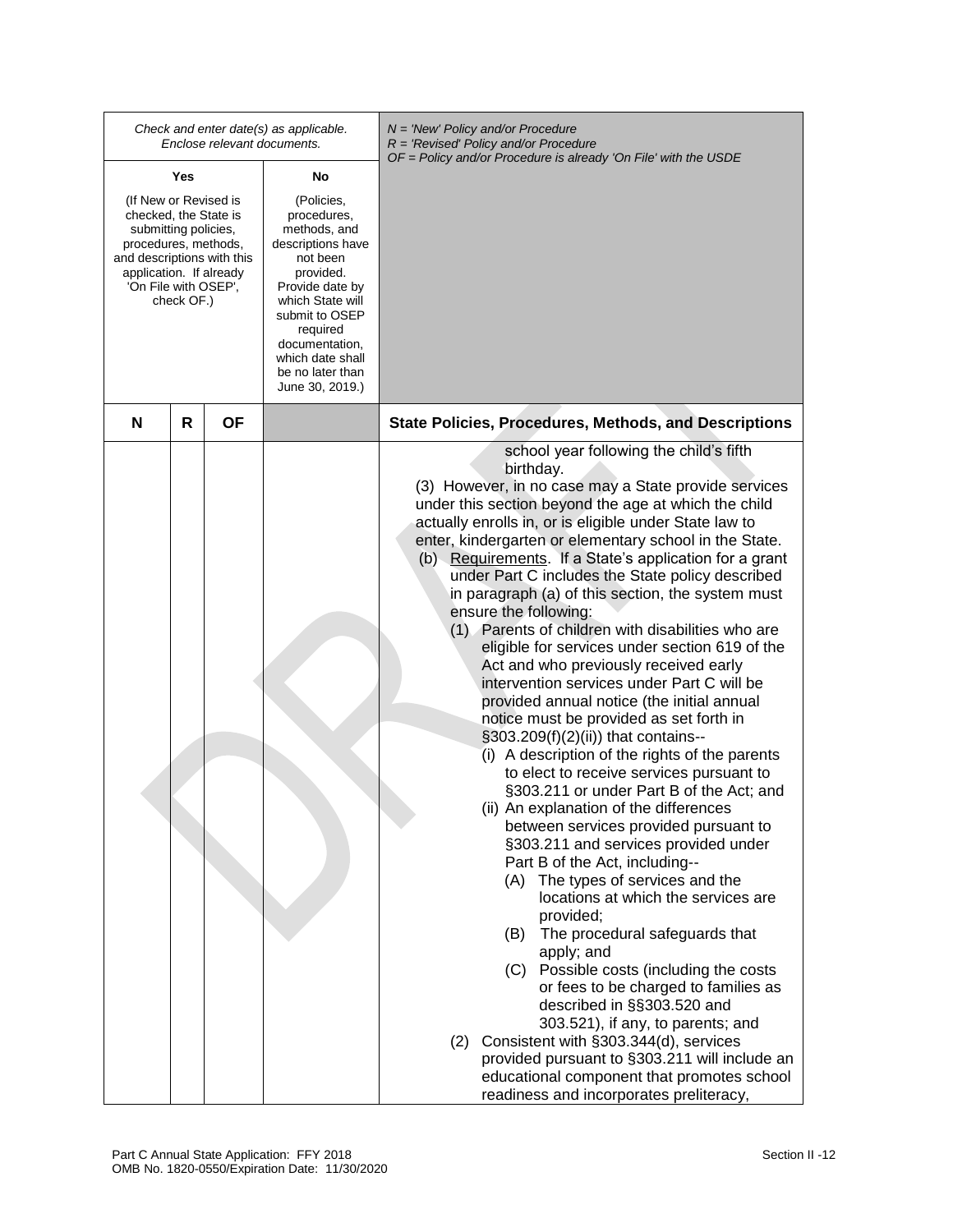|                                                                                                                                                                                               |     | Enclose relevant documents. | Check and enter date(s) as applicable.                                                                                                                                                                                                    | $N =$ 'New' Policy and/or Procedure<br>$R = 'Revised' Policy and/or Procedure$<br>$OF = Policy$ and/or Procedure is already 'On File' with the USDE                                                                                                                                                                                                                                                                                                                                                                                                                                                                                                                                                                                                                                                                                                                                                                                                                                                                                                                                                                                                                                                                                                                                                                                                                                                                                                                                                                                                                                                                                                                                                                                           |
|-----------------------------------------------------------------------------------------------------------------------------------------------------------------------------------------------|-----|-----------------------------|-------------------------------------------------------------------------------------------------------------------------------------------------------------------------------------------------------------------------------------------|-----------------------------------------------------------------------------------------------------------------------------------------------------------------------------------------------------------------------------------------------------------------------------------------------------------------------------------------------------------------------------------------------------------------------------------------------------------------------------------------------------------------------------------------------------------------------------------------------------------------------------------------------------------------------------------------------------------------------------------------------------------------------------------------------------------------------------------------------------------------------------------------------------------------------------------------------------------------------------------------------------------------------------------------------------------------------------------------------------------------------------------------------------------------------------------------------------------------------------------------------------------------------------------------------------------------------------------------------------------------------------------------------------------------------------------------------------------------------------------------------------------------------------------------------------------------------------------------------------------------------------------------------------------------------------------------------------------------------------------------------|
|                                                                                                                                                                                               | Yes |                             | No                                                                                                                                                                                                                                        |                                                                                                                                                                                                                                                                                                                                                                                                                                                                                                                                                                                                                                                                                                                                                                                                                                                                                                                                                                                                                                                                                                                                                                                                                                                                                                                                                                                                                                                                                                                                                                                                                                                                                                                                               |
| (If New or Revised is<br>checked, the State is<br>submitting policies,<br>procedures, methods,<br>and descriptions with this<br>application. If already<br>'On File with OSEP',<br>check OF.) |     |                             | (Policies,<br>procedures,<br>methods, and<br>descriptions have<br>not been<br>provided.<br>Provide date by<br>which State will<br>submit to OSEP<br>required<br>documentation,<br>which date shall<br>be no later than<br>June 30, 2019.) |                                                                                                                                                                                                                                                                                                                                                                                                                                                                                                                                                                                                                                                                                                                                                                                                                                                                                                                                                                                                                                                                                                                                                                                                                                                                                                                                                                                                                                                                                                                                                                                                                                                                                                                                               |
| N                                                                                                                                                                                             | R   | OF                          |                                                                                                                                                                                                                                           | <b>State Policies, Procedures, Methods, and Descriptions</b>                                                                                                                                                                                                                                                                                                                                                                                                                                                                                                                                                                                                                                                                                                                                                                                                                                                                                                                                                                                                                                                                                                                                                                                                                                                                                                                                                                                                                                                                                                                                                                                                                                                                                  |
|                                                                                                                                                                                               |     |                             |                                                                                                                                                                                                                                           | language, and numeracy skills.<br>The State policy ensures that any child<br>(3)<br>served pursuant to this section has the right,<br>at any time, to receive FAPE (as that term is<br>defined at §303.15) under Part B of the Act<br>instead of early intervention services under<br>Part C of the Act under §303.211.<br>(4) The lead agency must continue to provide all<br>early intervention services identified in the<br>toddler with a disability's IFSP under<br>§303.344 (and consented to by the parent<br>under §303.342(e)) beyond age three until<br>that toddler's initial eligibility determination<br>under Part B of the Act is made under 34<br>CFR §300.306. This provision does not<br>apply if the LEA has requested parental<br>consent for the initial evaluation under<br>§300.300(a) and the parent has not provided<br>that consent.<br>The lead agency must obtain informed<br>(5)<br>consent from the parent of any child with a<br>disability for the continuation of early<br>intervention services pursuant to this section<br>for that child. Consent must be obtained<br>before the child reaches three years of age,<br>where practicable.<br>(6)(i) For toddlers with disabilities under the age<br>of three in a State that offers services under this<br>section, the lead agency ensures that the<br>transition requirements in $\S303.209(b)(1)$ and (2),<br>$(c)(1)$ and $(d)$ are met.<br>(ii) For toddlers with disabilities age three and<br>older in a State that offers services under this<br>section, the lead agency ensures a smooth<br>transition from services under this section to<br>preschool, kindergarten or elementary school by:<br>(A) Providing the SEA and LEA where the child |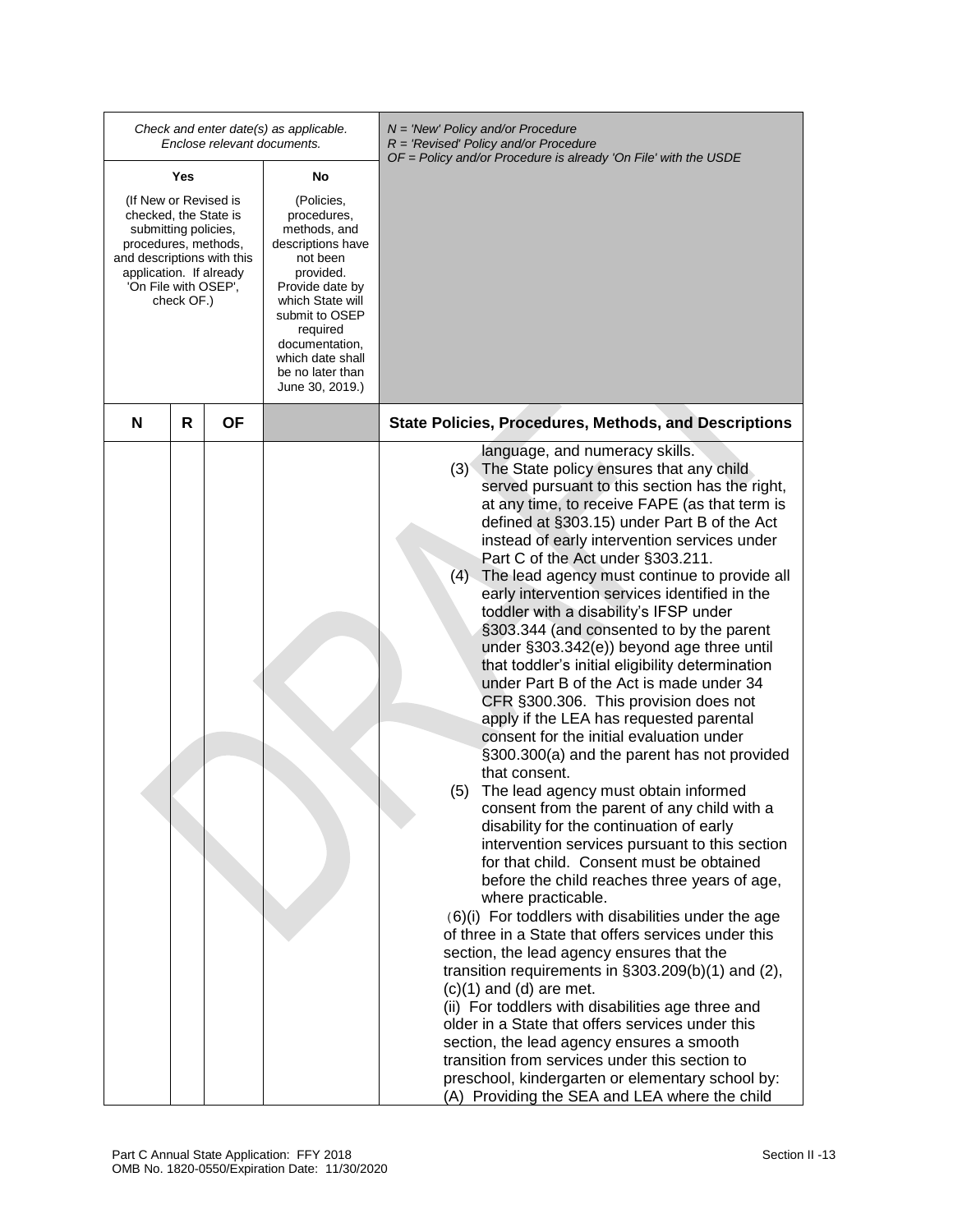|                                                                                                                                                                                               |   |           | Check and enter date(s) as applicable.<br>Enclose relevant documents.                                                                                                                                                                     | $N =$ 'New' Policy and/or Procedure<br>$R = 'Revised' Policy and/or Procedure$<br>OF = Policy and/or Procedure is already 'On File' with the USDE                                                                                                                                                                                                                                                                                                                                                                                                                                                                                                                                                                                                                                                                                                                                                                                                                                                                                                                                                                                                                                                                                                                                                                                                                                                                                                                                                                                                                                                                                                                                                                                                                                                                                                                                                  |
|-----------------------------------------------------------------------------------------------------------------------------------------------------------------------------------------------|---|-----------|-------------------------------------------------------------------------------------------------------------------------------------------------------------------------------------------------------------------------------------------|----------------------------------------------------------------------------------------------------------------------------------------------------------------------------------------------------------------------------------------------------------------------------------------------------------------------------------------------------------------------------------------------------------------------------------------------------------------------------------------------------------------------------------------------------------------------------------------------------------------------------------------------------------------------------------------------------------------------------------------------------------------------------------------------------------------------------------------------------------------------------------------------------------------------------------------------------------------------------------------------------------------------------------------------------------------------------------------------------------------------------------------------------------------------------------------------------------------------------------------------------------------------------------------------------------------------------------------------------------------------------------------------------------------------------------------------------------------------------------------------------------------------------------------------------------------------------------------------------------------------------------------------------------------------------------------------------------------------------------------------------------------------------------------------------------------------------------------------------------------------------------------------------|
| Yes                                                                                                                                                                                           |   |           | No                                                                                                                                                                                                                                        |                                                                                                                                                                                                                                                                                                                                                                                                                                                                                                                                                                                                                                                                                                                                                                                                                                                                                                                                                                                                                                                                                                                                                                                                                                                                                                                                                                                                                                                                                                                                                                                                                                                                                                                                                                                                                                                                                                    |
| (If New or Revised is<br>checked, the State is<br>submitting policies,<br>procedures, methods,<br>and descriptions with this<br>application. If already<br>'On File with OSEP',<br>check OF.) |   |           | (Policies,<br>procedures,<br>methods, and<br>descriptions have<br>not been<br>provided.<br>Provide date by<br>which State will<br>submit to OSEP<br>required<br>documentation,<br>which date shall<br>be no later than<br>June 30, 2019.) |                                                                                                                                                                                                                                                                                                                                                                                                                                                                                                                                                                                                                                                                                                                                                                                                                                                                                                                                                                                                                                                                                                                                                                                                                                                                                                                                                                                                                                                                                                                                                                                                                                                                                                                                                                                                                                                                                                    |
| N                                                                                                                                                                                             | R | <b>OF</b> |                                                                                                                                                                                                                                           | <b>State Policies, Procedures, Methods, and Descriptions</b>                                                                                                                                                                                                                                                                                                                                                                                                                                                                                                                                                                                                                                                                                                                                                                                                                                                                                                                                                                                                                                                                                                                                                                                                                                                                                                                                                                                                                                                                                                                                                                                                                                                                                                                                                                                                                                       |
|                                                                                                                                                                                               |   |           |                                                                                                                                                                                                                                           | resides, consistent with any State policy adopted<br>under §303.401(e), the information listed in<br>§303.401(d)(1) not fewer than 90 days before the<br>child will no longer be eligible under subsection<br>(a)(2) of this section to receive early intervention<br>services under this section; (B) With the approval<br>of the parents of the child, convening a transition<br>conference, among the lead agency, the parents,<br>and the LEA, not fewer than 90 days--and, at the<br>discretion of all parties, not more than 9 months--<br>before the child will no longer be eligible under<br>subsection (a)(2) of this section to receive, or will<br>no longer receive, early intervention services<br>under this section, to discuss any services that the<br>child may receive under Part B of the Act; and<br>(C) Establishing a transition plan in the IFSP not<br>fewer than 90 days--and, at the discretion of all<br>parties, not more than 9 months--before the child<br>will no longer be eligible under subsection (a)(2) of<br>this section to receive, or no longer receives, early<br>intervention services under this section.<br>(7) In States that adopt the option to make<br>services under Part C available to children<br>ages three and older pursuant to §303.211,<br>there will be a referral to the Part C system,<br>dependent upon parental consent, of a child<br>under the age of three who directly<br>experiences a substantiated case of trauma<br>due to exposure to family violence, as<br>defined in section 320 of the Family Violence<br>Prevention and Services Act, 42 U.S.C.<br>10401, et seq.<br>(c) Reporting requirement. If a State includes in its<br>application a State policy described in<br>§303.211(a), the State must submit to the<br>Secretary, in the State's report under §303.124,<br>the number and percentage of children with |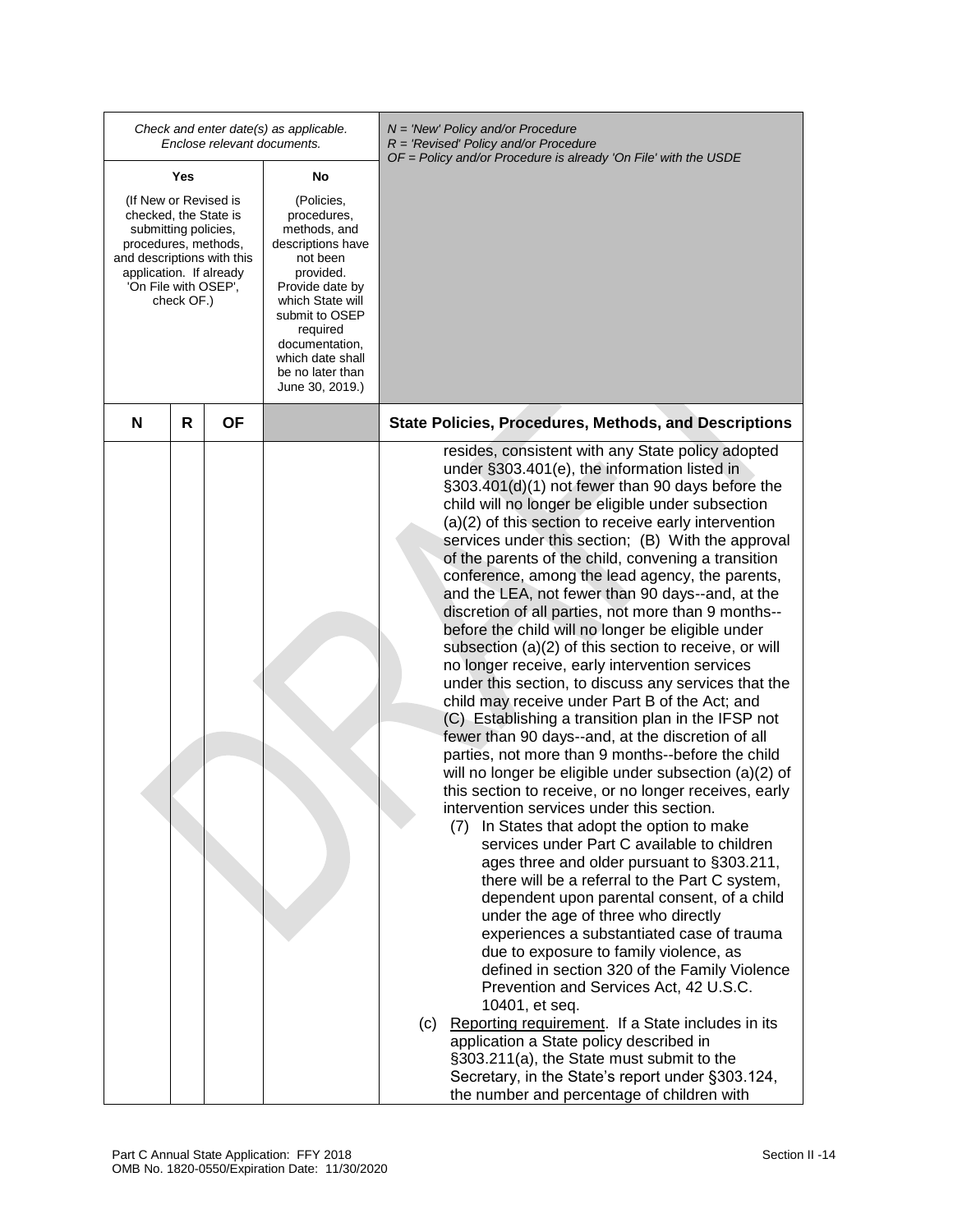|                                                                                                                                                                                               |    | Check and enter date(s) as applicable.<br>Enclose relevant documents.                                                                                                                                                                     | $N =$ 'New' Policy and/or Procedure<br>$R$ = 'Revised' Policy and/or Procedure<br>$OF = Policy$ and/or Procedure is already 'On File' with the USDE                                                                                                                                                                                                                                                                                                                                                                                                                                                                                                                                                                                                                                                                                                                                                                                                                                                                                                                                                                                                                                                                                                                                                                                                                                                                                                                                                                                                                                                                                                                              |
|-----------------------------------------------------------------------------------------------------------------------------------------------------------------------------------------------|----|-------------------------------------------------------------------------------------------------------------------------------------------------------------------------------------------------------------------------------------------|----------------------------------------------------------------------------------------------------------------------------------------------------------------------------------------------------------------------------------------------------------------------------------------------------------------------------------------------------------------------------------------------------------------------------------------------------------------------------------------------------------------------------------------------------------------------------------------------------------------------------------------------------------------------------------------------------------------------------------------------------------------------------------------------------------------------------------------------------------------------------------------------------------------------------------------------------------------------------------------------------------------------------------------------------------------------------------------------------------------------------------------------------------------------------------------------------------------------------------------------------------------------------------------------------------------------------------------------------------------------------------------------------------------------------------------------------------------------------------------------------------------------------------------------------------------------------------------------------------------------------------------------------------------------------------|
| Yes                                                                                                                                                                                           |    | No                                                                                                                                                                                                                                        |                                                                                                                                                                                                                                                                                                                                                                                                                                                                                                                                                                                                                                                                                                                                                                                                                                                                                                                                                                                                                                                                                                                                                                                                                                                                                                                                                                                                                                                                                                                                                                                                                                                                                  |
| (If New or Revised is<br>checked, the State is<br>submitting policies,<br>procedures, methods,<br>and descriptions with this<br>application. If already<br>'On File with OSEP',<br>check OF.) |    | (Policies,<br>procedures,<br>methods, and<br>descriptions have<br>not been<br>provided.<br>Provide date by<br>which State will<br>submit to OSEP<br>required<br>documentation,<br>which date shall<br>be no later than<br>June 30, 2019.) |                                                                                                                                                                                                                                                                                                                                                                                                                                                                                                                                                                                                                                                                                                                                                                                                                                                                                                                                                                                                                                                                                                                                                                                                                                                                                                                                                                                                                                                                                                                                                                                                                                                                                  |
| R<br>N                                                                                                                                                                                        | ΟF |                                                                                                                                                                                                                                           | <b>State Policies, Procedures, Methods, and Descriptions</b>                                                                                                                                                                                                                                                                                                                                                                                                                                                                                                                                                                                                                                                                                                                                                                                                                                                                                                                                                                                                                                                                                                                                                                                                                                                                                                                                                                                                                                                                                                                                                                                                                     |
|                                                                                                                                                                                               |    |                                                                                                                                                                                                                                           | disabilities who are eligible for services under<br>section 619 of the Act but whose parents choose<br>for their children to continue to receive early<br>intervention services under §303.211.<br>(d)<br>Available funds. The State policy described in<br>§303.211(a) must describe the funds--including<br>an identification as Federal, State, or local funds--<br>that will be used to ensure that the option<br>described in §303.211(a) is available to eligible<br>children and families who provide the consent<br>described in §303.211(b)(5), including fees, if<br>any, to be charged to families as described in<br>§§303.520 and 303.521.<br>(e) Rules of construction. (1) If a statewide system<br>includes a State policy described in §303.211(a),<br>a State that provides services in accordance with<br>this section to a child with a disability who is<br>eligible for services under section 619 of the Act<br>will not be required to provide the child FAPE<br>under Part B of the Act for the period of time in<br>which the child is receiving services under<br>§303.211.<br>(2) Nothing in this section may be construed to<br>require a provider of services under Part C to<br>provide a child served under Part C with<br>FAPE.<br>(34 CFR §303.211)<br>The policies and procedures listed in 13 are<br>optional. Enter 'NA' in the cells to the left if the<br>State has elected not to develop and implement a<br>policy under 34 CFR §303.211 to make Part C<br>services to children beyond age three; otherwise<br>check the appropriate response under the 'Yes'<br>column and, if checking 'N' or 'R', attach policies<br>and procedures. |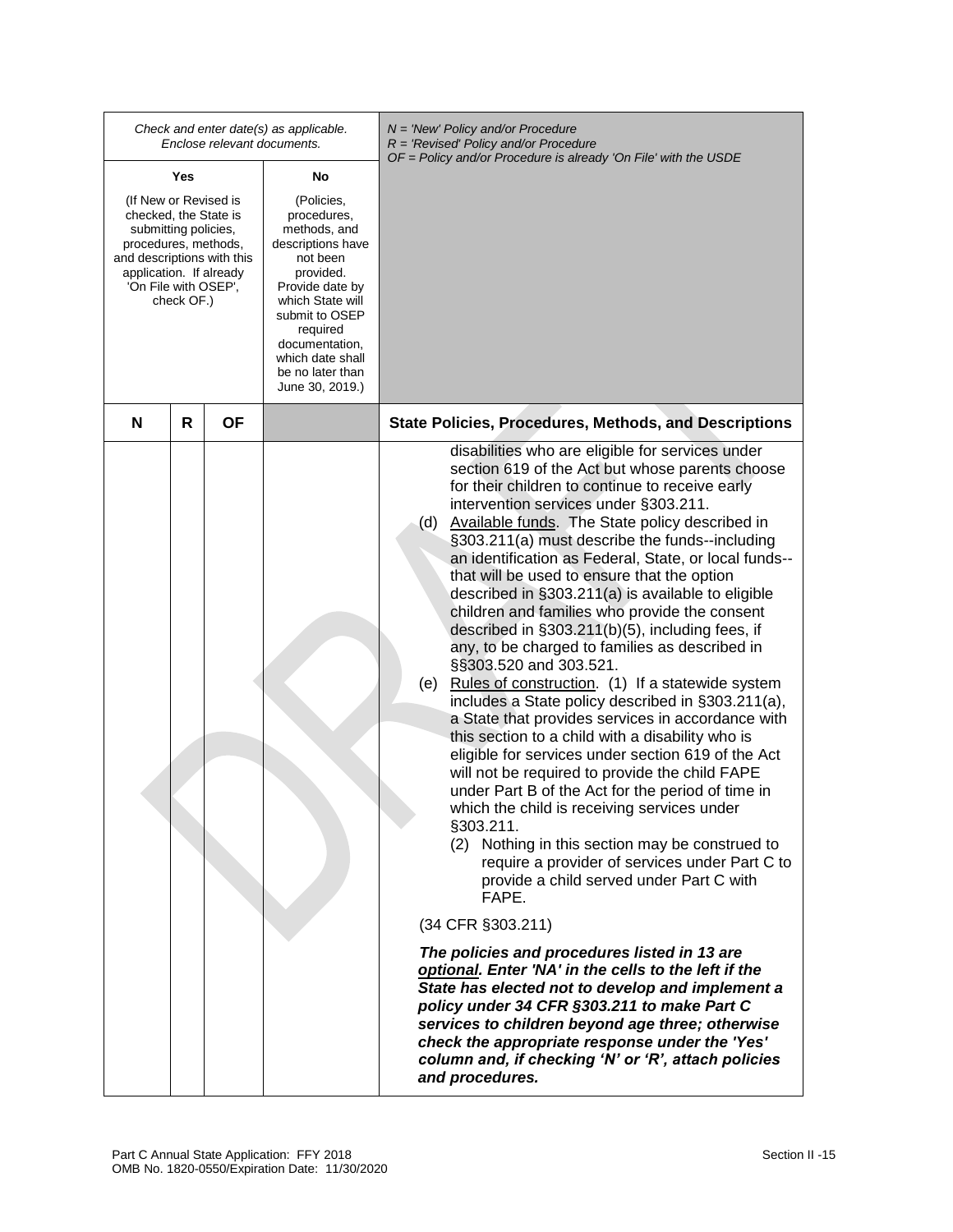# **B. Assurances and Optional Assurance**

The State makes the following assurances and provisions as required by Part C of the Individuals with Disabilities Education Act. (20 U.S.C. 1431 et. seq.; 34 CFR §§303.101-126; 303.220; 303.227)

| Check and enter date(s) as<br>applicable     |                                                                                                                                                     | <b>Subpart B - Assurances</b><br>(20 U.S.C. 1434; 1435; and 1437(b); 34 CFR §§303.101-126; 303.220; 303.227)                                                                                                                                                                                                                                                                                                                                                                                                                                                                                  |
|----------------------------------------------|-----------------------------------------------------------------------------------------------------------------------------------------------------|-----------------------------------------------------------------------------------------------------------------------------------------------------------------------------------------------------------------------------------------------------------------------------------------------------------------------------------------------------------------------------------------------------------------------------------------------------------------------------------------------------------------------------------------------------------------------------------------------|
| Yes<br>(Assurance is<br>hereby<br>provided.) | No<br>(Assurance<br>cannot be<br>ensured.<br>Provide date<br>on which<br>State will<br>complete<br>changes in<br>order to<br>provide<br>assurance.) |                                                                                                                                                                                                                                                                                                                                                                                                                                                                                                                                                                                               |
| X                                            |                                                                                                                                                     | The State has adopted a policy that appropriate early intervention<br>1.<br>services, as defined in 34 CFR §303.13, are available to all infants and<br>toddlers with disabilities in the State and their families, including--<br>Indian infants and toddlers with disabilities and their families<br>(a)<br>residing on a reservation geographically located in the State;<br>Infants and toddlers with disabilities who are homeless children<br>(b)<br>and their families; and<br>Infants and toddlers with disabilities who are wards of the State.<br>(c)<br>$(34$ CFR $\S 303.101(a))$ |
| X                                            |                                                                                                                                                     | The State has in effect a statewide system of early intervention services<br>2.<br>that meets the requirements of section 635 of the Act, including policies<br>and procedures that address, at a minimum, the components required in<br>34 CFR §§303.111 through 303.126. (34 CFR §303.101(a))                                                                                                                                                                                                                                                                                               |
| X                                            |                                                                                                                                                     | The State ensures that any State rules, regulations, policies and<br>3.<br>procedures relating to 34 CFR Part 303 conform to the purposes and<br>requirements of 34 CFR Part 303. (34 CFR §303.102)                                                                                                                                                                                                                                                                                                                                                                                           |
| X                                            |                                                                                                                                                     | Each statewide system (system) must include, at a minimum, the<br>4.<br>components described in §§303.111 through 303.126. (34 CFR<br>\$303.110                                                                                                                                                                                                                                                                                                                                                                                                                                               |
| X                                            |                                                                                                                                                     | The State has a policy in effect that ensures that appropriate early<br>5.<br>intervention services are based on scientifically based research, to the<br>extent practicable, and are available to all infants and toddlers with<br>disabilities and their families, including-<br>Indian infants and toddlers with disabilities and their families<br>(a)<br>residing on a reservation geographically located in the State; and<br>Infants and toddlers with disabilities who are homeless children<br>(b)<br>and their families. (34 CFR §303.112)                                          |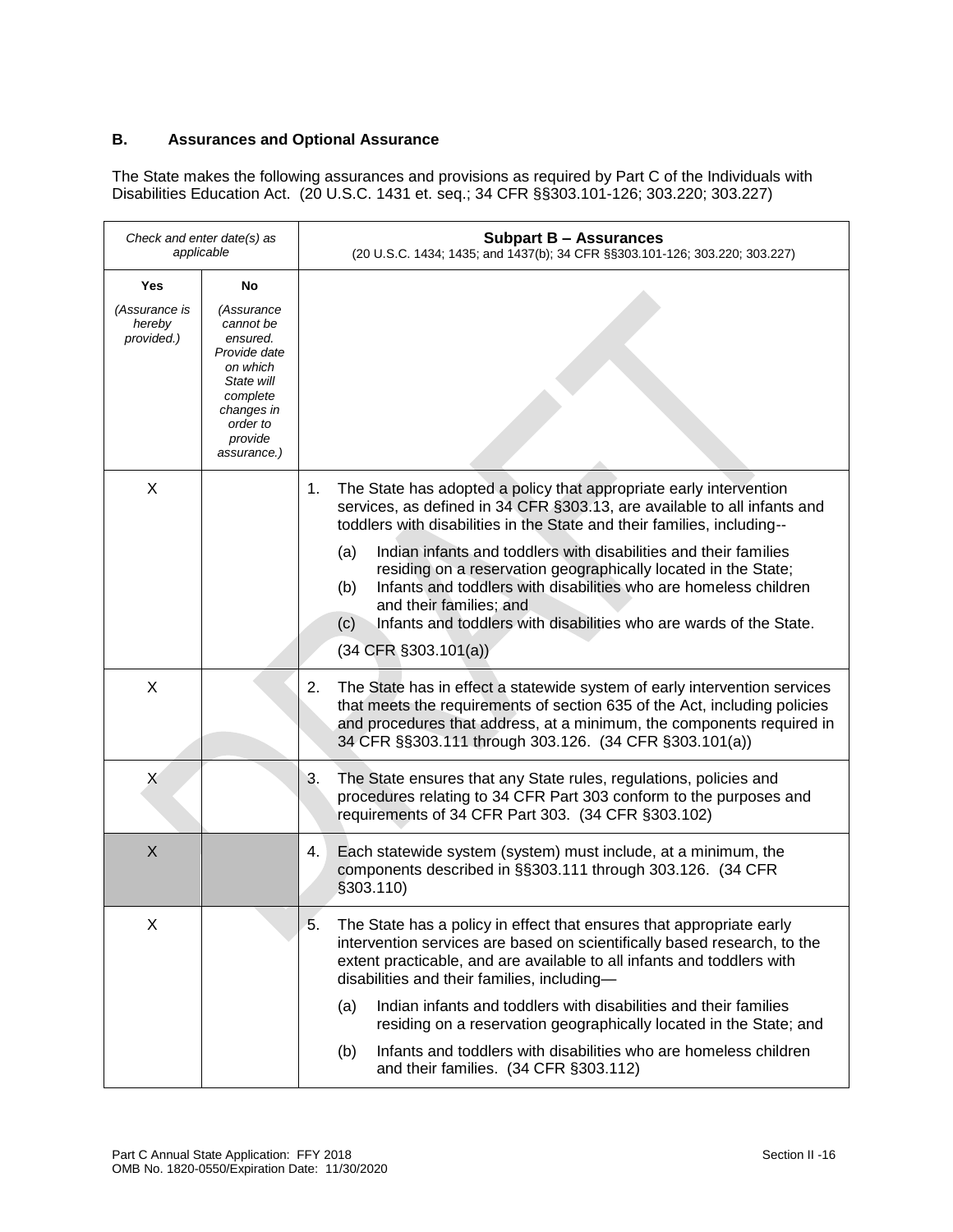| Check and enter date(s) as<br>applicable |                                                                                                                                               | <b>Subpart B - Assurances</b><br>(20 U.S.C. 1434; 1435; and 1437(b); 34 CFR §§303.101-126; 303.220; 303.227)                                                                                                                                                                                                                                                                                                                                                                             |
|------------------------------------------|-----------------------------------------------------------------------------------------------------------------------------------------------|------------------------------------------------------------------------------------------------------------------------------------------------------------------------------------------------------------------------------------------------------------------------------------------------------------------------------------------------------------------------------------------------------------------------------------------------------------------------------------------|
| Yes                                      | No                                                                                                                                            |                                                                                                                                                                                                                                                                                                                                                                                                                                                                                          |
| (Assurance is<br>hereby<br>provided.)    | (Assurance<br>cannot be<br>ensured.<br>Provide date<br>on which<br>State will<br>complete<br>changes in<br>order to<br>provide<br>assurance.) |                                                                                                                                                                                                                                                                                                                                                                                                                                                                                          |
| X                                        |                                                                                                                                               | (a) The Statewide system ensures the performance of--<br>6.                                                                                                                                                                                                                                                                                                                                                                                                                              |
|                                          |                                                                                                                                               | A timely, comprehensive, multidisciplinary evaluation of the<br>(1)<br>functioning of each infant or toddler with a disability in the<br>State; and<br>A family-directed identification of the needs of the family of<br>(2)<br>the infant or toddler to assist appropriately in the<br>development of the infant or toddler.<br>The evaluation and family-directed identification required in<br>(b)<br>paragraph (a) of this section must meet the requirements of 34<br>CFR §303.321. |
|                                          |                                                                                                                                               | (34 CFR §303.113)                                                                                                                                                                                                                                                                                                                                                                                                                                                                        |
| X                                        |                                                                                                                                               | 7. The Statewide system ensures that, for each infant or toddler with a<br>disability and his or her family in the State, an IFSP, as defined in 34<br>CFR §303.20, is developed and implemented that meets the<br>requirements of 34 CFR §§303.340 through 303.345 and that includes<br>service coordination services, as defined in 34 CFR §303.34. (34 CFR<br>§303.114)                                                                                                               |
| X                                        |                                                                                                                                               | 8.<br>The Statewide system includes a comprehensive child find system that<br>meets the requirements in 34 CFR §§303.302 and 303.303. (34 CFR<br>\$303.115)                                                                                                                                                                                                                                                                                                                              |
| Χ                                        |                                                                                                                                               | 9.<br>The Statewide system includes a public awareness program that--<br>Focuses on the early identification of infants and toddlers with<br>(a)<br>disabilities; and<br>Provides information to parents of infants and toddlers through<br>(b)<br>primary referral sources in accordance with 34 CFR §303.301.<br>(34 CFR §303.116)                                                                                                                                                     |
| X                                        |                                                                                                                                               | 10. The Statewide system includes a central directory that is accessible to<br>the general public (i.e., through the lead agency's Web site and other<br>appropriate means) and includes accurate, up-to-date information about:<br>Public and private early intervention services, resources, and<br>(a)<br>experts available in the State;                                                                                                                                             |
|                                          |                                                                                                                                               | Professional and other groups (including parent support and<br>(b)<br>training and information centers, such as those funded under the<br>Act) that provide assistance to infants and toddlers with disabilities                                                                                                                                                                                                                                                                         |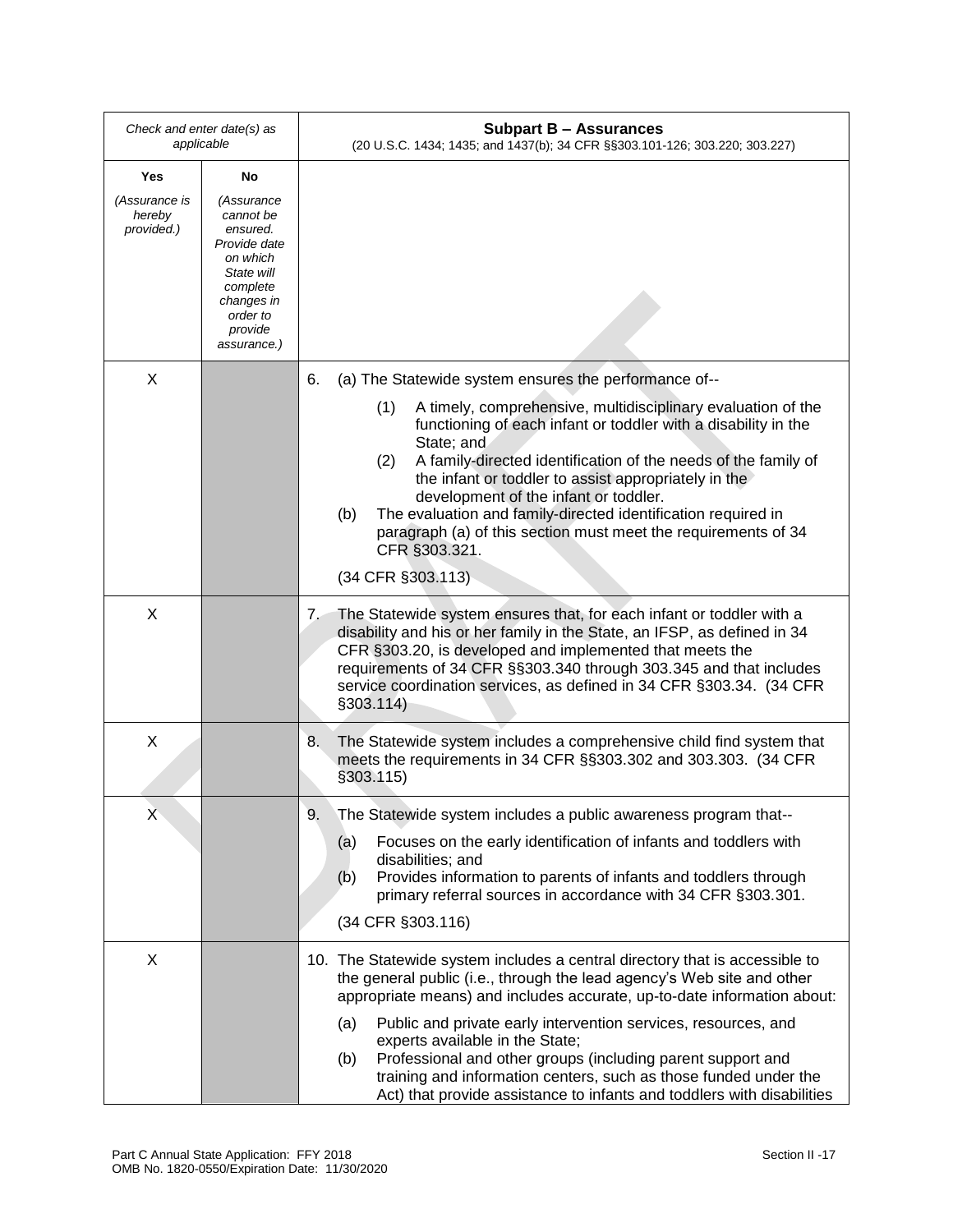| Check and enter date(s) as<br>applicable     |                                                                                                                                                     | <b>Subpart B - Assurances</b><br>(20 U.S.C. 1434; 1435; and 1437(b); 34 CFR §§303.101-126; 303.220; 303.227)                                                                                                                                                                                                                                                                                                                                                                                                                                                                                                                                                                                                                                                                                                                                                                                                                                                                                                                                                                                                                                                                                                                                                                                                                                                                                                                                                                                                                                                                                                                                                                                                                           |
|----------------------------------------------|-----------------------------------------------------------------------------------------------------------------------------------------------------|----------------------------------------------------------------------------------------------------------------------------------------------------------------------------------------------------------------------------------------------------------------------------------------------------------------------------------------------------------------------------------------------------------------------------------------------------------------------------------------------------------------------------------------------------------------------------------------------------------------------------------------------------------------------------------------------------------------------------------------------------------------------------------------------------------------------------------------------------------------------------------------------------------------------------------------------------------------------------------------------------------------------------------------------------------------------------------------------------------------------------------------------------------------------------------------------------------------------------------------------------------------------------------------------------------------------------------------------------------------------------------------------------------------------------------------------------------------------------------------------------------------------------------------------------------------------------------------------------------------------------------------------------------------------------------------------------------------------------------------|
| Yes<br>(Assurance is<br>hereby<br>provided.) | No<br>(Assurance<br>cannot be<br>ensured.<br>Provide date<br>on which<br>State will<br>complete<br>changes in<br>order to<br>provide<br>assurance.) | eligible under Part C of the Act and their families; and<br>Research and demonstration projects being conducted in the State<br>(c)                                                                                                                                                                                                                                                                                                                                                                                                                                                                                                                                                                                                                                                                                                                                                                                                                                                                                                                                                                                                                                                                                                                                                                                                                                                                                                                                                                                                                                                                                                                                                                                                    |
|                                              |                                                                                                                                                     | relating to infants and toddlers with disabilities.<br>(34 CFR §303.117)                                                                                                                                                                                                                                                                                                                                                                                                                                                                                                                                                                                                                                                                                                                                                                                                                                                                                                                                                                                                                                                                                                                                                                                                                                                                                                                                                                                                                                                                                                                                                                                                                                                               |
| X                                            |                                                                                                                                                     | 11. The Statewide system includes a comprehensive system of personnel<br>development, including the training of paraprofessionals and the training<br>of primary referral sources with respect to the basic components of early<br>intervention services available in the State. The State's comprehensive<br>system of personnel development--<br>Includes--<br>(a)<br>Training personnel to implement innovative strategies and<br>(1)<br>activities for the recruitment and retention of EIS providers;<br>Promoting the preparation of EIS providers who are fully and<br>(2)<br>appropriately qualified to provide early intervention services<br>under Part C; and<br>(3)<br>Training personnel to coordinate transition services for<br>infants and toddlers with disabilities who are transitioning<br>from an early intervention services program under Part C of<br>the Act to a preschool program under section 619 of the Act,<br>Head Start, Early Head Start, an elementary school program<br>under Part B of the Act, or another appropriate program.<br>May include--<br>(b)<br>Training personnel to work in rural and inner-city areas;<br>(1)<br>(2)<br>Training personnel in the emotional and social development<br>of young children;<br>Training personnel to support families in participating fully in<br>(3)<br>the development and implementation of the child's IFSP;<br>and<br>Training personnel who provide services under this part<br>(4)<br>using standards that are consistent with early learning<br>personnel development standards funded under the State<br>Advisory Council on Early Childhood Education and Care<br>established under the Head Start Act, if applicable. (34 CFR<br>§303.118) |
| X                                            |                                                                                                                                                     | 12. The Statewide system includes policies and procedures relating to the<br>establishment and maintenance of qualification standards to ensure that<br>personnel necessary to carry out the purposes of Part C are<br>appropriately and adequately prepared and trained. These policies and<br>procedures provide for the establishment and maintenance of                                                                                                                                                                                                                                                                                                                                                                                                                                                                                                                                                                                                                                                                                                                                                                                                                                                                                                                                                                                                                                                                                                                                                                                                                                                                                                                                                                            |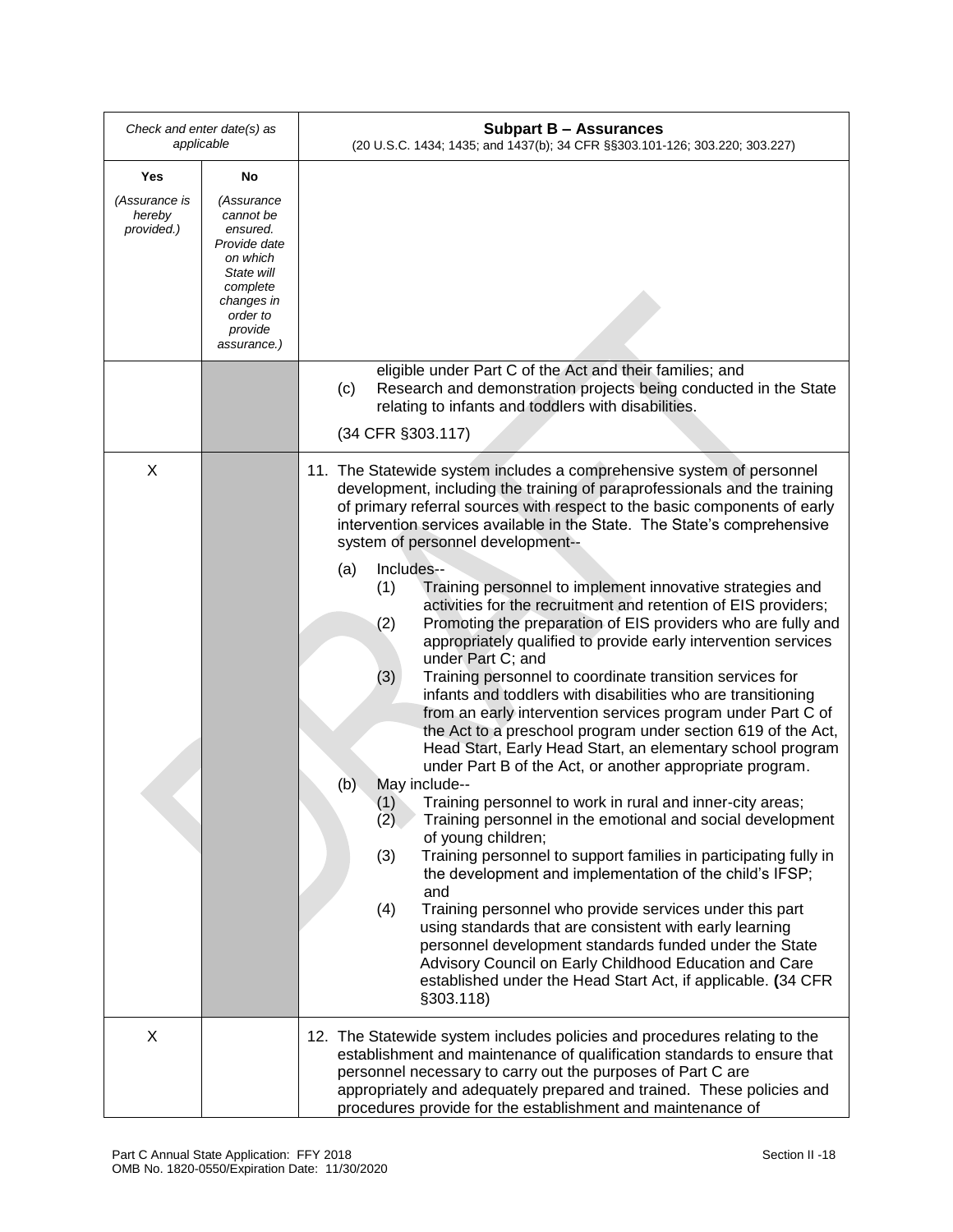| Check and enter date(s) as<br>applicable |                                                                                                                                               | <b>Subpart B - Assurances</b><br>(20 U.S.C. 1434; 1435; and 1437(b); 34 CFR §§303.101-126; 303.220; 303.227)                                                                                                                                                                                                                                                                                                                                                                                                                                                                                                                                                                                                                                                                                                                                                                                                                                                                                            |
|------------------------------------------|-----------------------------------------------------------------------------------------------------------------------------------------------|---------------------------------------------------------------------------------------------------------------------------------------------------------------------------------------------------------------------------------------------------------------------------------------------------------------------------------------------------------------------------------------------------------------------------------------------------------------------------------------------------------------------------------------------------------------------------------------------------------------------------------------------------------------------------------------------------------------------------------------------------------------------------------------------------------------------------------------------------------------------------------------------------------------------------------------------------------------------------------------------------------|
| Yes                                      | No                                                                                                                                            |                                                                                                                                                                                                                                                                                                                                                                                                                                                                                                                                                                                                                                                                                                                                                                                                                                                                                                                                                                                                         |
| (Assurance is<br>hereby<br>provided.)    | (Assurance<br>cannot be<br>ensured.<br>Provide date<br>on which<br>State will<br>complete<br>changes in<br>order to<br>provide<br>assurance.) |                                                                                                                                                                                                                                                                                                                                                                                                                                                                                                                                                                                                                                                                                                                                                                                                                                                                                                                                                                                                         |
|                                          |                                                                                                                                               | qualification standards that are consistent with any State-approved or<br>State-recognized certification, licensing, registration, or other<br>comparable requirements that apply to the profession, discipline, or area<br>in which personnel are providing early intervention services. Nothing in<br>Part C of the Act may be construed to prohibit the use of<br>paraprofessionals and assistants who are appropriately trained and<br>supervised in accordance with State law, regulation, or written policy, to<br>assist in the provision of early intervention services under Part C of the<br>Act to infants and toddlers with disabilities. $(34 \text{ CFR } \S 303.119(a) - (c))$                                                                                                                                                                                                                                                                                                           |
| X                                        |                                                                                                                                               | 13. The Statewide system includes a single line of responsibility in a lead<br>agency designated or established by the Governor that is responsible for<br>the following--<br>(a)(1) The general administration and supervision of programs and<br>activities administered by agencies, institutions, organizations, and<br>EIS providers receiving assistance under Part C of the Act; and<br>The monitoring of programs and activities used by the State<br>(2)<br>to carry out Part C of the Act (whether or not the programs or<br>activities are administered by agencies, institutions,<br>organizations, and EIS providers that are receiving<br>assistance under Part C of the Act), to ensure that the State                                                                                                                                                                                                                                                                                   |
|                                          |                                                                                                                                               | complies with Part C of the Act, including--<br>Monitoring agencies, institutions, organizations, and<br>(i)<br>EIS providers used by the State to carry out Part C of<br>the Act;<br>Enforcing any obligations imposed on those agencies,<br>(ii)<br>institutions, organizations, and EIS providers under<br>Part C of the Act and 34 CFR Part 303;<br>Providing technical assistance, if necessary, to those<br>(iii)<br>agencies, institutions, organizations and EIS providers;<br>Correcting any noncompliance identified through<br>(iv)<br>monitoring as soon as possible and in no case later<br>than one year after the lead agency's identification of<br>the noncompliance; and<br>Conducting the activities in paragraphs (a)(2)(i)<br>(v)<br>through (a)(2)(iv) of this section, consistent with 34<br>CFR §§303.700 through 303.707, and any other<br>activities required by the State under those sections.<br>The identification and coordination of all available resources for<br>(b) |
|                                          |                                                                                                                                               | early intervention services within the State, including those from<br>Federal, State, local, and private sources, consistent with subpart F                                                                                                                                                                                                                                                                                                                                                                                                                                                                                                                                                                                                                                                                                                                                                                                                                                                             |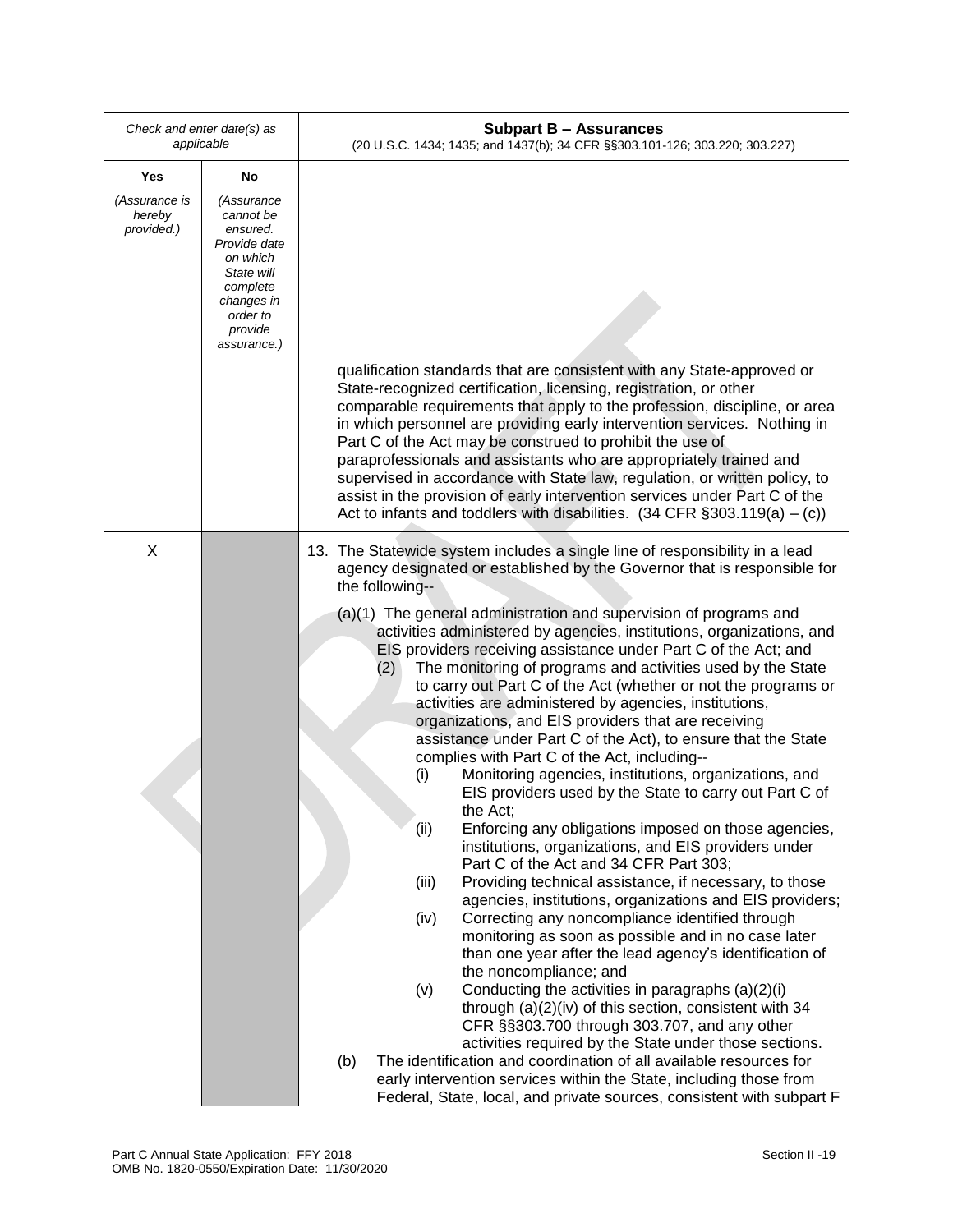| Check and enter date(s) as<br>applicable |                                                                                                                                               | <b>Subpart B - Assurances</b><br>(20 U.S.C. 1434; 1435; and 1437(b); 34 CFR §§303.101-126; 303.220; 303.227)                                                                                                                                                                                                                                                                                                                                                                                                                                                                                                                                                                                                                                                                                                                                                                                                                                                                                                                                                                                                                    |  |
|------------------------------------------|-----------------------------------------------------------------------------------------------------------------------------------------------|---------------------------------------------------------------------------------------------------------------------------------------------------------------------------------------------------------------------------------------------------------------------------------------------------------------------------------------------------------------------------------------------------------------------------------------------------------------------------------------------------------------------------------------------------------------------------------------------------------------------------------------------------------------------------------------------------------------------------------------------------------------------------------------------------------------------------------------------------------------------------------------------------------------------------------------------------------------------------------------------------------------------------------------------------------------------------------------------------------------------------------|--|
| Yes                                      | No                                                                                                                                            |                                                                                                                                                                                                                                                                                                                                                                                                                                                                                                                                                                                                                                                                                                                                                                                                                                                                                                                                                                                                                                                                                                                                 |  |
| (Assurance is<br>hereby<br>provided.)    | (Assurance<br>cannot be<br>ensured.<br>Provide date<br>on which<br>State will<br>complete<br>changes in<br>order to<br>provide<br>assurance.) |                                                                                                                                                                                                                                                                                                                                                                                                                                                                                                                                                                                                                                                                                                                                                                                                                                                                                                                                                                                                                                                                                                                                 |  |
|                                          |                                                                                                                                               | of 34 CFR Part 303.<br>The assignment of financial responsibility in accordance with<br>(c)<br>subpart F of 34 CFR Part 303.<br>The development of procedures in accordance with subpart F of 34<br>(d)<br>CFR Part 303 to ensure that early intervention services are<br>provided to infants and toddlers with disabilities and their families<br>under Part C of the Act in a timely manner, pending the resolution<br>of any disputes among public agencies or EIS providers.<br>The resolution of intra- and interagency disputes in accordance<br>(e)<br>with subpart F of 34 CFR Part 303.<br>The entry into formal interagency agreements or other written<br>(f)<br>methods of establishing financial responsibility, consistent with 34<br>CFR §303.511, that define the financial responsibility of each<br>agency for paying for early intervention services (consistent with<br>State law) and procedures for resolving disputes and that include<br>all additional components necessary to ensure meaningful<br>cooperation and coordination as set forth in subpart F of 34 CFR<br>Part 303.<br>(34 CFR §303.120) |  |
| X                                        |                                                                                                                                               | 14. The Statewide system includes a policy pertaining to the contracting or<br>making of other arrangements with public or private individuals or<br>agency service providers to provide early intervention services in the<br>State, consistent with the provisions of Part C of the Act and 34 CFR<br>Part 303, including the contents of the application, and the conditions of<br>the contract or other arrangements. The policy --<br>Includes a requirement that all early intervention services must<br>(a)<br>meet State standards and be consistent with the provisions of Part<br>$C$ ; and<br>Is consistent with the Education Department General<br>(b)<br>Administrative Regulations in 34 CFR Part 80.<br>(34 CFR §303.121)                                                                                                                                                                                                                                                                                                                                                                                       |  |
| X                                        |                                                                                                                                               | 15. The Statewide system includes procedures for securing the timely<br>reimbursement of funds used under Part C of the Act, in accordance with<br>subpart F of 34 CFR Part 303. (34 CFR §303.122)                                                                                                                                                                                                                                                                                                                                                                                                                                                                                                                                                                                                                                                                                                                                                                                                                                                                                                                              |  |
| X                                        |                                                                                                                                               | 16. The Statewide system includes procedural safeguards that meet the<br>requirements of subpart E of 34 CFR Part 303. (34 CFR §303.123)                                                                                                                                                                                                                                                                                                                                                                                                                                                                                                                                                                                                                                                                                                                                                                                                                                                                                                                                                                                        |  |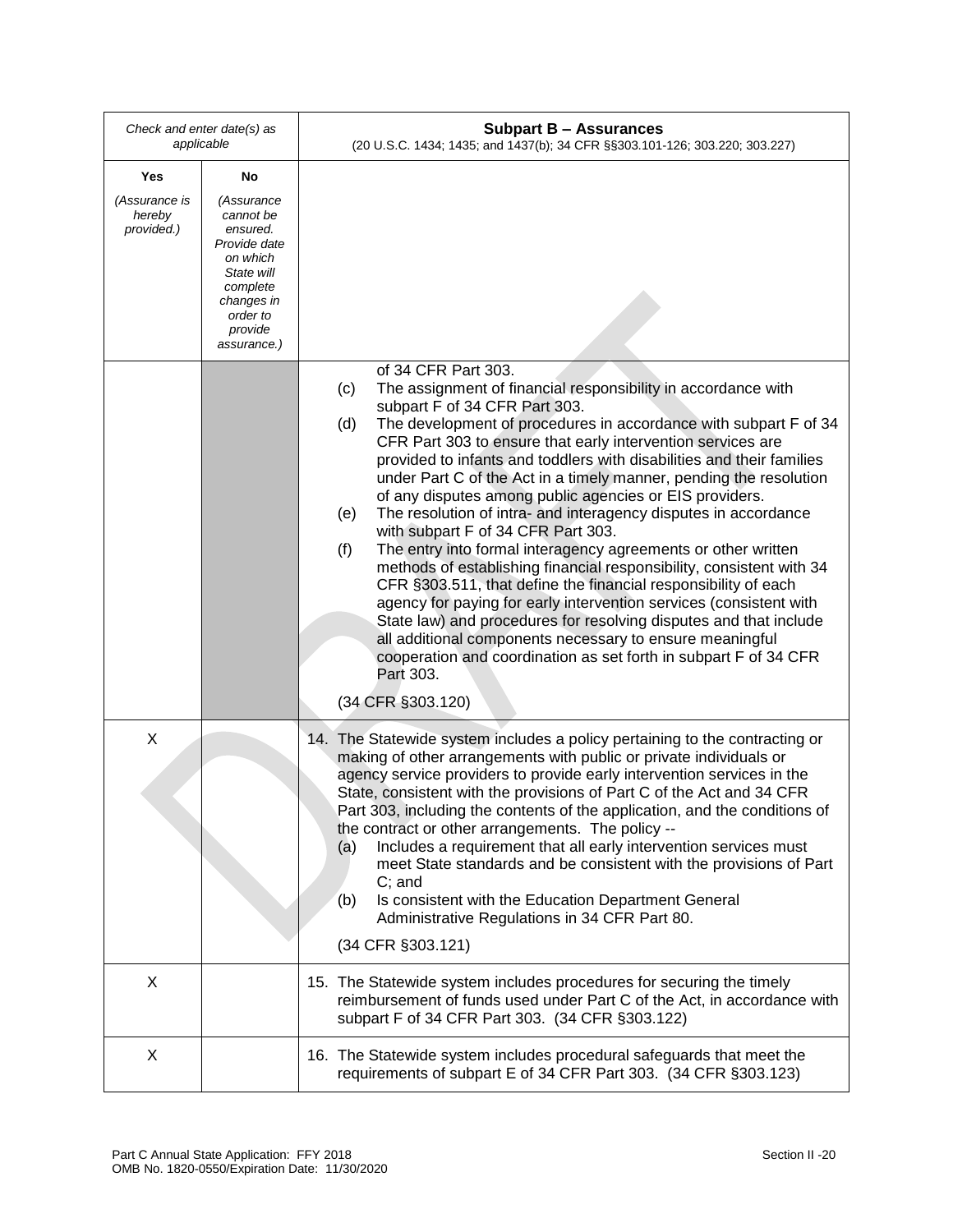| Check and enter date(s) as<br>applicable |                                                                                                                                               | <b>Subpart B - Assurances</b><br>(20 U.S.C. 1434; 1435; and 1437(b); 34 CFR §§303.101-126; 303.220; 303.227)                                                                                                                                                                                                                                                                                                                                                                                                                                                                                                                                                                                                          |
|------------------------------------------|-----------------------------------------------------------------------------------------------------------------------------------------------|-----------------------------------------------------------------------------------------------------------------------------------------------------------------------------------------------------------------------------------------------------------------------------------------------------------------------------------------------------------------------------------------------------------------------------------------------------------------------------------------------------------------------------------------------------------------------------------------------------------------------------------------------------------------------------------------------------------------------|
| Yes                                      | No                                                                                                                                            |                                                                                                                                                                                                                                                                                                                                                                                                                                                                                                                                                                                                                                                                                                                       |
| (Assurance is<br>hereby<br>provided.)    | (Assurance<br>cannot be<br>ensured.<br>Provide date<br>on which<br>State will<br>complete<br>changes in<br>order to<br>provide<br>assurance.) |                                                                                                                                                                                                                                                                                                                                                                                                                                                                                                                                                                                                                                                                                                                       |
| X                                        |                                                                                                                                               | 17. The Statewide system includes a system for compiling and reporting<br>timely and accurate data that meets the requirements of 34 CFR<br>§§303.700 through 303.702 and 303.720 through 303.724 and the<br>following requirements. The data system includes a description of the<br>process that the State uses, or will use, to compile data on infants or<br>toddlers with disabilities receiving early intervention services under Part<br>C, including a description of the State's sampling methods, if sampling is<br>used, for reporting the data required by the Secretary under sections 616<br>and 618 of the IDEA and 34 CFR §§303.700 through 303.707 and<br>303.720 through 303.724. (34 CFR §303.124) |
| X                                        |                                                                                                                                               | 18. The Statewide system includes a State Interagency Coordinating Council<br>(Council) that meets the requirements of subpart G of 34 CFR Part 303.<br>(34 CFR §303.125)                                                                                                                                                                                                                                                                                                                                                                                                                                                                                                                                             |
| X                                        |                                                                                                                                               | 19. The Statewide system includes policies and procedures to ensure,<br>consistent with 34 CFR §§303.13(a)(8) (early intervention services),<br>303.26 (natural environments), and 303.344(d)(1)(ii) (content of an<br>IFSP), that early intervention services for infants and toddlers with<br>disabilities are provided--<br>(a)<br>To the maximum extent appropriate, in natural environments; and<br>(b)<br>In settings other than the natural environment that are most<br>appropriate, as determined by the parent and the IFSP Team, only<br>when early intervention services cannot be achieved satisfactorily                                                                                                |
|                                          |                                                                                                                                               | in a natural environment.<br>(34 CFR §303.126)                                                                                                                                                                                                                                                                                                                                                                                                                                                                                                                                                                                                                                                                        |
| X                                        |                                                                                                                                               | 20. The Statewide system ensures that Federal funds made available to the<br>State under section 643 of the Act will be expended in accordance with<br>the provisions of 34 CFR Part 303, including §§303.500 and 303.501.<br>(34 CFR §303.221)                                                                                                                                                                                                                                                                                                                                                                                                                                                                       |
| X                                        |                                                                                                                                               | 21. The Statewide system will comply with the requirements in §§303.510<br>and 303.511 in subpart F of this part. (34 CFR §303.222)                                                                                                                                                                                                                                                                                                                                                                                                                                                                                                                                                                                   |
| X                                        |                                                                                                                                               | 22. The Statewide system ensures that--<br>(a) The control of funds provided under 34 CFR Part 303, and title to<br>property acquired with those funds, will be in a public agency for the                                                                                                                                                                                                                                                                                                                                                                                                                                                                                                                            |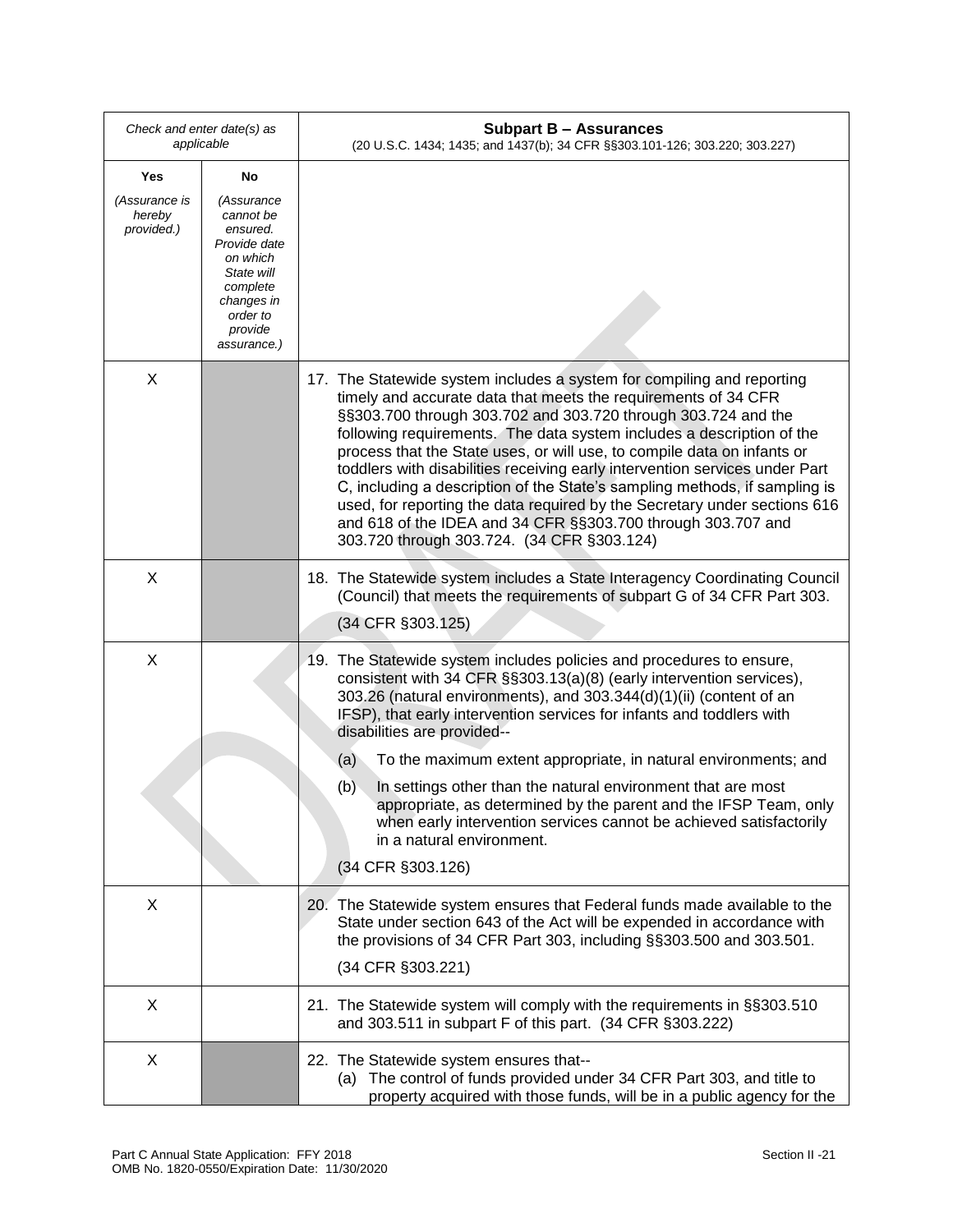| Check and enter date(s) as<br>applicable |                                                                                                                                               | <b>Subpart B - Assurances</b><br>(20 U.S.C. 1434; 1435; and 1437(b); 34 CFR §§303.101-126; 303.220; 303.227)                                                                                                                                                                                                                                                                                                                                                                                                                                                                                                                                                                                                                                                                                                                                                                                                                                                                                                                                                                                                                                                                                                                                                                                                                                                                                                                                                                                                                                                                                                                                                            |
|------------------------------------------|-----------------------------------------------------------------------------------------------------------------------------------------------|-------------------------------------------------------------------------------------------------------------------------------------------------------------------------------------------------------------------------------------------------------------------------------------------------------------------------------------------------------------------------------------------------------------------------------------------------------------------------------------------------------------------------------------------------------------------------------------------------------------------------------------------------------------------------------------------------------------------------------------------------------------------------------------------------------------------------------------------------------------------------------------------------------------------------------------------------------------------------------------------------------------------------------------------------------------------------------------------------------------------------------------------------------------------------------------------------------------------------------------------------------------------------------------------------------------------------------------------------------------------------------------------------------------------------------------------------------------------------------------------------------------------------------------------------------------------------------------------------------------------------------------------------------------------------|
| Yes                                      | No                                                                                                                                            |                                                                                                                                                                                                                                                                                                                                                                                                                                                                                                                                                                                                                                                                                                                                                                                                                                                                                                                                                                                                                                                                                                                                                                                                                                                                                                                                                                                                                                                                                                                                                                                                                                                                         |
| (Assurance is<br>hereby<br>provided.)    | (Assurance<br>cannot be<br>ensured.<br>Provide date<br>on which<br>State will<br>complete<br>changes in<br>order to<br>provide<br>assurance.) |                                                                                                                                                                                                                                                                                                                                                                                                                                                                                                                                                                                                                                                                                                                                                                                                                                                                                                                                                                                                                                                                                                                                                                                                                                                                                                                                                                                                                                                                                                                                                                                                                                                                         |
|                                          |                                                                                                                                               | uses and purposes provided in 34 CFR Part 303; and<br>A public agency will administer the funds and property.<br>(b)                                                                                                                                                                                                                                                                                                                                                                                                                                                                                                                                                                                                                                                                                                                                                                                                                                                                                                                                                                                                                                                                                                                                                                                                                                                                                                                                                                                                                                                                                                                                                    |
|                                          |                                                                                                                                               | (34 CFR §303.223)                                                                                                                                                                                                                                                                                                                                                                                                                                                                                                                                                                                                                                                                                                                                                                                                                                                                                                                                                                                                                                                                                                                                                                                                                                                                                                                                                                                                                                                                                                                                                                                                                                                       |
| X                                        |                                                                                                                                               | 23. The Statewide system ensures that it will--<br>(a) Make reports in the form and containing the information that the<br>Secretary may require; and<br>(b) Keep records and afford access to those records as the Secretary<br>may find necessary to ensure compliance with the requirements of<br>34 CFR Part 303, the correctness and verification of reports, and the<br>proper disbursement of funds provided under 34 CFR Part 303.<br>(34 CFR §303.224)                                                                                                                                                                                                                                                                                                                                                                                                                                                                                                                                                                                                                                                                                                                                                                                                                                                                                                                                                                                                                                                                                                                                                                                                         |
| X                                        |                                                                                                                                               | 24. The Statewide system ensures that -                                                                                                                                                                                                                                                                                                                                                                                                                                                                                                                                                                                                                                                                                                                                                                                                                                                                                                                                                                                                                                                                                                                                                                                                                                                                                                                                                                                                                                                                                                                                                                                                                                 |
|                                          |                                                                                                                                               | (a) Federal funds made available under section 643 of the Act to the<br>State -<br>(1) Will not be commingled with State funds; and<br>(2) Will be used so as to supplement the level of State and local<br>funds expended for infants and toddlers with disabilities and their<br>families and in no case to supplant those State and local funds.<br>(b) To meet the requirement in paragraph (a) of this section, the total<br>amount of State and local funds budgeted for expenditures in the current<br>fiscal year for early intervention services for children eligible under this<br>part and their families must be at least equal to the total amount of State<br>and local funds actually expended for early intervention services for<br>these children and their families in the most recent preceding fiscal year<br>for which the information is available. Allowance may be made for-<br>(1) A decrease in the number of infants and toddlers who are eligible<br>to receive early intervention services under this part; and<br>(2) Unusually large amounts of funds expended for such long-term<br>purposes as the acquisition of equipment and the construction of<br>facilities.<br>(c) Requirement regarding indirect costs. (1) Except as provided in<br>paragraph (c)(2) of this section, a lead agency under this part may not<br>charge indirect costs to its Part C grant.<br>(2) If approved by the lead agency's cognizant Federal agency or by<br>the Secretary, the lead agency must charge indirect costs through<br>either--<br>(i) A restricted indirect cost rate that meets the requirements in 34<br>CFR 76.560 through 76.569; or |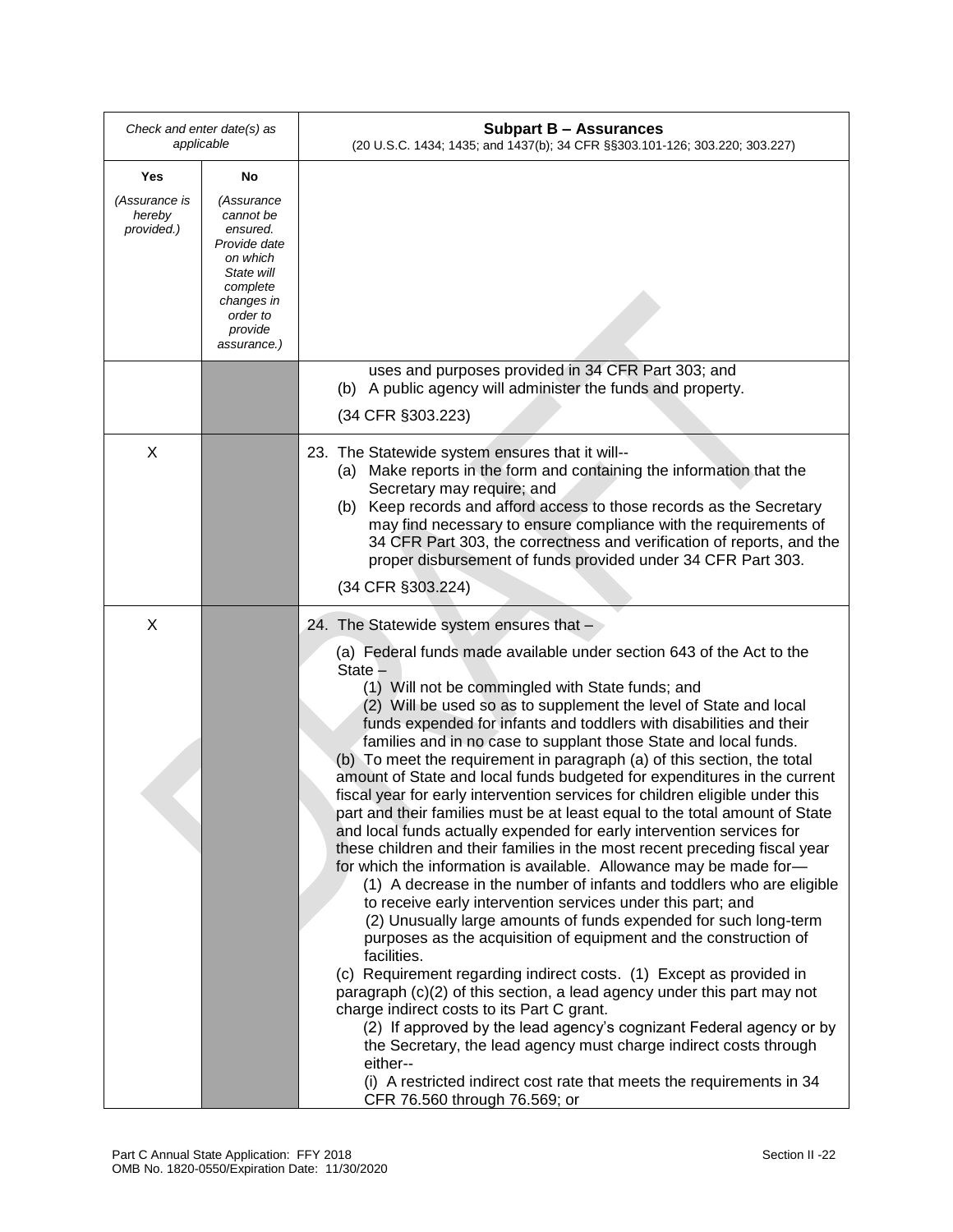| Check and enter date(s) as<br>applicable |                                                                                                                                               | <b>Subpart B - Assurances</b><br>(20 U.S.C. 1434; 1435; and 1437(b); 34 CFR §§303.101-126; 303.220; 303.227)                                                                                                                                                                                                                                                                                                                                                                                                                                                                                                                                                                                        |
|------------------------------------------|-----------------------------------------------------------------------------------------------------------------------------------------------|-----------------------------------------------------------------------------------------------------------------------------------------------------------------------------------------------------------------------------------------------------------------------------------------------------------------------------------------------------------------------------------------------------------------------------------------------------------------------------------------------------------------------------------------------------------------------------------------------------------------------------------------------------------------------------------------------------|
| Yes                                      | No                                                                                                                                            |                                                                                                                                                                                                                                                                                                                                                                                                                                                                                                                                                                                                                                                                                                     |
| (Assurance is<br>hereby<br>provided.)    | (Assurance<br>cannot be<br>ensured.<br>Provide date<br>on which<br>State will<br>complete<br>changes in<br>order to<br>provide<br>assurance.) |                                                                                                                                                                                                                                                                                                                                                                                                                                                                                                                                                                                                                                                                                                     |
|                                          |                                                                                                                                               | (ii) A cost allocation plan that meets the non-supplanting<br>requirements in paragraph (b) of this section and 34 CFR Part 76 of<br>EDGAR.<br>(3) In charging indirect costs under paragraph $(c)(2)(i)$ and $(c)(2)(ii)$<br>of this section, the lead agency may not charge rent, occupancy, or<br>space maintenance costs directly to the Part C grant, unless those<br>costs are specifically approved in advance by the Secretary.<br>(34 CFR §303.225)                                                                                                                                                                                                                                        |
| X                                        |                                                                                                                                               | 25. The Statewide system ensures that fiscal control and fund accounting<br>procedures will be adopted as necessary to ensure proper disbursement<br>of, and accounting for, Federal funds paid under 34 CFR Part 303.<br>(34 CFR §303.226)                                                                                                                                                                                                                                                                                                                                                                                                                                                         |
| X                                        |                                                                                                                                               | 26. The State ensures that policies and practices have been adopted to<br>ensure that--<br>Traditionally underserved groups, including minority, low-income,<br>(a)<br>homeless, and rural families and children with disabilities who are<br>wards of the State, are meaningfully involved in the planning and<br>implementation of all the requirements of Part C; and<br>These families have access to culturally competent services within<br>(b)<br>their local geographical areas.<br>(34 CFR §303.227)                                                                                                                                                                                       |
|                                          |                                                                                                                                               | <b>Assurance Regarding Optional Policy</b>                                                                                                                                                                                                                                                                                                                                                                                                                                                                                                                                                                                                                                                          |
| X                                        |                                                                                                                                               | Enter 'NA' in the cell to the left if this assurance is not applicable to your<br>State.<br>27. A State may adopt and has adopted a policy that includes making<br>ongoing good-faith efforts to recruit and hire appropriately and<br>adequately trained personnel to provide early intervention services to<br>infants and toddlers with disabilities, including, in a geographic area of<br>the State where there is a shortage of such personnel, the most qualified<br>individuals available who are making satisfactory progress toward<br>completing applicable course work necessary to meet the standards<br>described in paragraphs (a) and (b) of this section. (34 CFR<br>\$303.119(d)] |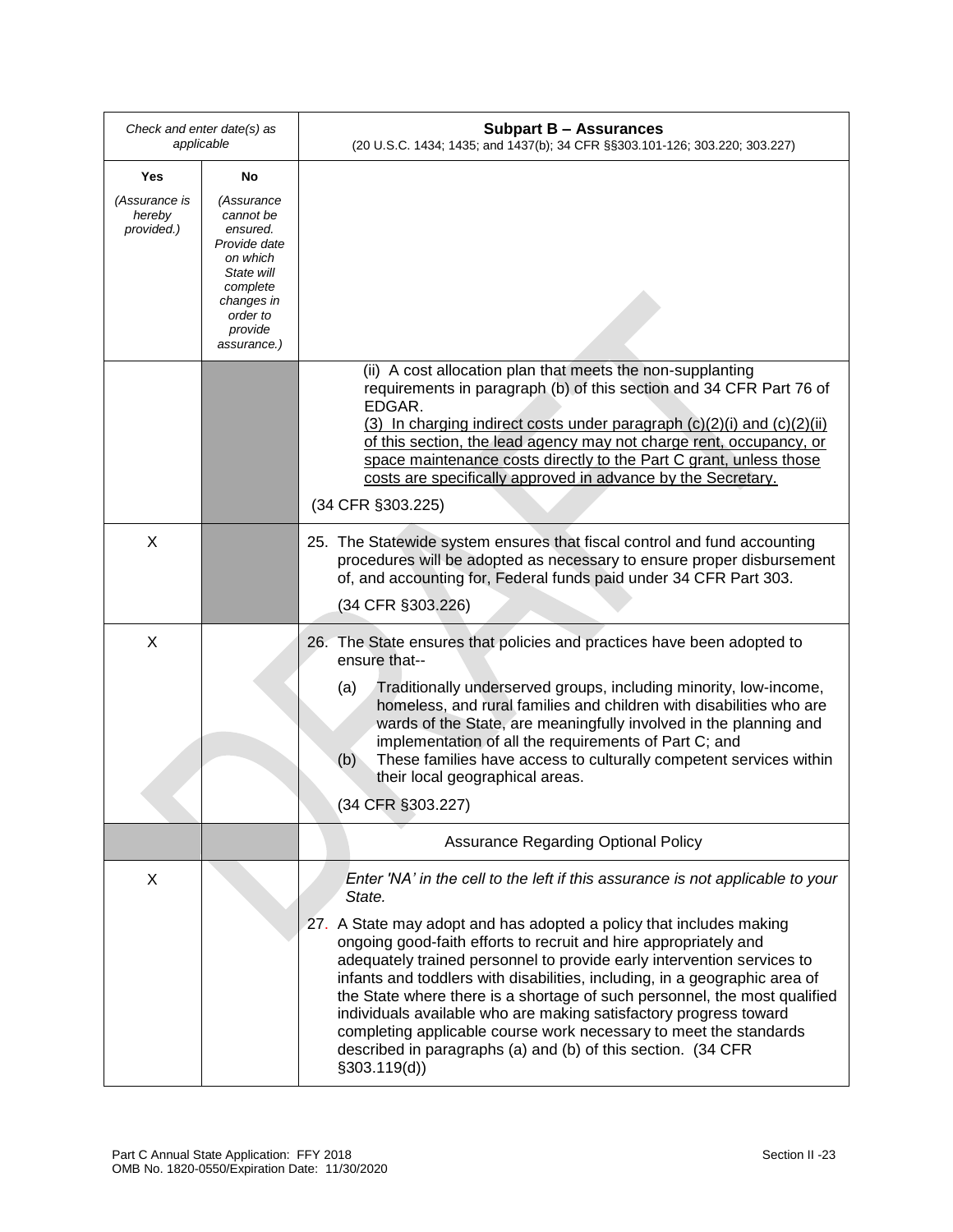# **C. Certifications**

The State Lead Agency is providing the following certifications:

| <b>Yes</b> |                                                                                                                                                                                                                                                                                                                                                                                                                                                                                                                                                                                                                                                                                                                                                                       |
|------------|-----------------------------------------------------------------------------------------------------------------------------------------------------------------------------------------------------------------------------------------------------------------------------------------------------------------------------------------------------------------------------------------------------------------------------------------------------------------------------------------------------------------------------------------------------------------------------------------------------------------------------------------------------------------------------------------------------------------------------------------------------------------------|
| X          | The State certifies that ED Form 80-0013, Certification Regarding Lobbying, is on file<br>1.<br>with the Secretary of Education.                                                                                                                                                                                                                                                                                                                                                                                                                                                                                                                                                                                                                                      |
|            | With respect to the Certification Regarding Lobbying the State recertifies that no<br>Federal appropriated funds have been paid or will be paid to any person for<br>influencing or attempting to influence an officer or employee of any agency, a Member<br>of Congress, an officer or employee of Congress, or an employee of a Member of<br>Congress in connection with the making or renewal of Federal grants under this<br>program; that the State shall complete and submit Standard Form-LLL, "Disclosure<br>Form to Report Lobbying," when required (34 CFR Part 82, Appendix B); and that the<br>State Agency shall require the full certification, as set forth in 34 CFR Part 82,<br>Appendix A, in the award documents for all sub awards at all tiers. |
| X          | The State certifies that it has met the certifications in the Education Department<br>2.<br>General Administrative Regulations (EDGAR) at 34 CFR §80.11 relating to State<br>eligibility, authority and approval to submit and carry out the provisions of its State<br>application, and consistency of that application with State law are in place within the<br>State.                                                                                                                                                                                                                                                                                                                                                                                             |
| X          | The State certifies that the arrangements to establish financial responsibility for the<br>3.<br>provision of Part C services among appropriate public agencies under §303.511 and<br>the lead agency's contracts with EIS providers regarding financial responsibility for the<br>provision of Part C services meet the requirements in §§303.500 through 303.521 and<br>are current as of the date of submission of the certification. (34 CFR §303.202)                                                                                                                                                                                                                                                                                                            |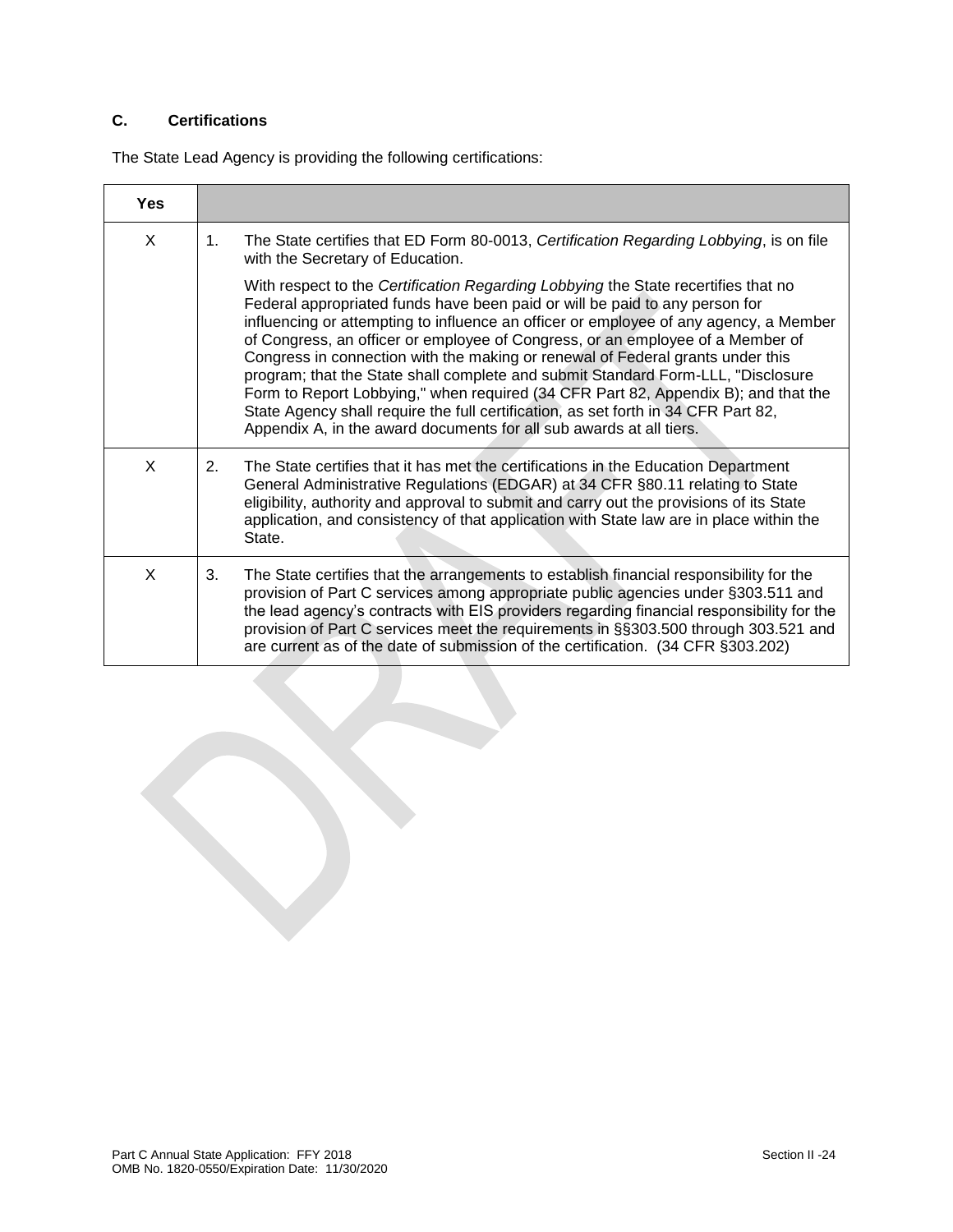#### **D. Statement**

I certify that the State of \_\_\_\_\_ARKANSAS\_\_\_\_\_\_\_\_\_\_\_\_\_\_\_\_\_\_ has provided the policies, procedures, methods, descriptions, and assurances checked as 'yes' in Sections II.A and II.B and the certifications required in Section II.C of this application. These provisions meet the requirements of Part C of the Individuals with Disabilities Education Act as found in 20 U.S.C. 1431-1443 (as amended) and the 2011 regulations in 34 CFR Part 303 (as amended). The State will operate its IDEA Part C program in accordance with all of the required policies, procedures, methods, descriptions, assurances and certifications.

If any policies, procedures, methods, descriptions, and assurances have been checked 'no', I certify that the State will operate throughout the period of this grant award consistently with the requirements of the IDEA as found in 20 U.S.C. 1431-1443 (as amended) and the 2011 regulations in 34 CFR Part 303 (as amended), and will make such changes to existing policies and procedures as are necessary to bring those policies and procedures into compliance with the requirements of the IDEA, as amended, as soon as possible, and not later than June 30, 2019. (34 CFR §76.104)

I, the undersigned authorized official of the

**\_\_\_\_\_\_\_\_\_\_\_Arkansas Department of Human Services\_\_\_\_\_\_\_\_\_\_,**

(Name of State and official name of State lead agency)

am designated under Part C by the Governor of this State to submit this application for FFY 2018 funds under Part C of the Individuals with Disabilities Education Act (IDEA).

| Printed/Typed Name and Title of Authorized Representative of the State: |       |
|-------------------------------------------------------------------------|-------|
| Signature:                                                              | Date: |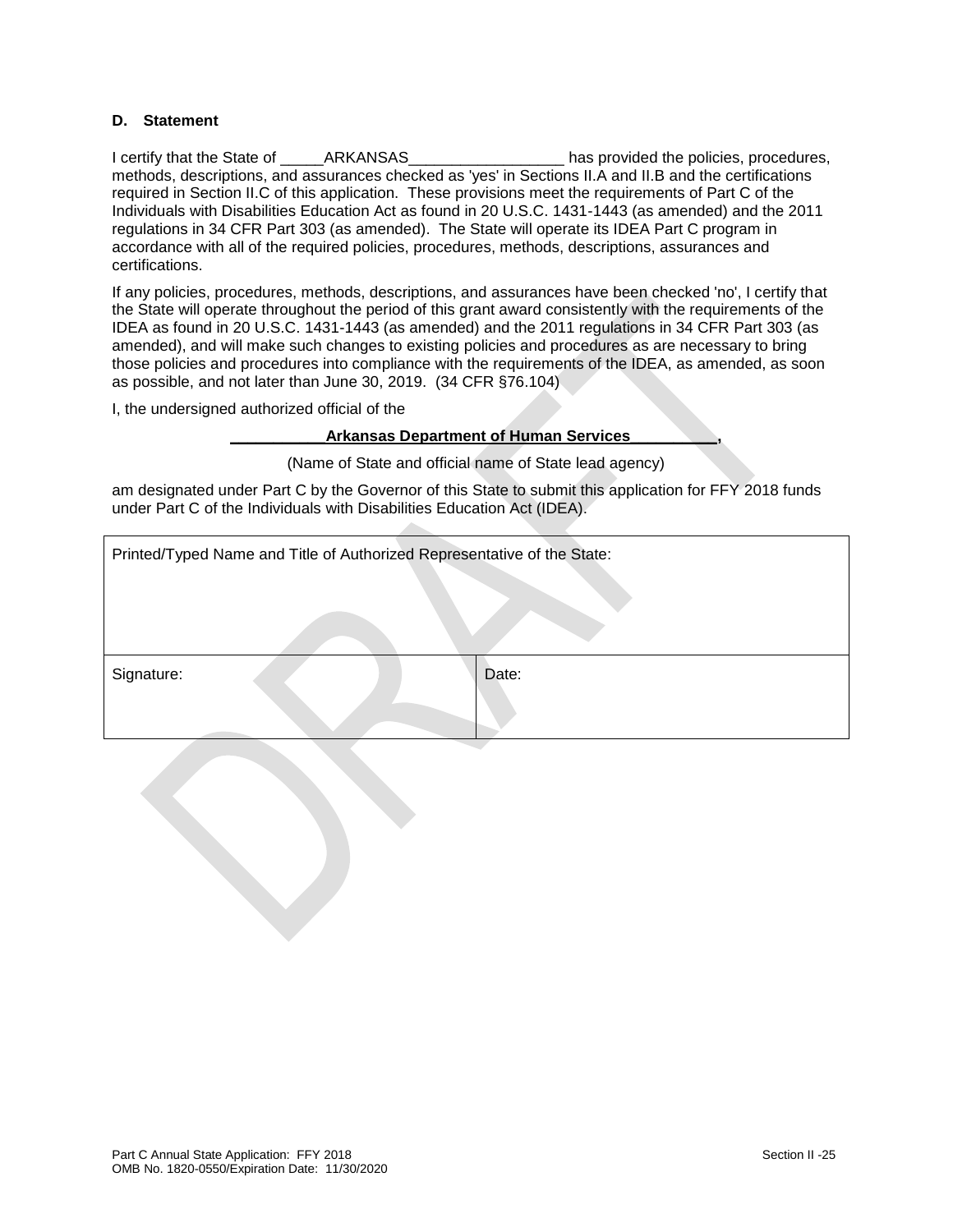### **Section III**

### **A. Description of Use of Federal IDEA Part C Funds for the State Lead Agency (LA) and the Interagency Coordinating Council (ICC)<sup>2</sup>**

### **Please Note: Completion of Section IIIA is required for all States, regardless of lead agency**.

When completing this section include:

- Totals for the number of lead agency and ICC administrative positions, salaries and fringe benefits funded either 100 percent and/or less than 100 percent with Federal IDEA Part C funds;
- A general description of the duties which the positions entail;
- A distinction between lead agency and ICC roles: insert (LA) or (ICC) in the "Description of Duties;" after each position; and
- A subtotal of the amount.

Identify any administrative positions for which less than 100% of the time is spent on Part C and, for each such position, indicate the percentage of time spent on Part C and the total amount of salary and fringe benefits included in the Part C application budget.

| <b>Positions</b><br><b>Funded</b>             | Number of<br><b>Positions</b> | % of Time<br>Spent on<br>Part C | <b>Salaries</b><br>& Fringe<br><b>Benefits</b> | <b>Description of Duties</b>                                                                                                                                                                                                                                                                                                                                                                                                                                                                                                                                                                                                                                       |
|-----------------------------------------------|-------------------------------|---------------------------------|------------------------------------------------|--------------------------------------------------------------------------------------------------------------------------------------------------------------------------------------------------------------------------------------------------------------------------------------------------------------------------------------------------------------------------------------------------------------------------------------------------------------------------------------------------------------------------------------------------------------------------------------------------------------------------------------------------------------------|
| 100%<br>funded with<br>Part C<br><b>Funds</b> |                               | 100%                            |                                                | <b>Administrative Assistant:</b><br>Prepares special Early Intervention related projects<br>for supervisor; conducts studies and prepares<br>reports on subjects relevant to Early Intervention;<br>taking notes and transcribes minutes/summaries of<br>ICC meetings/subcommittee meetings; provides<br>support and technical assistance to Governor's<br>Interagency Coordinating Council; helps prepare<br>analysis, reports and recommendations for the<br>Council; provides reports and recommendations to<br>the Coordinator; collects data from various sources;<br>upon request contacts public officials involved with<br>the early intervention program. |
| 100%<br>funded with<br>Part C<br>Funds        | 1                             | 100%                            |                                                | <b>Administrative Assistant:</b><br>Conducts and prepares Early Intervention projects<br>for supervisor. Take/prepares notes for staff<br>meetings. Provides support and technical assistance<br>to Governor's Interagency Coordinating Council;<br>helps prepare analysis, reports and<br>recommendations for the Council; provides reports<br>and recommendations to the Coordinator; collects<br>data from various sources; upon request contacts<br>public officials involved with the early intervention<br>program.                                                                                                                                          |

<sup>&</sup>lt;sup>2</sup> Federal IDEA Part C funds used to support the SICC must meet the requirements of 34 CFR §303.603.

l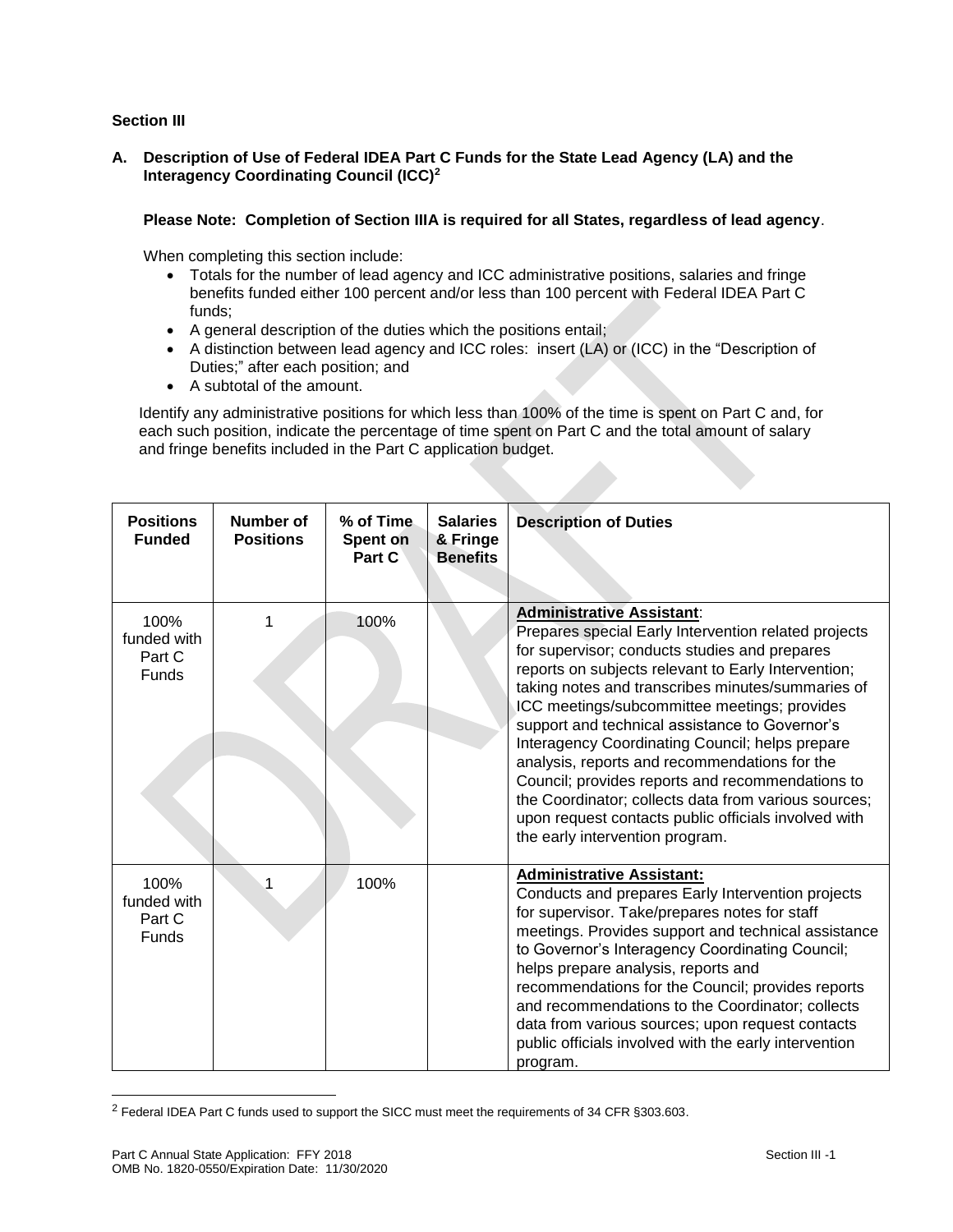| 100%<br>funded with<br>Part C<br>Funds        | 6<br>Clerical<br>Support | 100% | <b>Clerical Support:</b><br>Reads incoming correspondence and routes as<br>needed; composes routine correspondence; gathers<br>files and other pertinent data to facilitate answering<br>correspondence by supervisor; answers telephone<br>and provides information for routine questions;<br>maintains appointment calendar, makes travel<br>arrangements; keeps supervisor and other staff<br>aware of scheduled meetings; maintains files<br>containing confidential materials; types<br>correspondence from rough draft for staff;<br>inventories and orders office supplies; provide direct<br>assistance to providers regarding payment of<br>services; performs other duties as assigned.                |
|-----------------------------------------------|--------------------------|------|------------------------------------------------------------------------------------------------------------------------------------------------------------------------------------------------------------------------------------------------------------------------------------------------------------------------------------------------------------------------------------------------------------------------------------------------------------------------------------------------------------------------------------------------------------------------------------------------------------------------------------------------------------------------------------------------------------------|
| 100%<br>funded with<br>Part C<br>Funds        | 1                        | .33% | <b>Health Care Analyst II:</b><br>Provides administrative oversight and act as a<br>liaison between CMS (Children's Services) & DDS,<br>assist staff with administrative functions, Timekeeper<br>for department, and inventories all equipment,<br>orders supplies and coordinate purchase activities.                                                                                                                                                                                                                                                                                                                                                                                                          |
| 100%<br>funded with<br>Part C<br><b>Funds</b> | 1                        | 100% | <b>Program Consultant:</b><br>Provides technical assistance and consultation to<br>staff, providers and eligible infants and toddlers and<br>their families in the area of parent/child interaction;<br>conducts training; assists in developing training<br>packets; provides technical assistance to<br>committees/task forces and service providers;<br>conducts monitoring and supervision activities for<br>service coordinators and service providers, provide<br>services options to providers and families related to<br>other available services in the state, research and<br>develop trainings regarding available service options<br>for infants and toddlers, performs other duties as<br>assigned. |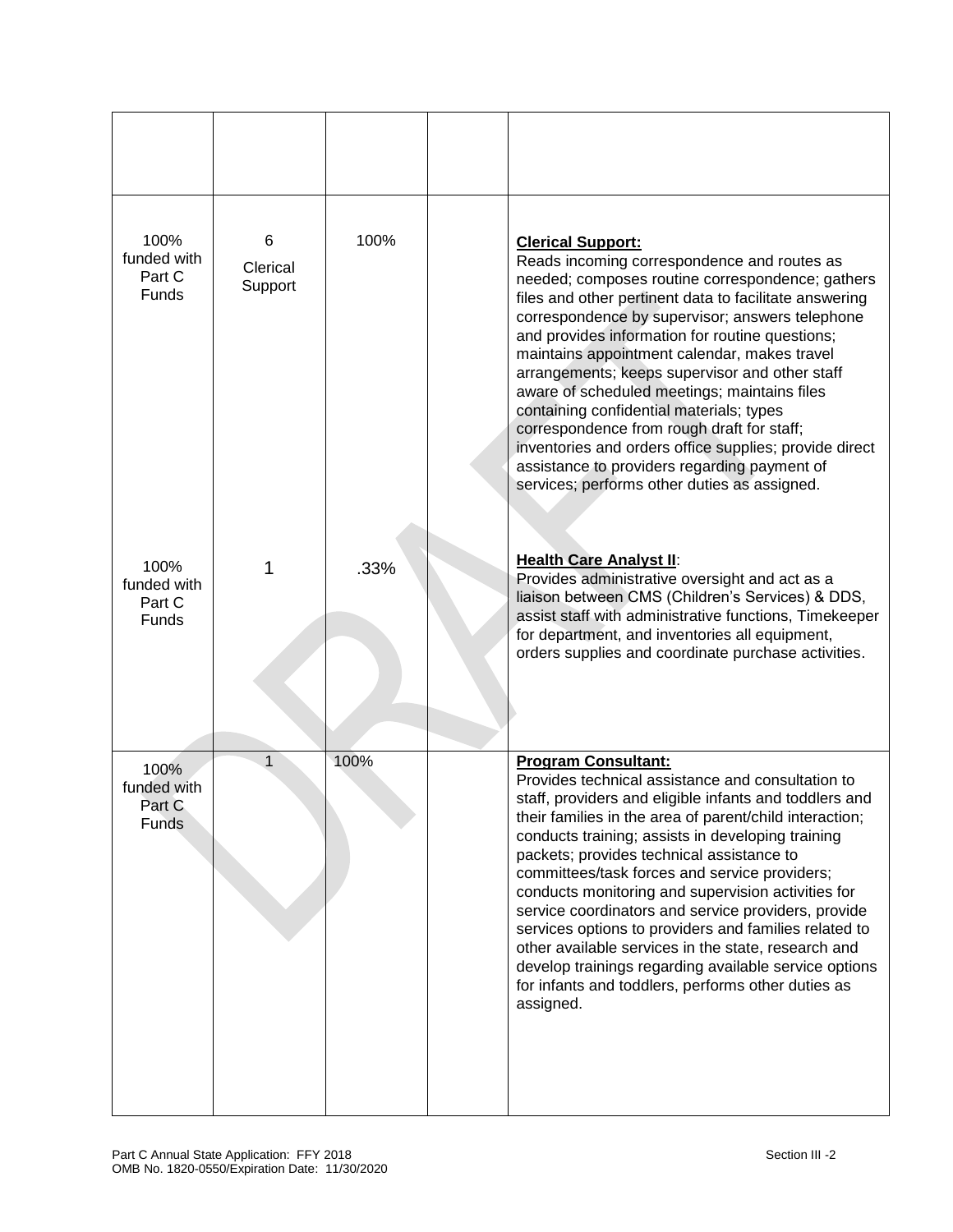| 1              | 100% | <b>Speech Pathologist:</b><br>Provides consultation and training related to<br>therapeutic/developmental services to eligible<br>infants/toddlers, providers and parents; provides<br>technical assistance on committees related to early<br>intervention services, serves as consultant for<br>assistive technology, evaluation and programming<br>techniques.                                                                                                                                                                                                                                                                                                                                                                                                                                                                                                                 |
|----------------|------|---------------------------------------------------------------------------------------------------------------------------------------------------------------------------------------------------------------------------------------------------------------------------------------------------------------------------------------------------------------------------------------------------------------------------------------------------------------------------------------------------------------------------------------------------------------------------------------------------------------------------------------------------------------------------------------------------------------------------------------------------------------------------------------------------------------------------------------------------------------------------------|
| $\overline{2}$ | 100% | Program Manager:<br>Participates in the establishment of goals and<br>objectives and short and long-range plans, develops<br>and implements program policies, procedures, and<br>projects, evaluates program and/or service delivery<br>effectiveness and compliance, initiates corrective<br>actions and revisions, and provides technical<br>direction and administrative support to program<br>personnel. Disseminates and interprets laws,<br>policies, and procedures. Investigates and resolves<br>complaints and monitors and analyzes statewide<br>activities to identify trends, problems, and progress.<br>Assists in the identification of resources to fund the<br>early intervention program. Facilities the<br>development of the contract/voucher process and<br>tracks expenditures for direct services.                                                        |
|                | 100% | <b>Part C Coordinator:</b><br>The Part C Coordinator coordinates the refinement<br>of the Early Intervention system to provide services<br>to infants and toddlers with disabilities and their<br>families. The Part C Coordinator develops standards<br>which apply to services and programs providing<br>services to infants and toddlers with disabilities and<br>their families. He/she coordinates quality assurance<br>activities and provides reports and recommendations<br>to the Division Director, and the Assistant Director.<br>He/she provides support and technical assistance to<br>the Arkansas Interagency Coordinating Council on<br>Early Intervention; prepares and analyses, reports<br>and makes recommendations for the Council; and<br>provides or secures training or orientation to the<br>Council on the objectives and methods for the<br>program. |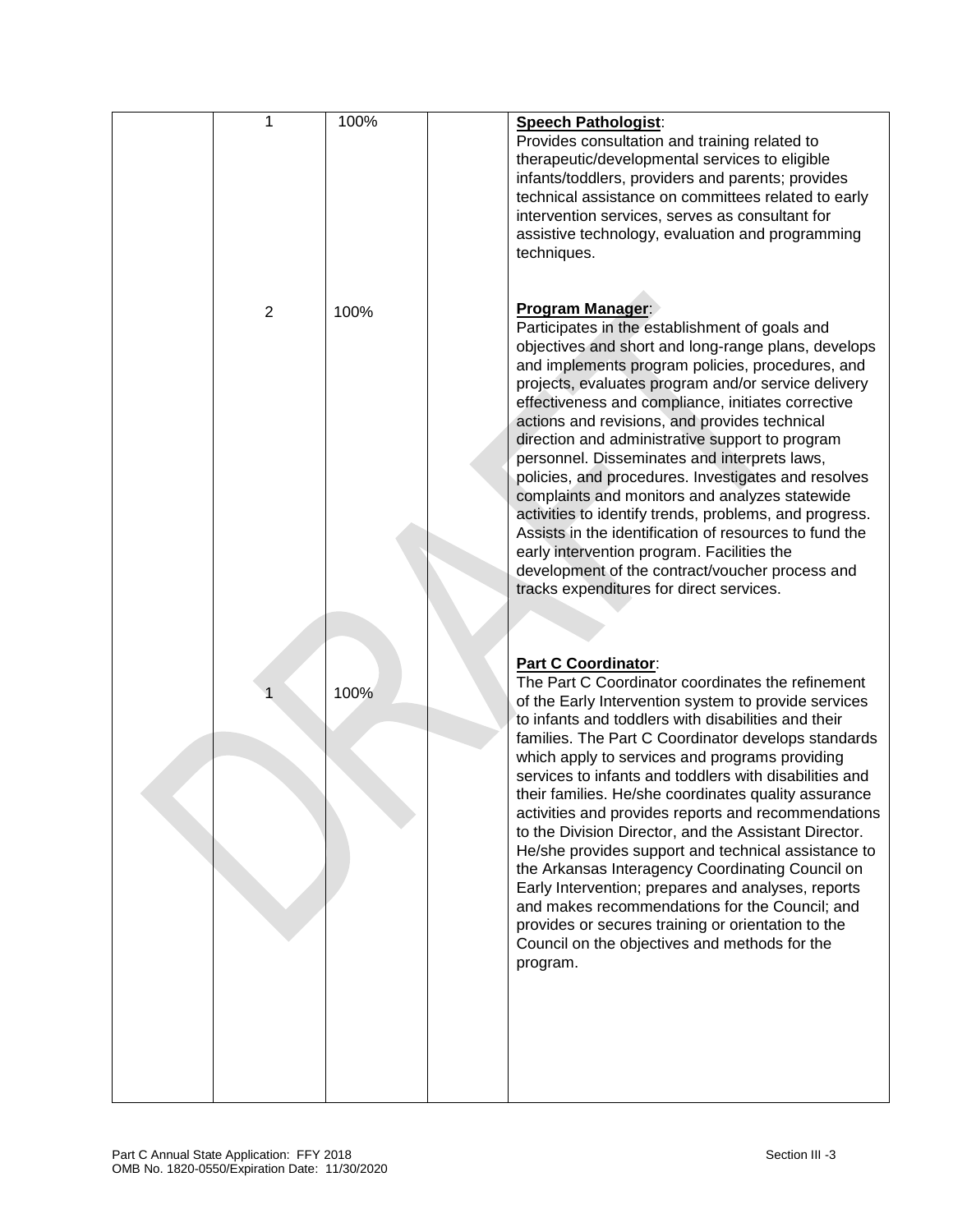| 4 | 100% | Data Staff:<br>Assist in the management of data entry and<br>reporting. Assist the Data manager in all functions<br>related data. Provide technical assistance to<br>providers and staff. Works with Information<br>Technology personal to assist with the development<br>of reports and other need items to local and state<br>data. Assist Part C Coordinator in activities related to<br>the Early Intervention Program.                                                                                                                                                                                                                                      |
|---|------|------------------------------------------------------------------------------------------------------------------------------------------------------------------------------------------------------------------------------------------------------------------------------------------------------------------------------------------------------------------------------------------------------------------------------------------------------------------------------------------------------------------------------------------------------------------------------------------------------------------------------------------------------------------|
| 1 | 100% | Data Manager:<br>Manages the flow of data entry and data reporting.<br>Collaborate with Information Technology personnel<br>to create federal reports using reported data.<br>Provide training and technical assistance of the use<br>of the web based system (Comprehensive Data<br>System (CDS). Provides technical assistance to staff<br>concerning Early Intervention and monitors to assure<br>compliance with Part C requirements. Also<br>participates in all training and data collecting<br>activities. Provides computer and data support to the<br>early intervention program. Assists in technical<br>assistance to the staff service coordinators. |
| 1 | 100% | <b>ICC Developer:</b><br>Promotes collaboration and communication among<br>community providers and between local ICC's and<br>the council. Provides technical assistance in the<br>development or expansion of ICC programs and/or<br>develops program proposals and descriptions.<br>Maintains proposed program records and<br>information, and helps prepare local ICC and<br>Council annual reports. Assists with recruitment and<br>retention of parent representatives for the ICC and<br>orient new members. Provide direct assistance to<br>providers regarding payment of services; performs<br>other duties as assigned.                                |
| 1 | .33% | <b>Assistant Director:</b><br>Provides overall administrative oversight to the Part<br>C/Early Intervention Program. Assures staff<br>performs required functions in a timely manner.                                                                                                                                                                                                                                                                                                                                                                                                                                                                            |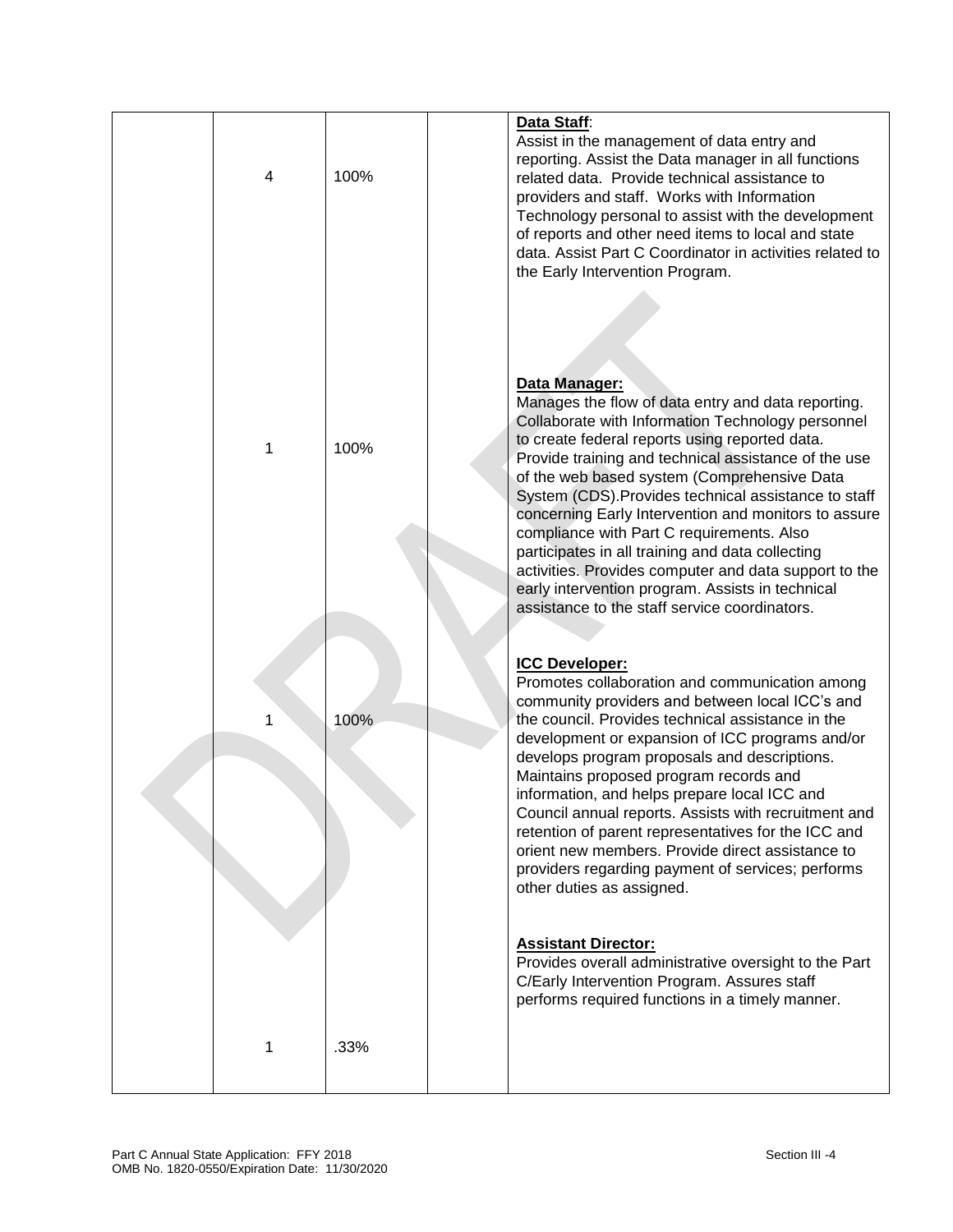| amount<br>under A: | <b>Subtotal of   \$979,541.36</b> |  |  |
|--------------------|-----------------------------------|--|--|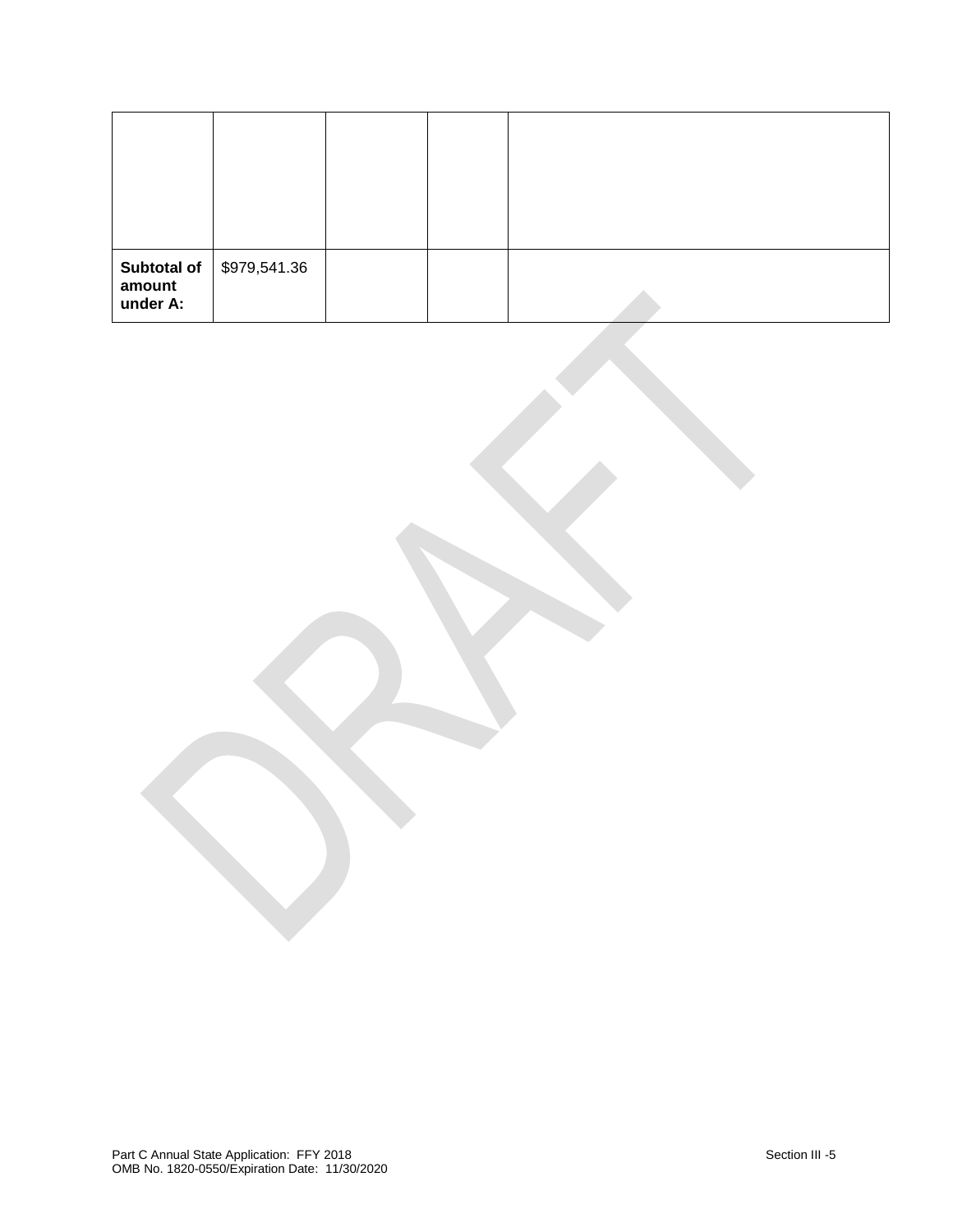#### **B. Maintenance and Implementation Activities for the Lead Agency and the ICC**

When completing this section include:

- A description of the nature and scope of each major activity to be carried out under Part C in maintaining and implementing the statewide system of early intervention services:
	- o Lead Agency Activities could include enhancing the Comprehensive System of Personnel Development, implementing child find strategies, or ensuring a timely, comprehensive, multidisciplinary evaluation for each child;
	- $\circ$  ICC Activities could include coordinating child find identification efforts, ensuring the timely provision and payment of early intervention services to eligible children and their families, advising on early childhood transition, support for the ICC (travel), or other implementation and development activities of the ICC
- The approximate amount of Federal IDEA Part C funds to be spent for each activity; and
- A subtotal of the amount.

#### **Special Note: Prior Approval**

Some activities or expenses<sup>3</sup> require prior approval. These items include using Federal IDEA Part C funds for: (1) equipment (with per unit costs of \$5,000 or more); (2) participant support costs (such as training or travel costs for non-employees); (3) construction or renovation of facilities; or (4) rent, occupancy or space maintenance costs. For any activity or expense listed under Section III of this application that requires OSEP prior approval, please mark an "X" in the right hand column of the chart below. Although the State will be required to submit supporting documentation for any expenses that require OSEP prior approval, you do not need to include this documentation with Section III.

| <b>Major Activity</b>                                  | Part C<br><b>Funds to be</b><br><b>Spent</b> | <b>Description of Activities</b>                                                                                                                                                                                                                                                                                                                                                                                                    | <b>Prior Approval Needed</b>                                                                                                                               |  |  |
|--------------------------------------------------------|----------------------------------------------|-------------------------------------------------------------------------------------------------------------------------------------------------------------------------------------------------------------------------------------------------------------------------------------------------------------------------------------------------------------------------------------------------------------------------------------|------------------------------------------------------------------------------------------------------------------------------------------------------------|--|--|
| Maintenance &<br><b>General Operation</b>              | \$200,000.00                                 | Allotment includes maintenance and<br>operating expenses associated with<br>administrative activities related to the<br>implementation of the Part C program.                                                                                                                                                                                                                                                                       | х<br>The Lead Agency may request<br>prior approval for items listed in<br>the description.                                                                 |  |  |
| Comprehensive<br>System of<br>Personnel<br>Development | \$60,000.00                                  | Allotment of funds to provide the<br>development and delivery of<br>training/technical assistance for services<br>coordination, IFSP development,<br>provision of services in natural<br>environments, ongoing assessment,<br>child/family outcome and other training<br>and technical assistance to address<br>identified needs. Funds provided to<br>CSPD to reimburse members for costs<br>necessary to enable members to attend | X<br>The Lead Agency may request<br>prior approval related to<br><b>Improvement Activities</b><br>including the SSIP, Personnel<br>committee and coaching. |  |  |

#### **Approval of the State's FFY 2018 application and Section III does not constitute OSEP's approval of these expenses.**

l

<sup>&</sup>lt;sup>3</sup> IDEA and the Uniform Guidance require prior approval for the following expenses: (1) equipment (tangible personal property (including information technology systems) having a useful life of more than one year and a per unit acquisition cost which equals or exceeds the lesser of the capitalization level established by the nonfederal entity for financial statement purposes, or \$5,000 2 CFR §200.33); (2) participant support costs (direct costs for items such as stipends or subsistence allowances, travel allowances, and registration fees paid to or on behalf of participants or trainees (but not employees), in connection with conferences or training projects 2CFR §200.75; (3) construction/renovation ( see 2 CFR §200.12(b)); and (4) rent (see 2 CFR §200.465).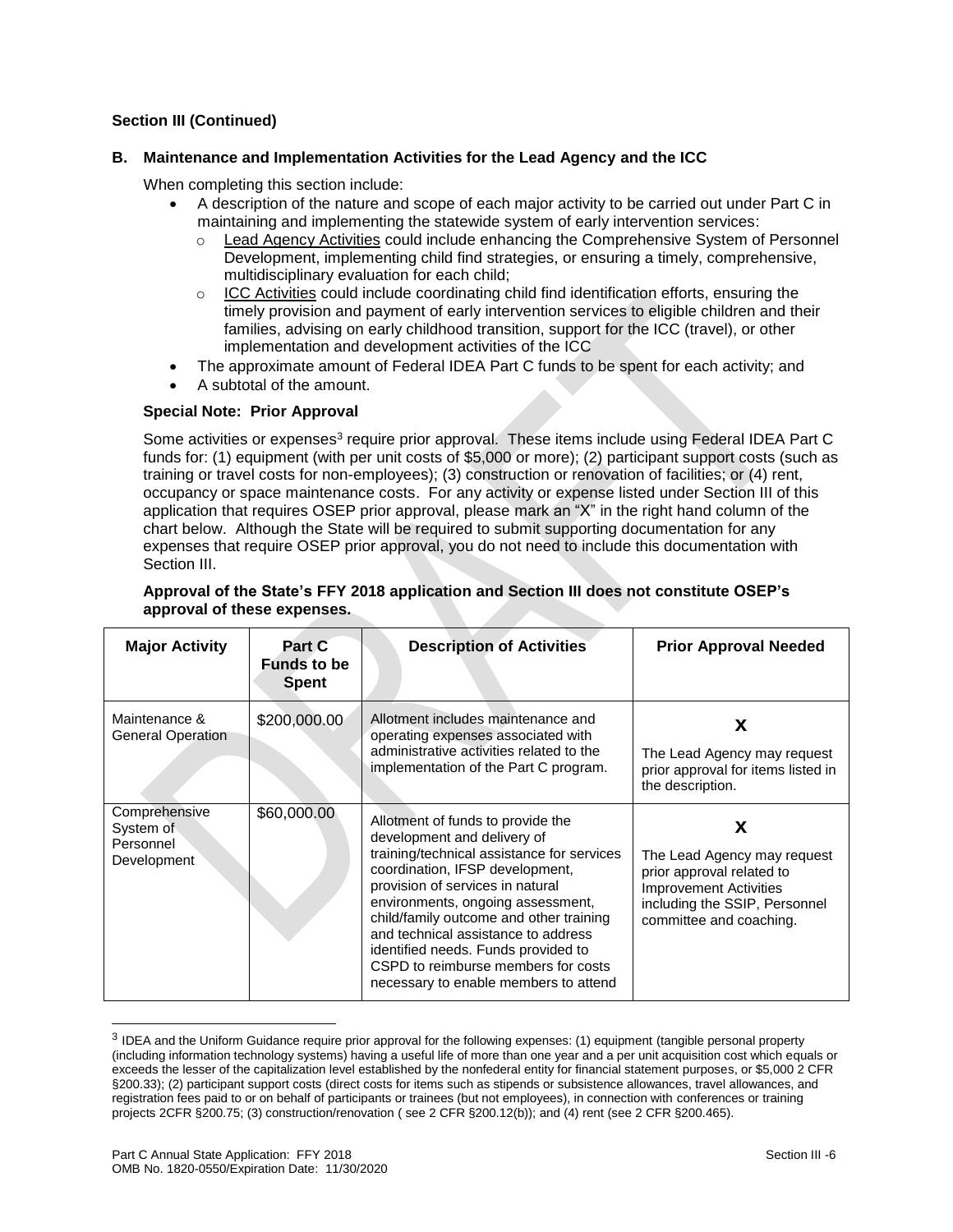|                                                                           |              | meetings and fund training initiatives.                                                                                                                                                                                                                               |                                                                                                                                                                       |
|---------------------------------------------------------------------------|--------------|-----------------------------------------------------------------------------------------------------------------------------------------------------------------------------------------------------------------------------------------------------------------------|-----------------------------------------------------------------------------------------------------------------------------------------------------------------------|
| Travel                                                                    | \$10,0000.00 | Allotment of funds to cover cost for,<br>mileage reimbursement, meals and<br>lodging for staff, providers, and families<br>room rental; speaker reimbursement and<br>equipment rental.                                                                                | X<br>The Lead Agency may request<br>prior approval related to<br>implementation of EBP, and<br>actions required of the<br>demonstration sites.                        |
| El Monitoring                                                             | \$158,094.31 | The Lead Agency provides staff to<br>performs administrative functions as well<br>as monitoring, technical assistance and<br>in-services training activities to staff,<br>providers and families of eligible infants<br>and toddlers.                                 |                                                                                                                                                                       |
| State Local<br>Interagency<br>Coordinating<br>Council (LICC)<br>Operation | \$16,800.00  | Allotment of funds provided to LICC's to<br>enhance access to services and public<br>awareness activities.                                                                                                                                                            |                                                                                                                                                                       |
| State Interagency<br>Coordinating<br>Council (SICC)<br>Meetings           | \$3,000.00   | The AICC utilizes funds to reimburse<br>members of the council for reasonable<br>and necessary expenses for attending<br>council meetings and performing council<br>duties, including child care for parent<br>representatives).                                      |                                                                                                                                                                       |
| Contracts                                                                 | \$208,733.04 | Allotment of funds provided for<br>independent contractors for activities<br>such as mediation/ training for Part C<br>families, providers and staff.<br>Maintenance and continued<br>development of the state's data system.<br>Interpreter and translator services. | X<br>The Lead Agency may request<br>prior approval related to Data<br>system maintenance and<br>updates and other related<br>activities listed in the<br>description. |
| <b>Subtotal of amount</b><br>under B:                                     | \$656,627.35 |                                                                                                                                                                                                                                                                       |                                                                                                                                                                       |
|                                                                           |              |                                                                                                                                                                                                                                                                       |                                                                                                                                                                       |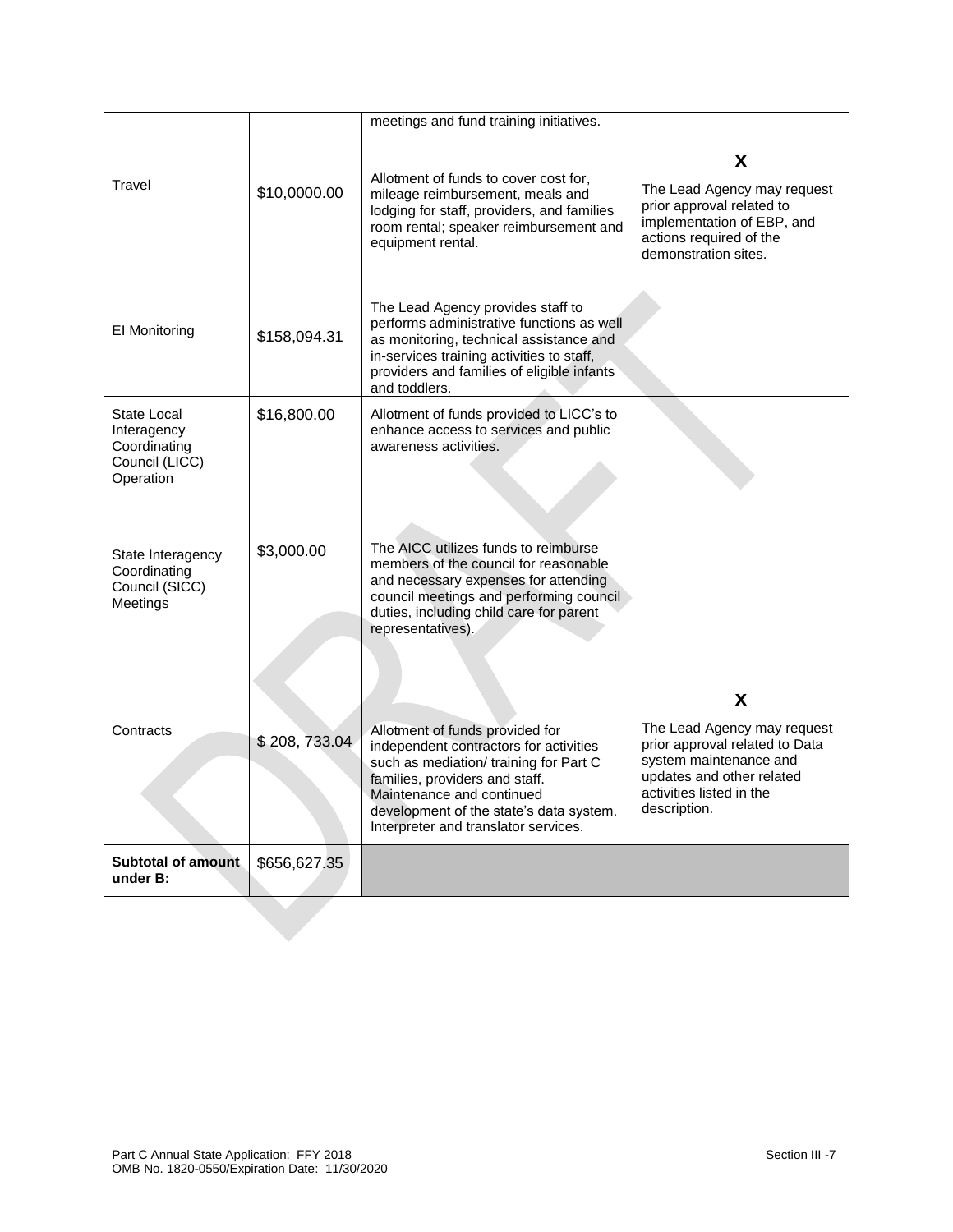### **C. Direct Services (Funded by Federal IDEA Part C Funds)**

When completing this section include:

- A description of any direct early intervention service that the State lead agency expects to provide to eligible children and their families with Federal IDEA Part C funds;
- The approximate amount for each direct service (States must disaggregate by service the approximate amount of Federal IDEA Part C funds expected to be expended for each direct service; and
- A subtotal of the amount.

*(Add rows as needed.)*

| <b>Description of Each Direct Early Intervention Service</b>                                                                                                                                                                                                                                                                                                                                                                                                                                                                                                                                                                                                                                                                                                                                                                                                                                                                                                                                                                                                                                                                                                                                                                                                                                                                                                                                                                                                                                          | <b>Approximate Amount of Part C</b><br><b>Funds to be Spent on Each Direct</b><br><b>Service</b> |
|-------------------------------------------------------------------------------------------------------------------------------------------------------------------------------------------------------------------------------------------------------------------------------------------------------------------------------------------------------------------------------------------------------------------------------------------------------------------------------------------------------------------------------------------------------------------------------------------------------------------------------------------------------------------------------------------------------------------------------------------------------------------------------------------------------------------------------------------------------------------------------------------------------------------------------------------------------------------------------------------------------------------------------------------------------------------------------------------------------------------------------------------------------------------------------------------------------------------------------------------------------------------------------------------------------------------------------------------------------------------------------------------------------------------------------------------------------------------------------------------------------|--------------------------------------------------------------------------------------------------|
| <b>Assistive Technology Services</b>                                                                                                                                                                                                                                                                                                                                                                                                                                                                                                                                                                                                                                                                                                                                                                                                                                                                                                                                                                                                                                                                                                                                                                                                                                                                                                                                                                                                                                                                  |                                                                                                  |
| A service that directly assists a child with a disability in the<br>selection, acquisition, or use of an assistive technology device.<br>Assistive technology device means any item, piece of<br>equipment, or product system, whether acquired commercially<br>off the shelf, modified or customized that is used to increase<br>maintain, or improve the functional capabilities of children with<br>disabilities. Assistive technology services include: the<br>evaluation of the needs of a child with a disability including<br>functional evaluation of the child in the child's customary<br>environment; purchasing, leasing or otherwise providing for the<br>acquisition of assistive technology devices by children with<br>disabilities; selecting, designing, fitting, customizing, adapting,<br>applying, maintaining, repairing or replacing assistive<br>technology devices, coordinating and using other therapies,<br>interventions, or services with assistive technology devices,<br>such as those associated with exiting education and<br>rehabilitation plans and programs; training or technical<br>assistance for a child with disabilities, or if appropriate, that<br>child's family; and training or technical assistance for<br>professionals (including individuals providing early intervention<br>services) or other individuals who provide services to, or are<br>otherwise substantially involved in the major life functions of<br>individuals with disabilities. |                                                                                                  |
| All families who participate in the First Connections Program<br>should receive information needed to appropriately address<br>family concerns related to enhancing the development of their<br>infant/toddler and to meet the needs of their infant or toddler<br>with a disability. Services may be provided in the home or<br>community through a variety of learning modes and methods.                                                                                                                                                                                                                                                                                                                                                                                                                                                                                                                                                                                                                                                                                                                                                                                                                                                                                                                                                                                                                                                                                                           |                                                                                                  |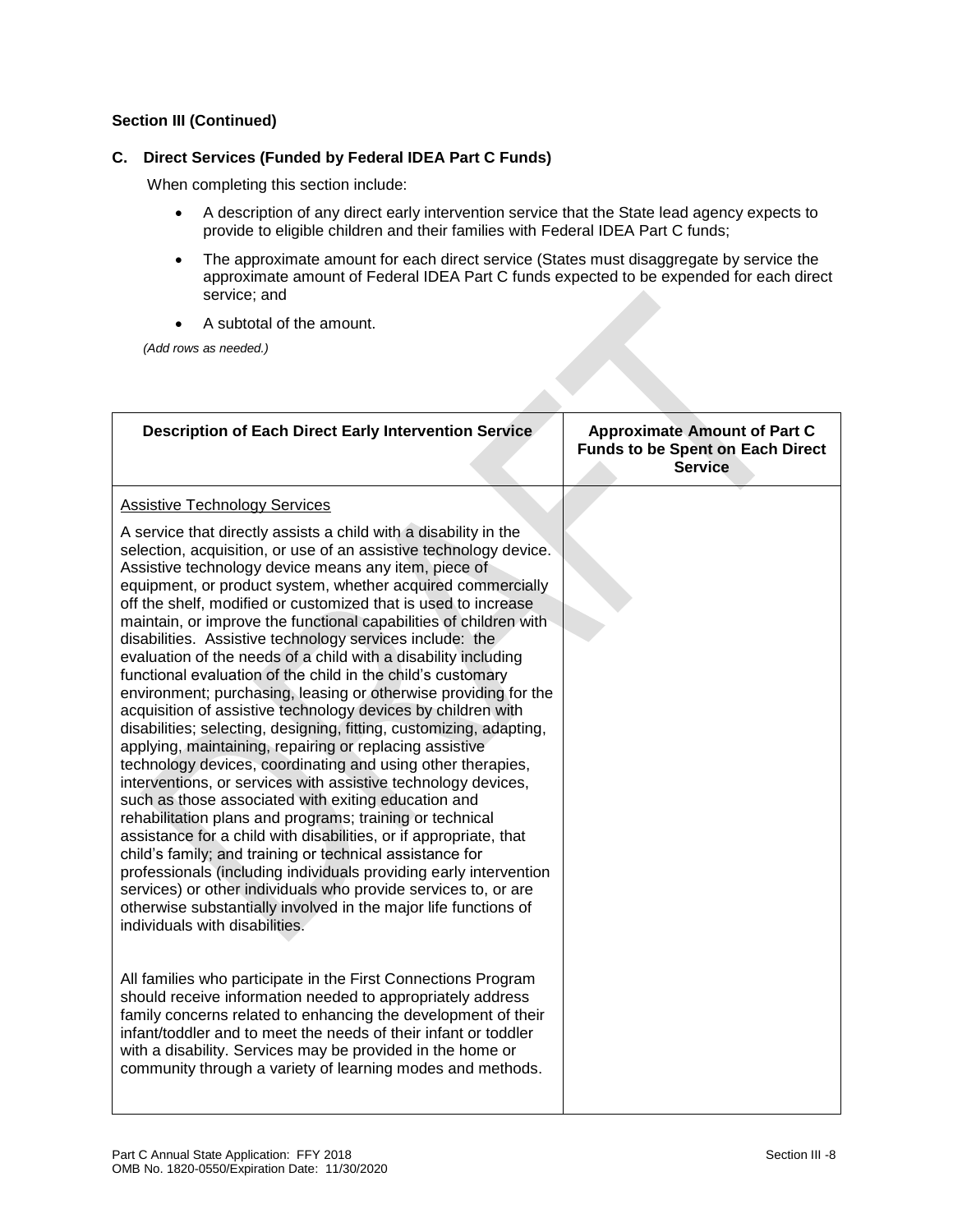# Audiology Services

Services provided by public/private providers including; Identification of children with auditory impairment, using at risk criteria and appropriate audio-logical screening techniques; determination of the range, nature and degree of hearing loss and communication functions, by sue of audio-logical evaluation procedures; referral for medical and other services necessary for the habilitation or rehabilitation of children with auditory impairment; provision of auditory impairment; provision of auditory training, aural rehabilitation, speech reading and listening device orientation and training, and other services; provision of services for prevention of hearing loss; and determination of the child's need for individual amplification, including selecting, fitting and dispensing appropriate listening and vibotactile devices, and evaluation effectiveness of those devices.

All families who participate in the First Connections Program should receive the information needed to appropriately address family concerns related to enhancing the development of their infant/toddler and to meet the needs of their infant or toddler with a disability.

Services may be provided in the home or community through a variety of learning modes and methods.

# Family Training, Counseling, & Home Visits

Family training, counseling, and home visits means services provided, as appropriate, by social workers, psychologist, and other qualified personnel to assist the family of a child eligible under this part in understanding the special needs of the child and enhancing the child's development.

All families who participate in the First Connections Program should receive the information needed to appropriately address family concerns related to enhancing the development of their infant/toddler and to meet the needs of their infant or toddler with a disability. Family Training, Counseling, and Home Visits are three separate support services provided by social workers, psychologists, and other qualified personnel to assist the family of an infant or toddler with a disability in understanding the special needs of the child and enhancing the child's development. Such services may include training in any area related to the special needs of the infant or toddler with a disability (such as, but not limited to, the use of specialized equipment or feeding techniques) and must be determined necessary by the multidisciplinary IFSP team.

Services may be provided in the home or community through a variety of learning modes and methods.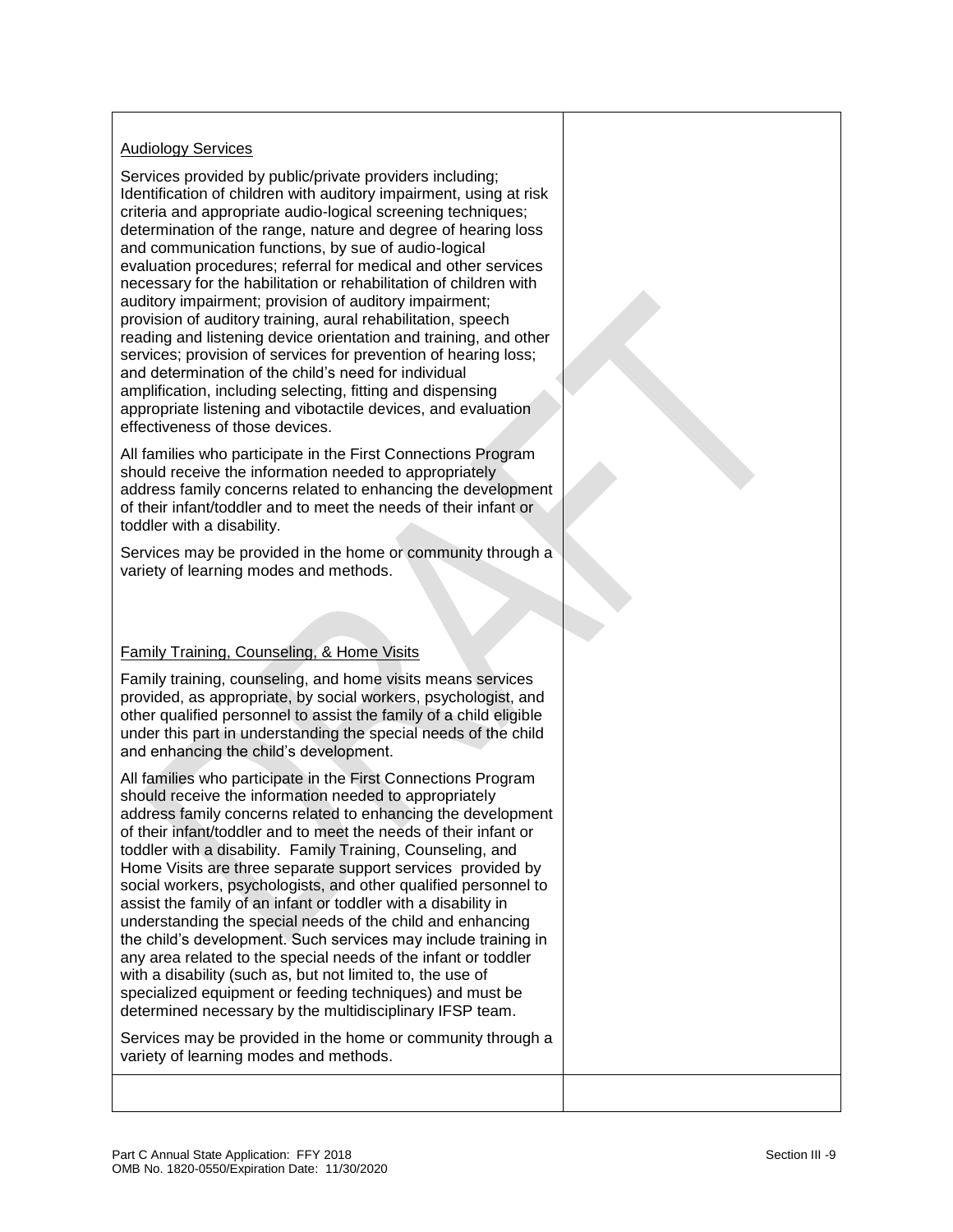### Health Services

As used in this part, health services means services necessary to enable a child to benefit from early intervention services during the time that the child is receiving other early intervention services. The term includes such services as clean intermittent catheterization, tracheotomy care, tubefeeding, the changing of dressings or ostomy collection bags, and other health services; and consultation by physicians with other service providers concerning the special health care needs of eligible children that will need to be addressed in the course of providing other early intervention services. The term does NOT include services that are surgical in nature(such as cleft palate surgery, surgery for club foot, or the shunting of hydrocephalus); or purely medical in nature (such as hospitalization for management of congenital heart ailments, or the prescribing of medicine or drugs for any purpose); devices necessary to control or treat a medical condition (example: diapers for a child who has frequent kidney problems); medical-health services (such as immunizations and regular "well baby" care) that are recommended for all children.

All families who participate in the First Connections Program should receive the information needed to appropriately address family concerns related to enhancing the development of their infant/toddler and to meet the needs of their infant or toddler with a disability. Services may be provided in the home or community through a variety of learning modes and methods.

#### Medical Services

Medical services are only for diagnostic or evaluation purposes and means services provided by a licensed physician to determine a child's development status and need for early intervention services.

All families who participate in the First Connections Program should receive the information needed to appropriately address family concerns related to enhancing the development of their infant/toddler and to meet the needs of their infant or toddler with a disability. Services may be provided in the home or community through a variety of learning modes and methods.

#### Nursing Service

Nursing services includes: The assessment of health status for the purpose of providing nursing care, including the identification of patterns of human response to actual or potential health problems; Provision of nursing care to prevent health problems, restore or improve functioning, and promote optimal health and development; Administration of medication, treatments and regimens prescribed by a licensed physician.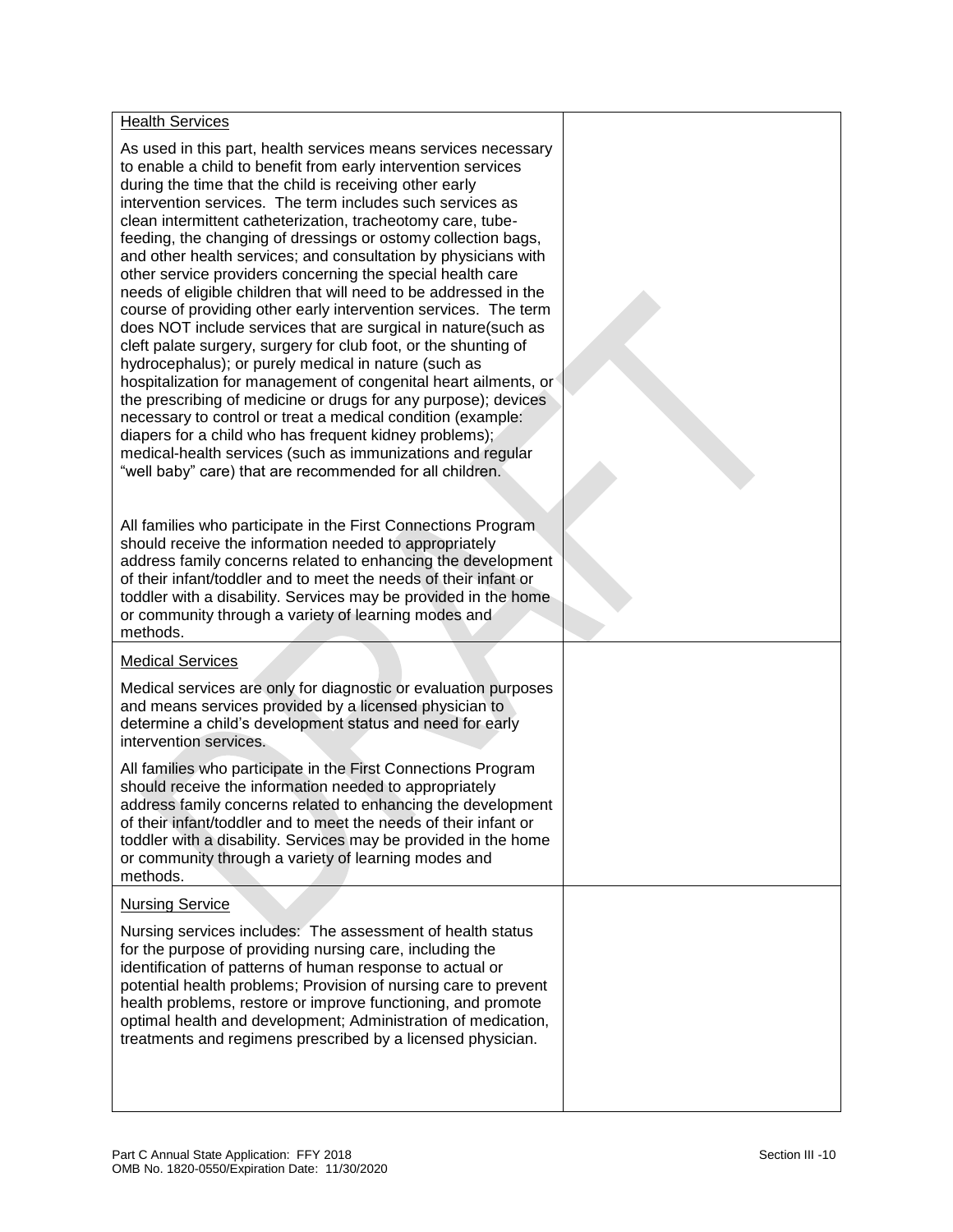| All families who participate in the First Connections Program<br>should receive the information needed to appropriately<br>address family concerns related to enhancing the development<br>of their infant/toddler and to meet the needs of their infant or<br>toddler with a disability. Services may be provided in the home<br>or community through a variety of learning modes and<br>methods.                                                                                                                                                                                                                                                                                                                                                         |  |
|------------------------------------------------------------------------------------------------------------------------------------------------------------------------------------------------------------------------------------------------------------------------------------------------------------------------------------------------------------------------------------------------------------------------------------------------------------------------------------------------------------------------------------------------------------------------------------------------------------------------------------------------------------------------------------------------------------------------------------------------------------|--|
| <b>Nutrition Service</b>                                                                                                                                                                                                                                                                                                                                                                                                                                                                                                                                                                                                                                                                                                                                   |  |
| Nutrition services includes conducting individual assessments<br>in: Nutritional history and dietary intake; Anthropometric,<br>biochemical and clinical variables; Feeding skills and feeding<br>problems; and food habits and food preferences; developing<br>and monitoring appropriate plans to address the nutritional<br>needs of children eligible, based on the findings in paragraph<br>(d) (7) (i) of this section; and making referrals to community<br>resources to carry out nutrition goals.                                                                                                                                                                                                                                                 |  |
| All families who participate in the First Connections Program<br>should receive the information needed to appropriately<br>address family concerns related to enhancing the development<br>of their infant/toddler and to meet the needs of their infant or<br>toddler with a disability. Services may be provided in the home<br>or community through a variety of learning modes and<br>methods.                                                                                                                                                                                                                                                                                                                                                         |  |
| <b>Occupational Therapy Service</b>                                                                                                                                                                                                                                                                                                                                                                                                                                                                                                                                                                                                                                                                                                                        |  |
| Occupational therapy includes services to address the<br>functional needs of a child related to the performance of self-<br>help skills, adaptive behavior and play and sensory, motor and<br>postural development. These services are designed to<br>improve the child's functional ability to perform tasks in home,<br>school and community settings, and include: Identification,<br>assessment, and intervention; adaptation of the environment<br>and selection, design, and fabrication of assistive and orthotic<br>devises to facilitate development and promote the acquisition<br>of functional skills and; prevention or minimization of the<br>impact of initial or future impairment, delay in development or<br>loss of functional ability. |  |
| Early Intervention Service providers are responsible for<br>consulting with and training parents and others concerning the<br>provision of early intervention services described in the IFSP of<br>the infant or toddler with a disability. Additionally, this<br>consultation and training will provide family members with the<br>tools to facilitate a child's development even when a teacher or<br>therapist is not present.                                                                                                                                                                                                                                                                                                                          |  |
| <b>Physical Therapy Service</b>                                                                                                                                                                                                                                                                                                                                                                                                                                                                                                                                                                                                                                                                                                                            |  |
| Physical therapy includes: Screening/evaluation of infants and<br>toddlers to identify movement dysfunction; identification,<br>assessment and intervention; obtaining, interpreting and<br>integrating information appropriate or program planning, to<br>prevent, alleviate, or compensate for movement dysfunction<br>and related functional problems.                                                                                                                                                                                                                                                                                                                                                                                                  |  |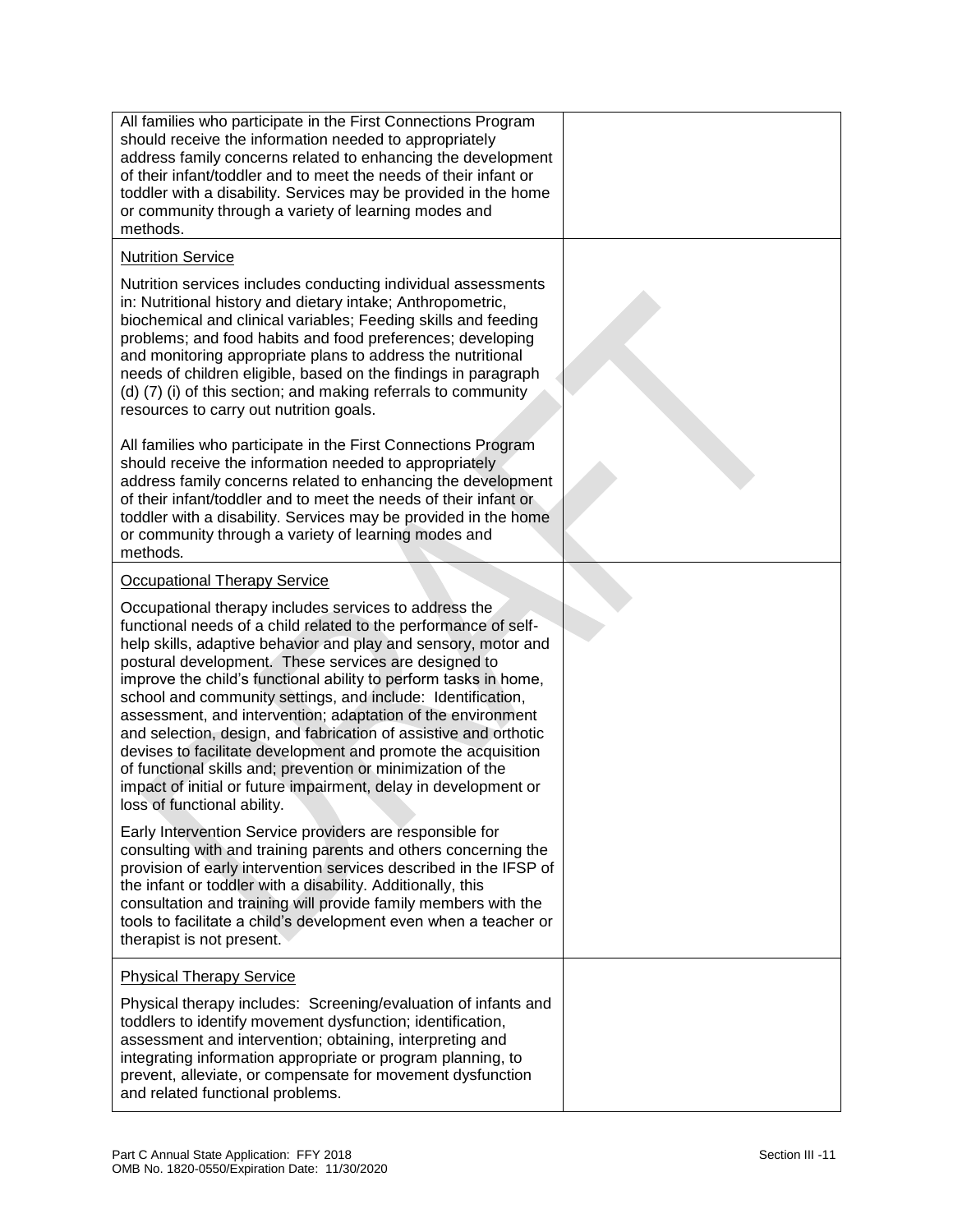| Early Intervention Service providers are responsible for<br>consulting with and training parents and others concerning the<br>provision of early intervention services described in the IFSP of<br>the infant or toddler with a disability. Additionally, this<br>consultation and training will provide family members with the<br>tools to facilitate a child's development even when a teacher or<br>therapist is not present.                                                                                                                                                                                                                                                                                                                                                                                                                                                                                                                                                                                                                                                                                                                                                                                                                                                                     |  |
|-------------------------------------------------------------------------------------------------------------------------------------------------------------------------------------------------------------------------------------------------------------------------------------------------------------------------------------------------------------------------------------------------------------------------------------------------------------------------------------------------------------------------------------------------------------------------------------------------------------------------------------------------------------------------------------------------------------------------------------------------------------------------------------------------------------------------------------------------------------------------------------------------------------------------------------------------------------------------------------------------------------------------------------------------------------------------------------------------------------------------------------------------------------------------------------------------------------------------------------------------------------------------------------------------------|--|
| <b>Psychological Services</b>                                                                                                                                                                                                                                                                                                                                                                                                                                                                                                                                                                                                                                                                                                                                                                                                                                                                                                                                                                                                                                                                                                                                                                                                                                                                         |  |
| Psychological Services include: Administering psychological<br>and developmental tests and other assessment procedures;<br>interpreting assessment results; obtaining, integrating and<br>interpreting information about child behavior, and child and<br>family conditions related to learning, mental health and<br>development; and planning and managing a program of<br>psychological services, including psychological counseling for<br>children and parents, family counseling, consultation of child<br>development, parent training and education programs.                                                                                                                                                                                                                                                                                                                                                                                                                                                                                                                                                                                                                                                                                                                                 |  |
| <b>Social Work Service</b>                                                                                                                                                                                                                                                                                                                                                                                                                                                                                                                                                                                                                                                                                                                                                                                                                                                                                                                                                                                                                                                                                                                                                                                                                                                                            |  |
| Social works services includes: Making home visits to evaluate<br>a child's living conditions and patterns for parent-child<br>interaction; Preparing a social or emotional developmental<br>assessment of the child within the family context, providing<br>individual and family-group counseling with parents and other<br>family members, and appropriate social skill-building activities<br>with the child and parents; working with those problems in a<br>child's and family's living situation (home, community, and any<br>center where early intervention services are provided) that<br>affect the child's maximum utilization of early intervention<br>services; and Identifying, mobilizing and coordinating<br>community resources and services to enable the child and<br>family to receive maximum benefit from early intervention<br>services.<br>Early Intervention Service providers are responsible for<br>consulting with and training parents and others concerning the<br>provision of early intervention services described in the IFSP of<br>the infant or toddler with a disability. Additionally, this<br>consultation and training will provide family members with the<br>tools to facilitate a child's development even when a teacher or<br>therapist is not present. |  |
| <b>Special Instruction Service</b>                                                                                                                                                                                                                                                                                                                                                                                                                                                                                                                                                                                                                                                                                                                                                                                                                                                                                                                                                                                                                                                                                                                                                                                                                                                                    |  |
| Special instructions includes: the design of learning<br>environments and activities that promote the child's acquisition<br>of skills in a variety of developmental areas. Including<br>cognitive processes and social interaction; of the personnel,<br>materials, and time and space, that leads to achieving the<br>outcomes in the child's individualized family service plan<br>(IFSP); providing families with information, skills, and support                                                                                                                                                                                                                                                                                                                                                                                                                                                                                                                                                                                                                                                                                                                                                                                                                                                |  |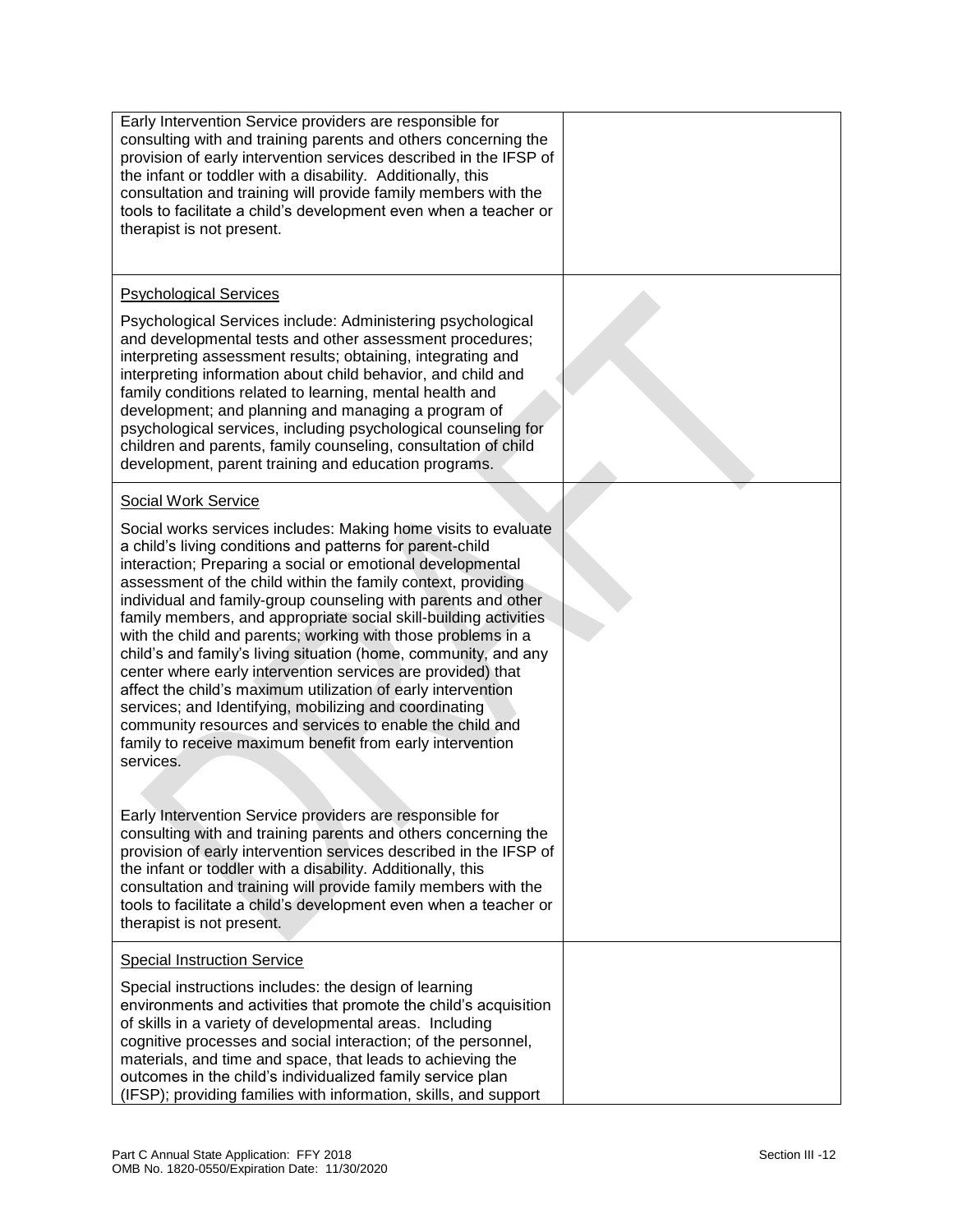| related to enhancing the skill development of the child; and<br>providing direct instruction to the child and parent/caregiver to<br>enhance the child's development identified and documented<br>on the IFSP. This includes Developmental Evaluation/<br>Assessments for infants and toddlers.                                                                                                                                                                                                                                                                                                                                                                                                                                                                                                                                       |  |
|---------------------------------------------------------------------------------------------------------------------------------------------------------------------------------------------------------------------------------------------------------------------------------------------------------------------------------------------------------------------------------------------------------------------------------------------------------------------------------------------------------------------------------------------------------------------------------------------------------------------------------------------------------------------------------------------------------------------------------------------------------------------------------------------------------------------------------------|--|
| Early Intervention Service providers are responsible for<br>consulting with and training parents and others concerning the<br>provision of early intervention services described in the IFSP of<br>the infant or toddler with a disability. Additionally, this<br>consultation and training will provide family members with the<br>tools to facilitate a child's development even when a teacher or<br>therapist is not present.                                                                                                                                                                                                                                                                                                                                                                                                     |  |
| Speech-Language Pathology Service                                                                                                                                                                                                                                                                                                                                                                                                                                                                                                                                                                                                                                                                                                                                                                                                     |  |
| Speech-language pathology includes: Identification of children<br>with communicative or oropharyngeal disorders and delays in<br>development of communication skills, including the diagnosis<br>and appraisal of specific disorders and delays in those skills;<br>referral for medical or other professional services necessary<br>for the habilitation or rehabilitation of children with<br>communicative or oropharyngeal disorders and delays in<br>development of communication skills; provision of services for<br>the habilitation, rehabilitation or prevention of communicative<br>or oropharyngeal disorders and delays in development of<br>communication skills; provisions of consultation services to<br>staff/parents for utilization of specific techniques to enhance<br>the development of communication skills. |  |
| Early Intervention Service providers are responsible for<br>consulting with and training parents and others concerning the<br>provision of early intervention services described in the IFSP of<br>the infant or toddler with a disability. Additionally, this<br>consultation and training will provide family members with the<br>tools to facilitate a child's development even when a teacher or<br>therapist is not present.                                                                                                                                                                                                                                                                                                                                                                                                     |  |
| <b>Sign Language and Cued Language Services</b>                                                                                                                                                                                                                                                                                                                                                                                                                                                                                                                                                                                                                                                                                                                                                                                       |  |
| Sign language and cued language services<br>Sign language is a formal language employing a system of<br>hand gestures for communication. Cued language is a visual<br>communication system which relies on a system of eight hand<br>shapes (cues) that represent different sounds of speech.<br>These cues are used while talking, to make the spoken<br>language clear through vision. This system allows the child to<br>distinguish sounds that look the same on the lips.                                                                                                                                                                                                                                                                                                                                                        |  |
| Sign language and cued language services includes<br>auditory/oral language and transliteration services. These<br>services also include formal training and direct support to<br>families in learning sign or cued language so that they can<br>provide accurate and consistent language stimulation during<br>both structured and unstructured learning opportunities to<br>provide immediate and early visual access to English to their                                                                                                                                                                                                                                                                                                                                                                                           |  |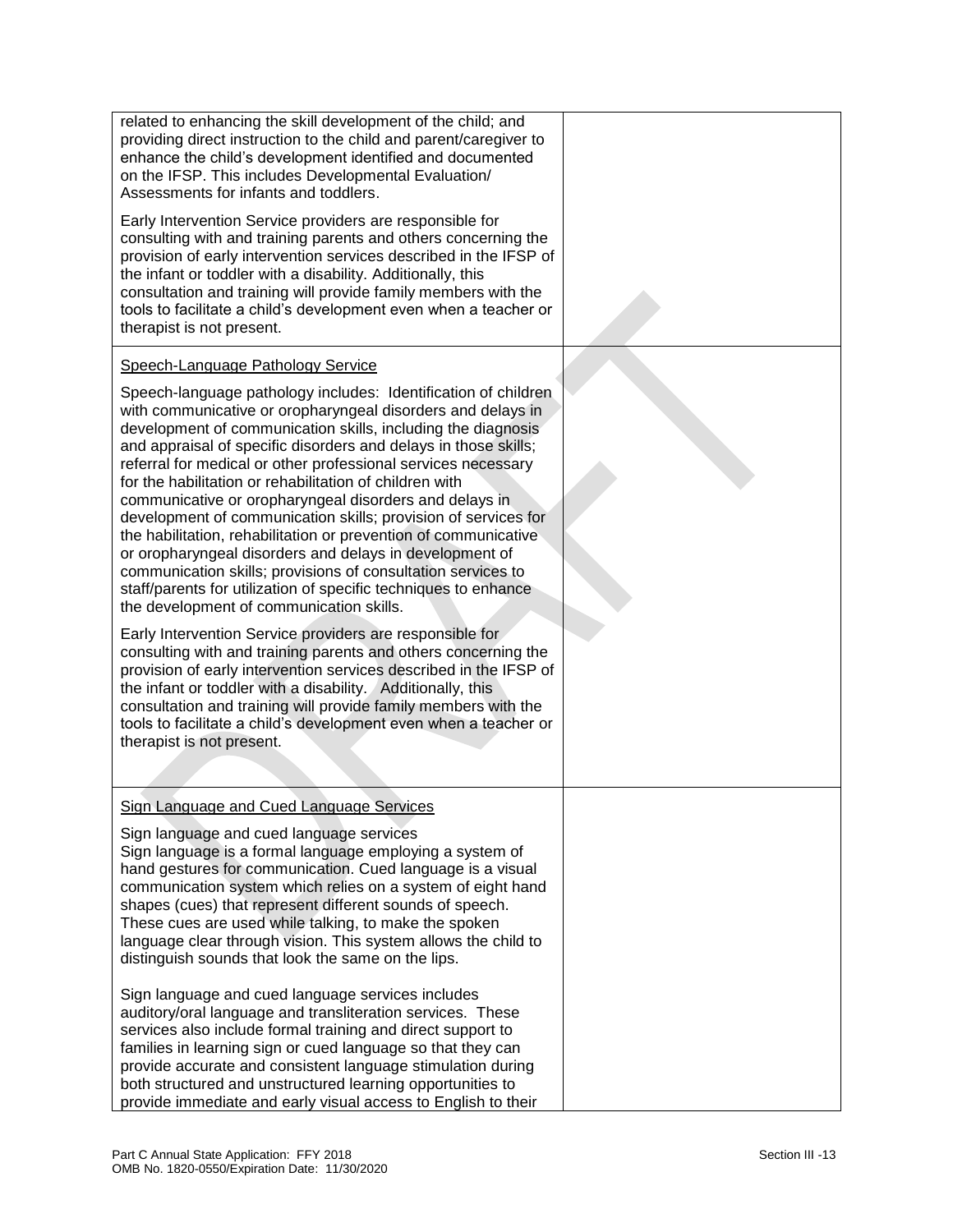| infant/toddler. Additional services may include:<br>Teaching sign language, cued language, and auditory/oral<br>language, Providing oral transliteration services (such as<br>amplification), and Providing sign and cued language<br>interpretation.<br>Services may be provided not only to infants and toddlers who<br>are hearing impaired but to eligible infants/toddlers with<br>identified auditory- or language-related disorders (e.g., auditory<br>neuropathy, autism, Downs syndrome, etc.) whose IFSP team<br>has identified such services as appropriate to meet that child's<br>developmental needs need in order to attain their maximum<br>potential in language, speech and literacy.                                                                                                                                                                                                                                                                                          |  |
|--------------------------------------------------------------------------------------------------------------------------------------------------------------------------------------------------------------------------------------------------------------------------------------------------------------------------------------------------------------------------------------------------------------------------------------------------------------------------------------------------------------------------------------------------------------------------------------------------------------------------------------------------------------------------------------------------------------------------------------------------------------------------------------------------------------------------------------------------------------------------------------------------------------------------------------------------------------------------------------------------|--|
| <b>Transportation</b>                                                                                                                                                                                                                                                                                                                                                                                                                                                                                                                                                                                                                                                                                                                                                                                                                                                                                                                                                                            |  |
| As used in this part, transportation includes the cost of travel<br>(e.g., mileage, or travel by taxi, common carrier, or other<br>means) related costs (e.g., tolls and parking expenses) that<br>are necessary to enable a child eligible under this part and the<br>child's family to receive early intervention services.                                                                                                                                                                                                                                                                                                                                                                                                                                                                                                                                                                                                                                                                    |  |
| <b>Vision Service</b>                                                                                                                                                                                                                                                                                                                                                                                                                                                                                                                                                                                                                                                                                                                                                                                                                                                                                                                                                                            |  |
| Vision services include: Evaluation and assessment of visual<br>functioning, including the diagnosis and appraisal of specific<br>visual disorders, delays and abilities; referral for medical or<br>other professional services necessary for habilitation or<br>rehabilitation of visual functioning disorders, or both, and<br>communication skills training, orientation and mobility training<br>for all environments; visual training independent living skills<br>training; and additional training necessary to activate visual<br>motor abilities.<br>Early Intervention Service providers are responsible for<br>consulting with and training parents and others concerning the<br>provision of early intervention services described in the IFSP of<br>the infant or toddler with a disability. Additionally, this<br>consultation and training will provide family members with the<br>tools to facilitate a child's development even when a teacher or<br>therapist is not present. |  |
| <b>Specialized Evaluation</b>                                                                                                                                                                                                                                                                                                                                                                                                                                                                                                                                                                                                                                                                                                                                                                                                                                                                                                                                                                    |  |
| Specialized Evaluation services necessary for diagnostic<br>purposes to assist the IFSP Team in developing and<br>implementing an appropriate plan of services. Specialized<br>evaluation services must be based on need as documented on<br>the Individual Family Service Plan (IFSP), and may include all<br>necessary expenses associated with the required specialized<br>evaluation.                                                                                                                                                                                                                                                                                                                                                                                                                                                                                                                                                                                                        |  |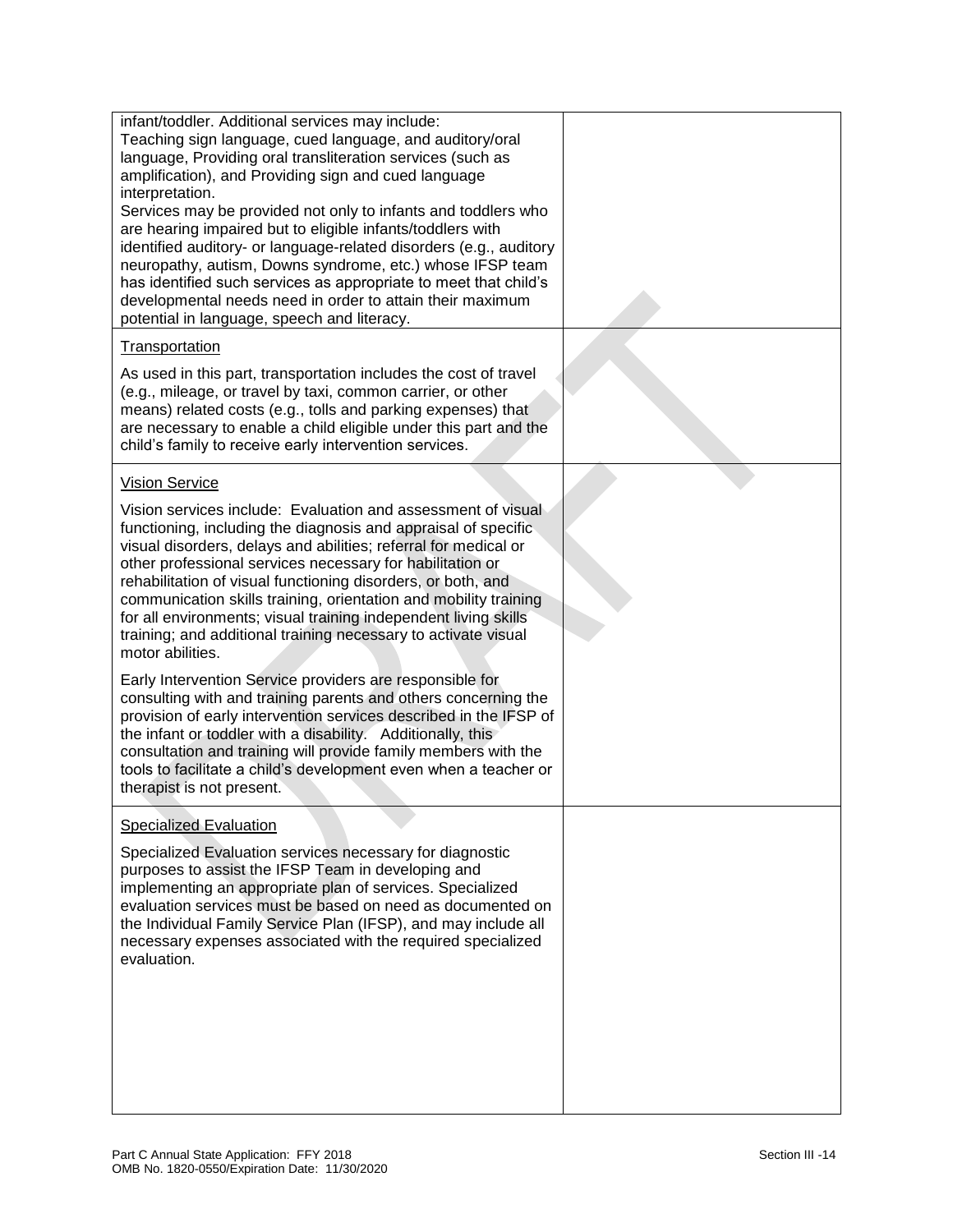#### Service Coordination

#### 17 Staff

Service Coordination means that the activities carried out by a service coordinator to assist and enable a child eligible and the child's family to receive the rights, procedural safeguards, and services that are authorized to be provided under the First Connections Program. Each eligible child and the child's family will be provided with one service coordinator who is responsible for coordinating all services across agency lines and serving as the single point of contact in helping parents to obtain the services and assistance they need.

Early Intervention Service providers are responsible for consulting with and training parents and others concerning the provision of early intervention services described in the IFSP of the infant or toddler with a disability. Additionally, this consultation and training will provide family members with the tools to facilitate a child's development even when a teacher or therapist is not present.

The First Connections Program provides service coordination through employed personnel. Each service coordinator must complete a forty- hour training course and pass a competencybased test with a minimum score of 70. Each service coordinator must possess a bachelor's degree in education, social work, nursing or a related field, or a Case Manager Certification in addition to specialized training and a score of 70.

#### **Subtotal of amount under E:** \$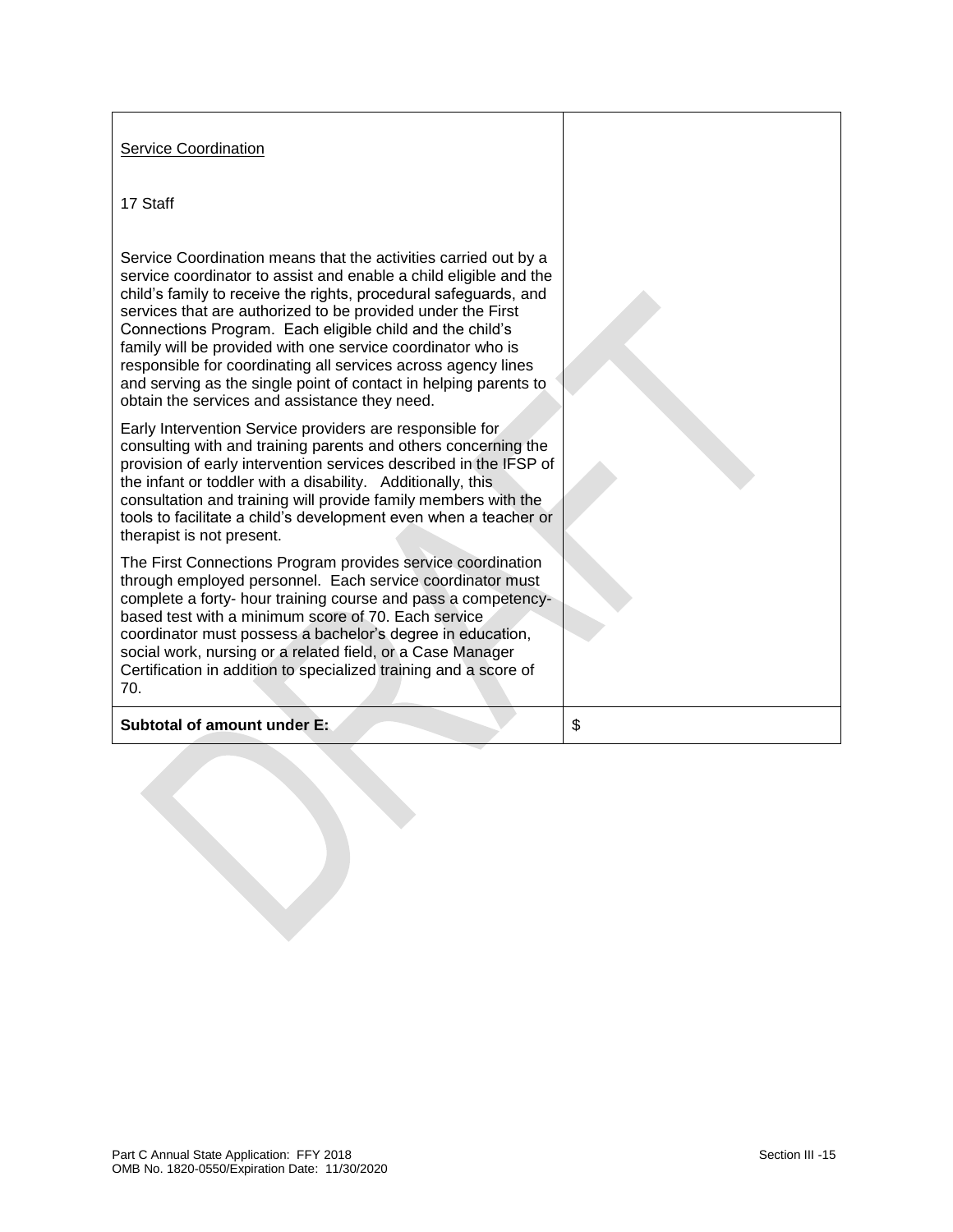#### **D. Activities by Other State Agencies**

If State agencies (other than the State lead agency) are to receive a portion of the Federal IDEA Part C funds and that amount is not already identified in Section III.C above, the State must include in this section:

- o The name of each State public agency expected to receive funds;
- o The approximate amount of funds each State public agency will receive; and
- o A summary of the purposes for which the funds will be used.

Provide subtotal of amount. *(Add rows as needed.)*

| <b>State Agency Receiving<br/>Funds</b> | <b>Amount of Funds</b> | <b>Purpose</b> |
|-----------------------------------------|------------------------|----------------|
|                                         | 0                      |                |
|                                         |                        |                |
|                                         |                        |                |
|                                         |                        |                |
| Subtotal of amount under<br>D:          | 0                      |                |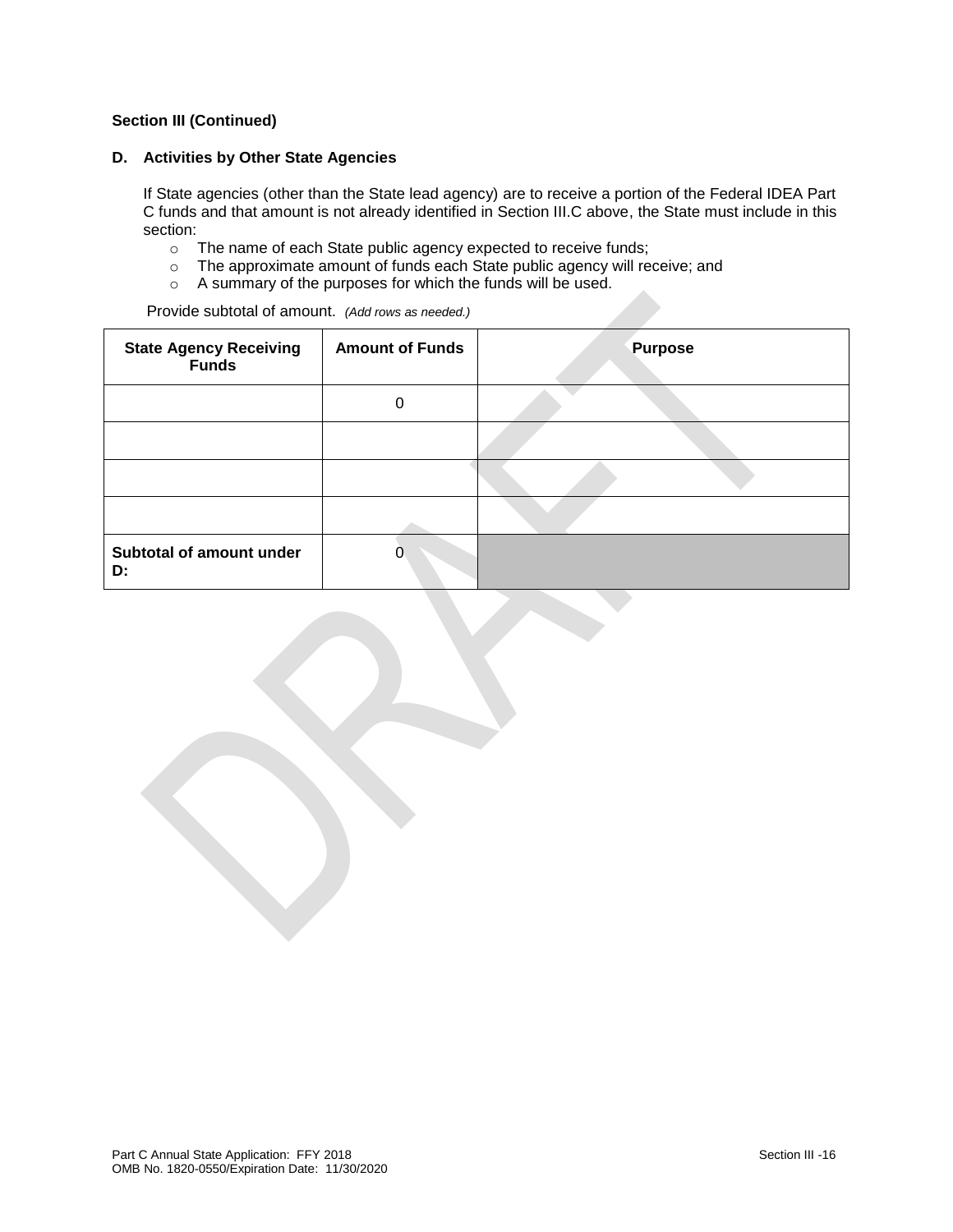### **E. Description of Optional Use of IDEA Part C Funds<sup>4</sup>**

In addition to using Federal IDEA Part C funds to maintain and implement the statewide system of early intervention, States may use funds for:

- expanding and improving on services for infants and toddlers and their families that are otherwise available; and
- initiating, expanding, or improving collaborative efforts related to at-risk infants and toddlers in any State that does not provide services for at-risk infants and toddlers. The application must include:
	- o The name of the major activity;
	- o The approximate amount of funds to be spent; and
	- o A description of the activities.

Provide subtotal of amount. *(Add rows as needed.)*

| <b>Major Activity</b>                 | <b>Part C Funds</b><br>to be Spent | <b>Description of Activities</b> |
|---------------------------------------|------------------------------------|----------------------------------|
|                                       | 0                                  |                                  |
|                                       |                                    |                                  |
|                                       |                                    |                                  |
|                                       |                                    |                                  |
| <b>Subtotal of amount</b><br>under E: | $\Omega$                           |                                  |

l

<sup>4</sup> See IDEA section 638.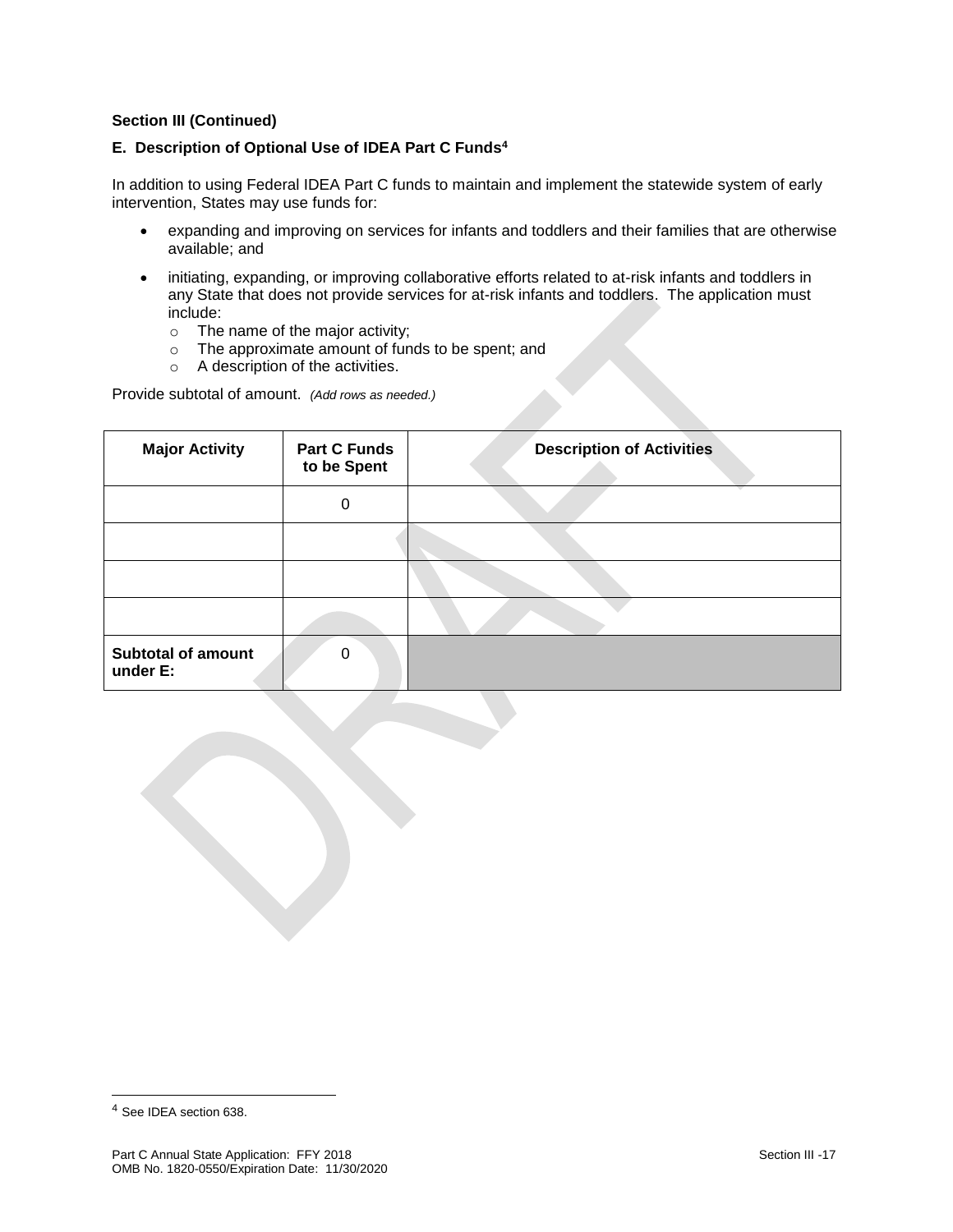# **F. Totals**

Enter the subtotal amounts for Sub Sections A-E found in Section III and any indirect costs charged as specified in Section IV.B. The subtotal amounts (Rows 1-6) should total the estimated grant application amount. (A State may apply for less than the full estimated allotted amount.)

| Enter the subtotal amounts for Sub Sections A-E found in Section III of this application. |                |               |                |  |
|-------------------------------------------------------------------------------------------|----------------|---------------|----------------|--|
| Row No.                                                                                   | <b>Section</b> | <b>Amount</b> |                |  |
| 1.                                                                                        | III.A.         |               | \$979,541.36   |  |
| 2.                                                                                        | III.B.         |               | \$656,627.35   |  |
| 3.                                                                                        | III.C.         |               | \$2,418,658.29 |  |
| 4.                                                                                        | III.D.         |               | \$0.00         |  |
| 5.                                                                                        | III.E.         |               | \$0.00         |  |
| Enter any Indirect Costs Charged (See Section IV.B of this application.)<br>\$            |                |               |                |  |
| 6.                                                                                        | IV.B           |               | \$85,675.00    |  |
| Total (Rows 1-6)                                                                          |                |               | \$4,140,502.00 |  |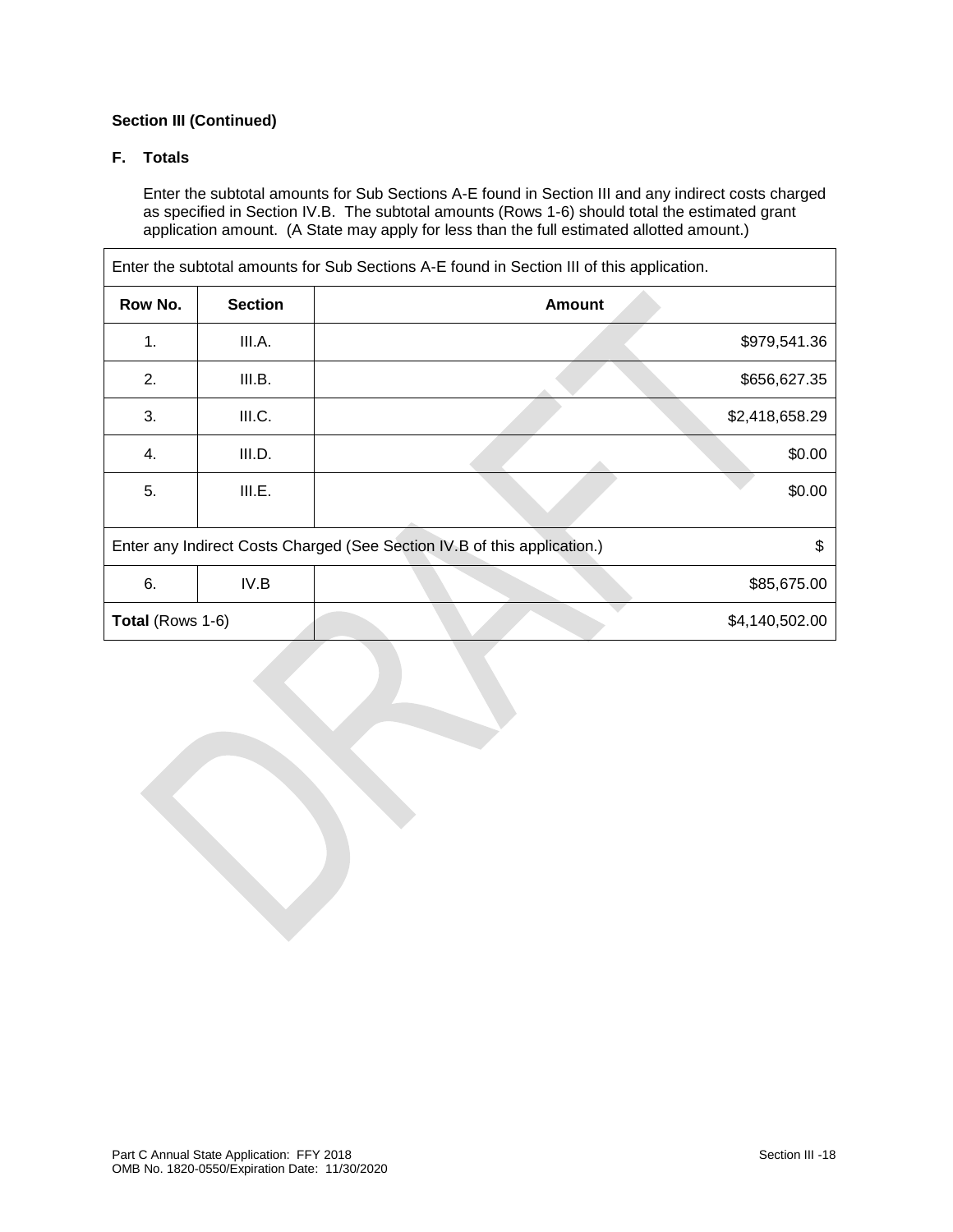# **Section IV**

### **A. System of Payments / Use of Insurance / Program Income**

The State

X does (check as applicable)

does not (check as applicable)

have a system of payments for Part C services under 34 CFR §§303.203(b)(1), 303.500(b), 303.520, and 303.521 which may include the use of public benefits or insurance, private insurance or family fees, such as a sliding scale. Any family fees collected are treated as "program income" for purposes of 2 CFR §200.307(e) and 34 CFR §303.520(e) and are not included in the State's determination of State and local expenditures for purposes of 20 U.S.C. 1437(b)(5)(B) and 34 CFR §303.225(a) and (b). *Note: If the State has adopted new or has revised its existing policies and procedures regarding its system of payments, it must submit these new and/or revised policies and procedures under Item 3.a in Section II.A above.*

#### **B. Restricted Indirect Cost Rate/Cost Allocation Plan Information**

Under 34 CFR §303.225(c), a lead agency may not charge indirect costs to its Part C grant unless the lead agency charges indirect costs through either-- (i) A restricted<sup>5</sup> indirect cost rate that meets the requirements in 34 CFR §§76.560 through 76.569; or (ii) A cost allocation plan that meets the nonsupplanting requirements in paragraph (b) of this section and 34 CFR part 76 of EDGAR.

Check the applicable status below (more than one check mark may be necessary) and enclose appropriate documentation for this Federal Fiscal Year.

- No indirect costs are charged to the Part C grant. The total amount of the Federal Part C grant is used for allowable direct costs.
- The lead agency is a State educational agency (SEA) and works directly with the U.S. Department of Education's Indirect Cost Unit to ensure that indirect costs are only charged on a restricted basis to the State's IDEA Part C grant.

 $\mathsf{X}_{-}$ 

l

The lead agency is not an SEA and has a final restricted indirect cost rate that has been approved by the State lead agency's cognizant Federal agency and is in effect for this FFY (ending on June 30, 2019). (The State must attach a copy of the approved restricted indirect cost rate agreement.)

The lead agency is not an SEA and has either a provisional or final restricted indirect cost rate that expires or expired on **the state is in the process of negotiating a new** restricted indirect cost rate agreement that will be in effect for the period

 $\overline{\phantom{a}}$  , where  $\overline{\phantom{a}}$ <sup>6</sup> The State lead agency will continue to charge or bill the Part C grant using the provisional or previously approved final restricted indirect cost rate until a new rate is negotiated and approved by the State's cognizant Federal agency, at which point the State lead agency must make appropriate adjustments for applicable FFYs. The State acknowledges that a final restricted indirect cost rate may result in an adjustment of the final audited expenditures

<sup>5</sup> Charging indirect costs on a "restricted" basis is a key part of implementing the IDEA Part C requirement in IDEA section 637(b)(5)(B), which requires that federal funds be used to supplement (and not supplant) "State and local funds expended for infants and toddlers with disabilities and their families. The restricted indirect cost rate formula is described at 34 CFR §§75.564 and 76.565. The formula limits the general administrative costs that can be included in the indirect cost pool (numerator) and requires adjustments to the modified total direct cost (MTDC) base (denominator).

 $6$  A "provisional" indirect cost rate is a temporary rate established for a future prospective period of time to permit budgeting, obligations, and payment of funds by awarding agencies until such time as the actual indirect costs can be determined and a final rate is established for the applicable period; provisional rates are subject to adjustment by issuance of a "final" rate based on actual indirect costs incurred for the period (usually the organization's fiscal year).